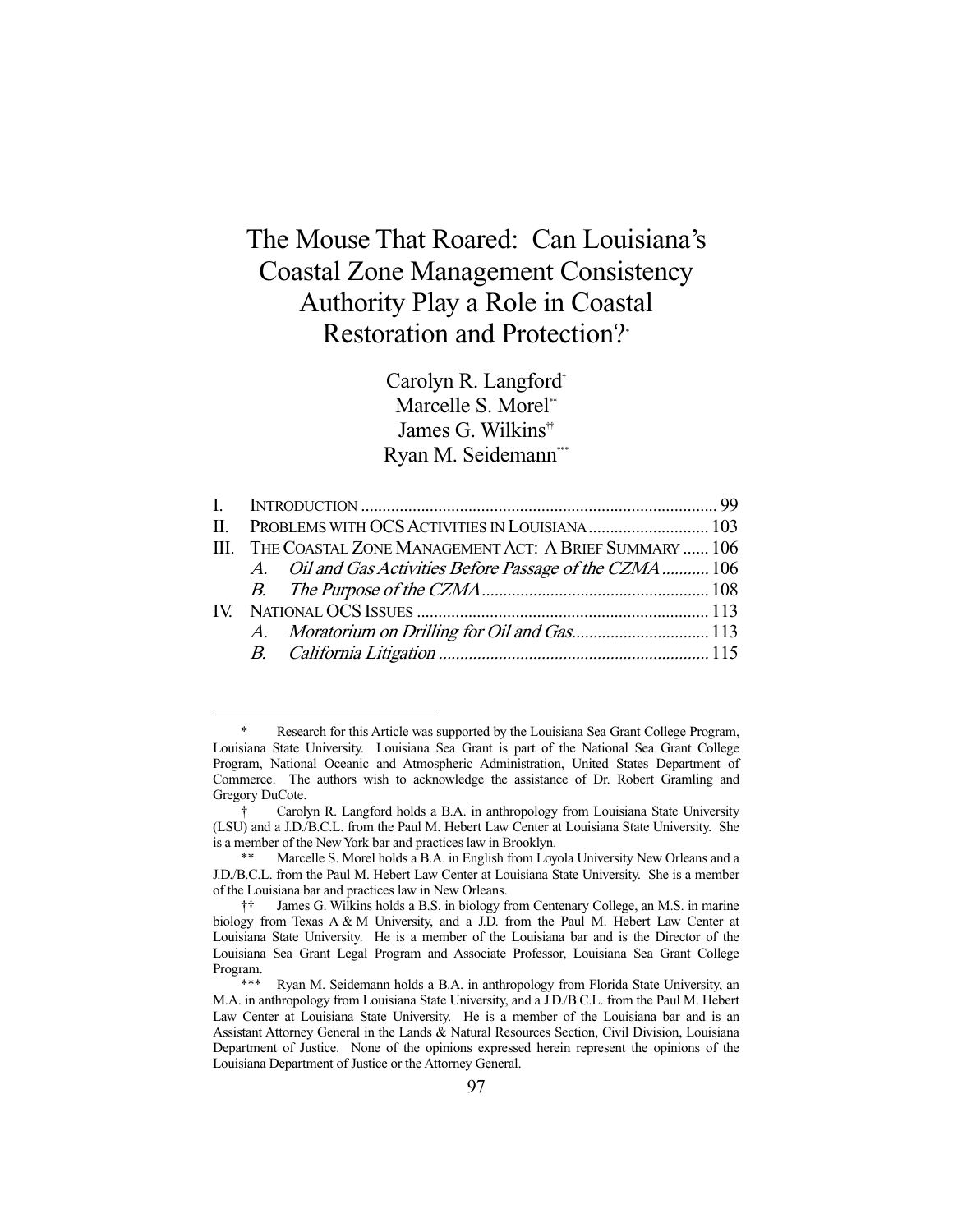| V.  | LOUISIANA'S COASTAL MANAGEMENT PROGRAM AND ITS |                                                              |     |  |  |  |  |
|-----|------------------------------------------------|--------------------------------------------------------------|-----|--|--|--|--|
|     |                                                |                                                              |     |  |  |  |  |
|     | A.                                             | State and Local Coastal Resources Management Act 116         |     |  |  |  |  |
|     | $B_{\cdot}$                                    |                                                              |     |  |  |  |  |
|     | $\mathcal{C}$ .                                | Consequences of OCS Activities Which Impede                  |     |  |  |  |  |
|     |                                                | Federal Consistency with Louisiana's CMP  119                |     |  |  |  |  |
| VI. |                                                | THE FEDERAL CONSISTENCY REVIEW PROCESS IN LOUISIANA          |     |  |  |  |  |
|     |                                                |                                                              |     |  |  |  |  |
|     | A.                                             | The Mechanics of Consistency Review for Federal              |     |  |  |  |  |
|     |                                                |                                                              |     |  |  |  |  |
|     |                                                | Submission of Consistency Determination to the<br>1.         |     |  |  |  |  |
|     |                                                |                                                              |     |  |  |  |  |
|     |                                                | State Objection to Federal Agency's Consistency<br>2.        |     |  |  |  |  |
|     |                                                |                                                              |     |  |  |  |  |
|     | В.                                             | Process of Secretarial Appeal by Federal Licensee or         |     |  |  |  |  |
|     |                                                |                                                              |     |  |  |  |  |
|     |                                                | 1.                                                           |     |  |  |  |  |
|     |                                                | Ground 1: The Activity Is Consistent with the<br>2.          |     |  |  |  |  |
|     |                                                |                                                              |     |  |  |  |  |
|     |                                                | Ground 2: The Activity Is Necessary in the<br>3.             |     |  |  |  |  |
|     |                                                |                                                              |     |  |  |  |  |
|     |                                                | VII. HISTORY OF FEDERAL CONSISTENCY REVIEW IN LOUISIANA  135 |     |  |  |  |  |
|     | $A$ .                                          | Early Attempts To Protect Louisiana's Coastal Zone           |     |  |  |  |  |
|     |                                                |                                                              |     |  |  |  |  |
|     | $B_{\cdot}$                                    |                                                              |     |  |  |  |  |
|     | $\mathcal{C}$ .                                |                                                              |     |  |  |  |  |
|     | D.                                             | Federal Consistency Review in Louisiana in the               |     |  |  |  |  |
|     |                                                | Aftermath of Lease Sale 135 and Louisiana v. Lujan  143      |     |  |  |  |  |
|     | E.                                             | Attempts To Obtain Federal Assistance for Louisiana's        |     |  |  |  |  |
|     |                                                |                                                              |     |  |  |  |  |
|     | F.                                             | A Sea-Change? Governor Blanco and Lease Sale 198 147         |     |  |  |  |  |
|     |                                                | VIII. DISCUSSION                                             | 149 |  |  |  |  |
|     | A.                                             | The New Imperative: The Implications of Hurricanes           |     |  |  |  |  |
|     |                                                | Katrina and Rita for Louisiana's Coastal Protection          |     |  |  |  |  |
|     |                                                | Policies.                                                    |     |  |  |  |  |
|     | В.                                             | A Projection for Future Consistency Assessments in           |     |  |  |  |  |
|     |                                                |                                                              |     |  |  |  |  |
| IX. |                                                | CONCLUSION: NO LONGER AN ACADEMIC ISSUE  153                 |     |  |  |  |  |
|     |                                                |                                                              |     |  |  |  |  |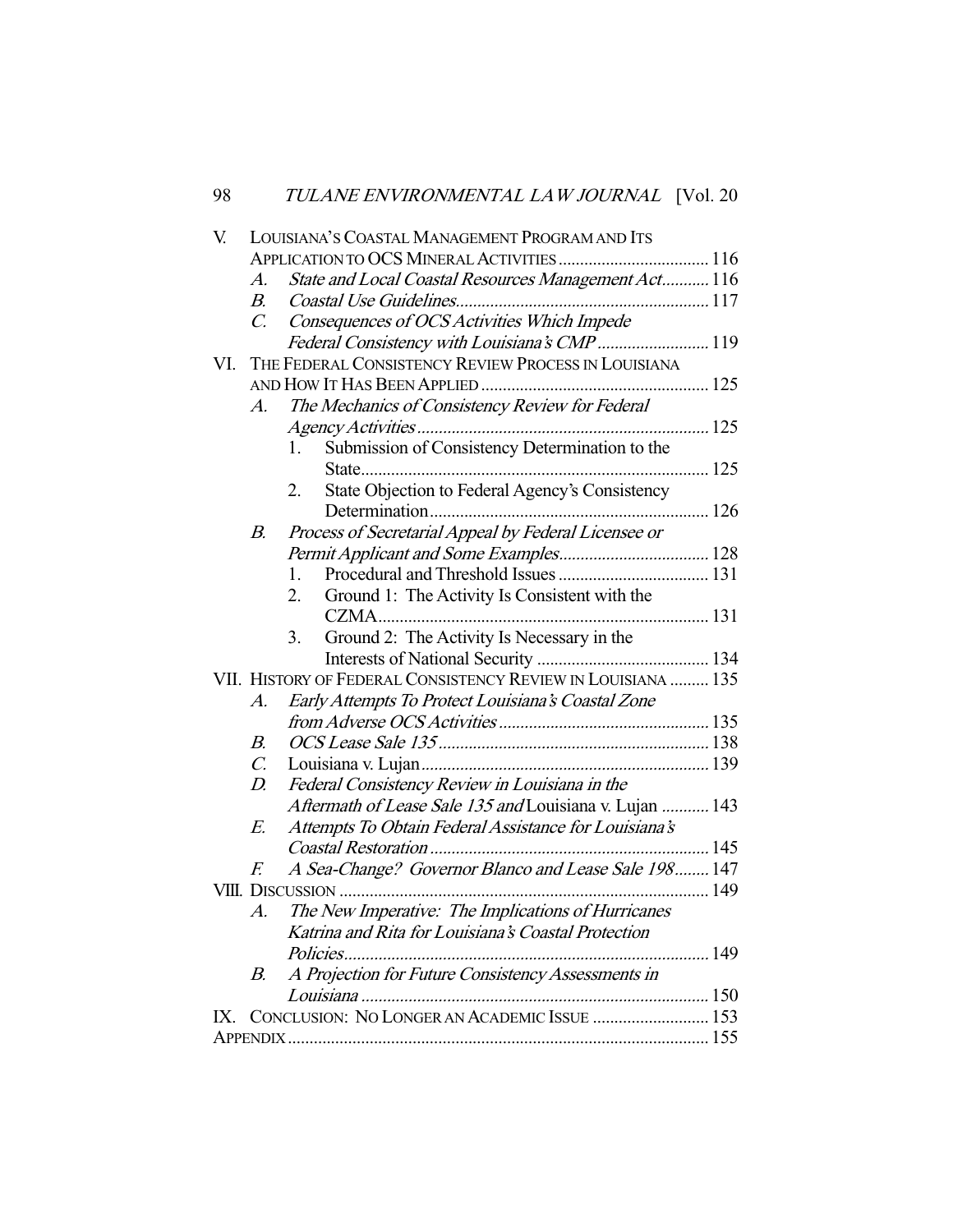# I. INTRODUCTION

 The Coastal Zone Management Act (CZMA) was passed in 1972 in order to conserve our nation's coastal areas, foster wise use, and to facilitate cooperation between state and federal authorities whose actions affect coastal resources.<sup>1</sup> The federal consistency provisions of the CZMA give states the power to ensure that federally conducted or approved activities, including Outer Continental Shelf (OCS) activities, comply with the states' federally approved coastal management program  $(CMP)<sup>2</sup>$ 

 Louisiana attempted to use this power in 1991 with respect to a United States Department of Minerals Management Service (MMS) OCS lease sale.<sup>3</sup> After failing to obtain a preliminary injunction against MMS for the issuance of a permit, the state has not tried to exercise the power again.

 Louisiana has incurred, and continues to incur, many of the nation's adverse effects from offshore oil and gas activities.<sup>4</sup> The federal government is aware of Louisiana's plight and the continuing price that the state is paying to meet the nation's energy needs.<sup>5</sup> The United States Commission on Ocean Policy (Commission) states that despite advancements in safety and environmental protection "there remain numerous environmental issues associated with the development and production of oil and gas from the OCS. Foremost among these are physical damage to coastal wetlands and other fragile areas by OCSrelated onshore infrastructure and pipelines."<sup>6</sup> Seven other categories of impacts are listed, all of which affect Louisiana.<sup>7</sup> The Commission also acknowledged the lack of equity in the federal-state partnership for

<sup>1.</sup> See 16 U.S.C. § 1452 (2000).

<sup>2.</sup> See id.  $\S$  1456(c)(1)(C).

 <sup>3.</sup> Infra Part VII.

 <sup>4.</sup> PETER SMITH & WALDEMAR S. NELSON, LOUISIANA COASTAL AREA RESTORATION FEASIBILITY STUDY E-1 (2002).

<sup>5.</sup> See generally U.S. COMM'N ON OCEAN POLICY, AN OCEAN BLUEPRINT FOR THE 21ST CENTURY (2004) [hereinafter OCEAN BLUEPRINT].

 <sup>6.</sup> Id. at 361 (emphasis added).

<sup>7.</sup> *Id.* The other seven categories are:

physical disruption of and damage to bottom-dwelling marine communities; discharge of contaminants and toxic pollutants present in drilling muds and cuttings and in produced waters; emissions of pollutants from fixed facilities, vessels, and helicopters; seismic exploration and production noise impacts on marine mammals, fish, and other wildlife; immediate and long-term ecological effects of large oil spills; chronic, lowlevel impacts on natural and human environments; and cumulative impacts on the marine, coastal, and human environments.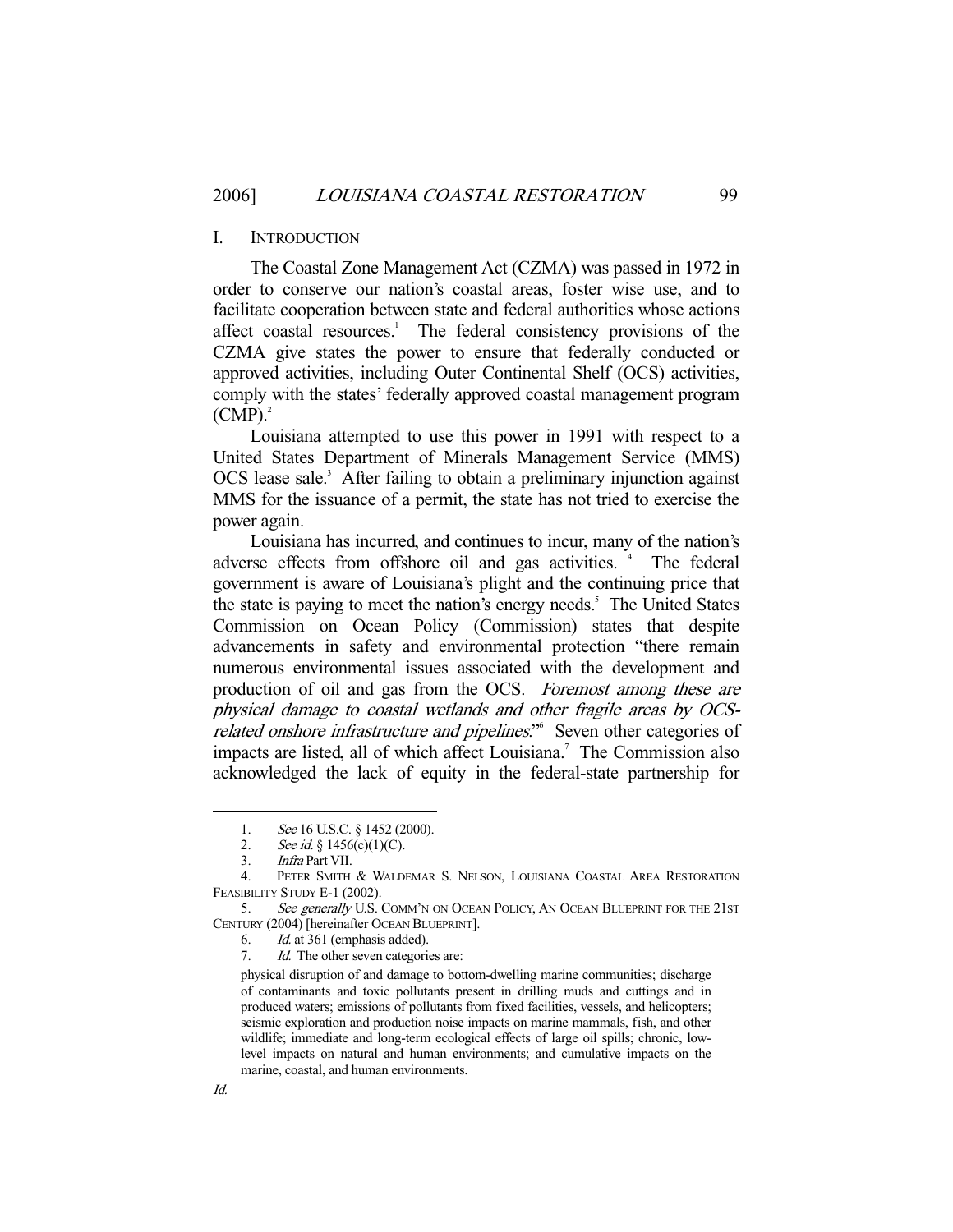energy production between the coastal and noncoastal states, especially those coastal states adjacent to OCS oil and gas production.<sup>8</sup> The Commission recommends that

Congress should use a portion of the revenues the federal government receives from the leasing and extraction of Outer Continental Shelf (OCS) oil and gas to provide grants to all coastal states that can be invested in the conservation and sustainable development of renewable ocean and coastal resources. States off whose coasts OCS oil and gas is produced should receive a larger share of such revenue to compensate them for the costs of addressing the environmental and socioeconomic impacts of energy activity in adjacent federal waters. None of the programs that currently

<sup>-</sup>8. Id. at 359-60. This discrepancy is somewhat overstated and often misunderstood. There is definitely an inequity among coastal states as to the sharing of offshore royalties and there is also a difference between terrestrial and offshore royalty shares. However these two categories cannot be confused. Despite the claims of some critics, Louisiana has not been treated any differently than most of the other coastal states in terms of OCS royalty distributions. Such claims are misleading and are based on the erroneous belief that terrestrial and OCS royalties are treated the same under the law. When comparing Louisiana's OCS royalty share to landlocked states' terrestrial royalty share it does appear that Louisiana is not currently getting its "fair share" of royalties. However, comparing terrestrial royalties to OCS royalties is like comparing apples to oranges. Under the Outer Continental Shelf Lands Act, 43 U.S.C. §§ 1331-1356a (2000), the sole beneficiary of oil and gas royalties from such resources derived outside of state waters is the federal government. Id. § 1338. Therefore, as a general premise, the State of Louisiana (and all other states for that matter) does not have any claim to OCS mineral revenues under current federal law, regardless of the effect of the recovery of those minerals on the adjacent states' coastal environment or economy. Despite the reservation of OCS royalties to the federal government, in an effort to offset the impacts of OCS mineral recovery activities to adjacent states, Congress incorporated coastal impact assistance provisions into the OCSLA. See generally id. § 1356a(d). Each fiscal year, the Secretary of Commerce shall allocate money to be distributed among the approved states. See id. Sixty percent of this amount is shared equally among the approved states. Id. § 1356a(d)(1)(A). The remaining forty percent of the allocated funds is to be divided among the approved states according to the amount of OCS production within 200 miles of that state's coast (subject to a few exceptions). See id. § 1356a(d)(1)(B),  $(d)(2)$ . It is important to note that the allocation of monies to the political subdivisions of the approved coastal states *may* create an unfair distribution based on population size because the state still receives the same amount of money regardless of its coastal population size. Another place inequities may arise is within the states themselves, where certain areas may sustain more damage from OCS activities, but, due to lower population numbers, may not receive as much funding. Still further, inequities may arise from the differences in the amount of offshore land claimed by various states as part of their state waters. See generally Mindy Heidel, Louisiana's Seaward Boundaries, 82 LA. COASTAL L. 15 (2003). For example, along the Gulf of Mexico Coast, Texas and Florida have successfully secured state waters that extend to nine miles from shore, whereas Louisiana, Mississippi, and Alabama are limited to state waters that extend to three miles from shore. The practical significance of this difference is that Florida and Texas have six more miles of state waters than do the other Gulf states. This allows them to recover the fifty percent share of federal royalties granted to states from minerals extracted from state lands over a much wider geographical area than Louisiana, whose share of the royalties drops from fifty percent to its much smaller share of royalties from federal lands at three miles from shore.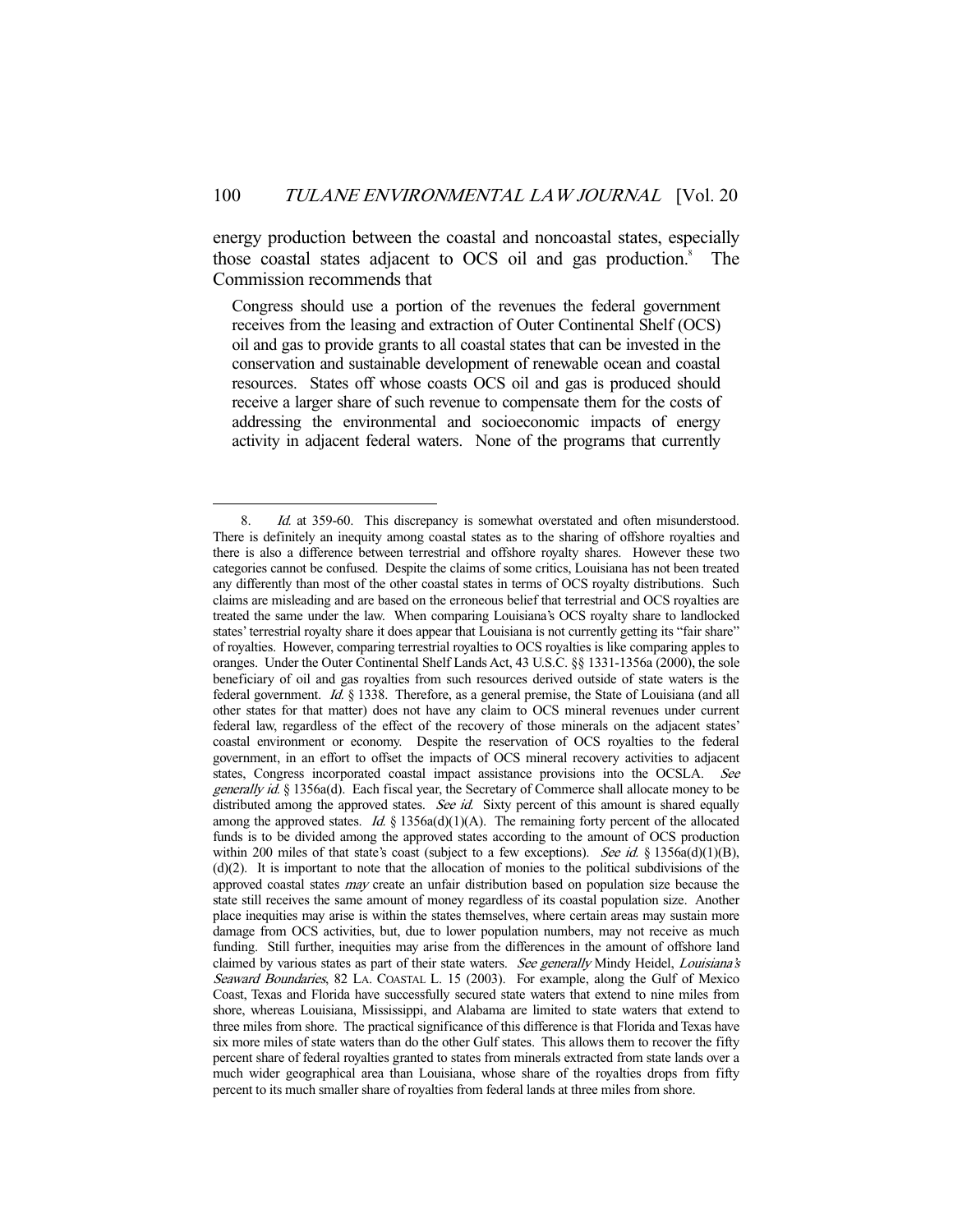receive revenues from OCS oil and gas activities should be adversely affected by this new allocation.<sup>9</sup>

Despite the Commission's recognition of the longstanding and well known problems that OCS mineral development has caused to coastal states like Louisiana, pleas for assistance have, for the most part, gone unnoticed.

 In the early 1980s, the Reagan Administration attempted to terminate the CZMA (which, in turn, would have ended state coastal management programs) and did terminate the Coastal Energy Impact Assistance Program which had been instituted to assist states in addressing the adverse environmental effects of OCS oil and gas production.10 Congress then placed moratoria on OCS oil and gas leasing off some west and east coast states and parts of Florida, putting even more pressure on the Northwestern Gulf to meet the nation's domestic energy production needs.<sup>11</sup>

 While the Northwestern Gulf is the nation's OCS energy workhorse, currently providing ninety-five percent of U.S. offshore production, with the attendant adverse impacts, the coastal states are specifically prohibited from levying severance taxes on minerals produced in the OCS and transported through their territory.<sup>12</sup> However, minerals removed from federal lands within state borders are subject to state severance taxes.<sup>13</sup> From 1998 to 2001, the Conservation and Reinvestment Act (CARA) was considered and rejected by Congress.<sup>14</sup> CARA would have provided a share of federal OCS revenues to protect coastal resources and repair damage from OCS activities.15 Congress was unwilling to assist Louisiana despite a direct plea from Governor

<sup>9.</sup> OCEAN BLUEPRINT, *supra* note 5, at 360.

 <sup>10.</sup> MINERALS MGMT. SERV., COASTAL IMPACT ASSISTANCE REPORT TO THE OCS POLICY COMMITTEE FROM THE COASTAL IMPACT ASSISTANCE WORKING GROUP (1997).

<sup>11.</sup> Tim Eichenberg, State Jurisdiction Under the Coastal Zone Management Act After Extension of the U.S. Territorial Sea, 2 TERRITORIAL SEA J. 119, 128 (1992).

 <sup>12.</sup> See 43 U.S.C. § 1333(a).

 <sup>13. &</sup>quot;The state shares in the revenues from oil and gas production on both public land and private land within its taxing jurisdiction by assessing a severance tax." James A. Richardson & Loren C. Scott, Mineral Taxes and Revenues and Budgetary Stability, in LOUISIANA'S FISCAL ALTERNATIVES: FINDING PERMANENT SOLUTIONS TO RECURRING BUDGET CRISES 118 (James A. Richardson ed., 1988).

 <sup>14.</sup> H.R. 4717, 105th Cong. (1998); H.R. 3245, 106th Cong. (1999); S. 2123, 106th Cong. (2000); S. 25, 106th Cong. (1999); S. 1318, 107th Cong. (2001); S. 1328, 107th Cong. (2001); H.R. 701, 107th Cong. (2001). All of these bills died before leaving their respective houses.

 <sup>15.</sup> H.R. 4717, 105th Cong. (1998).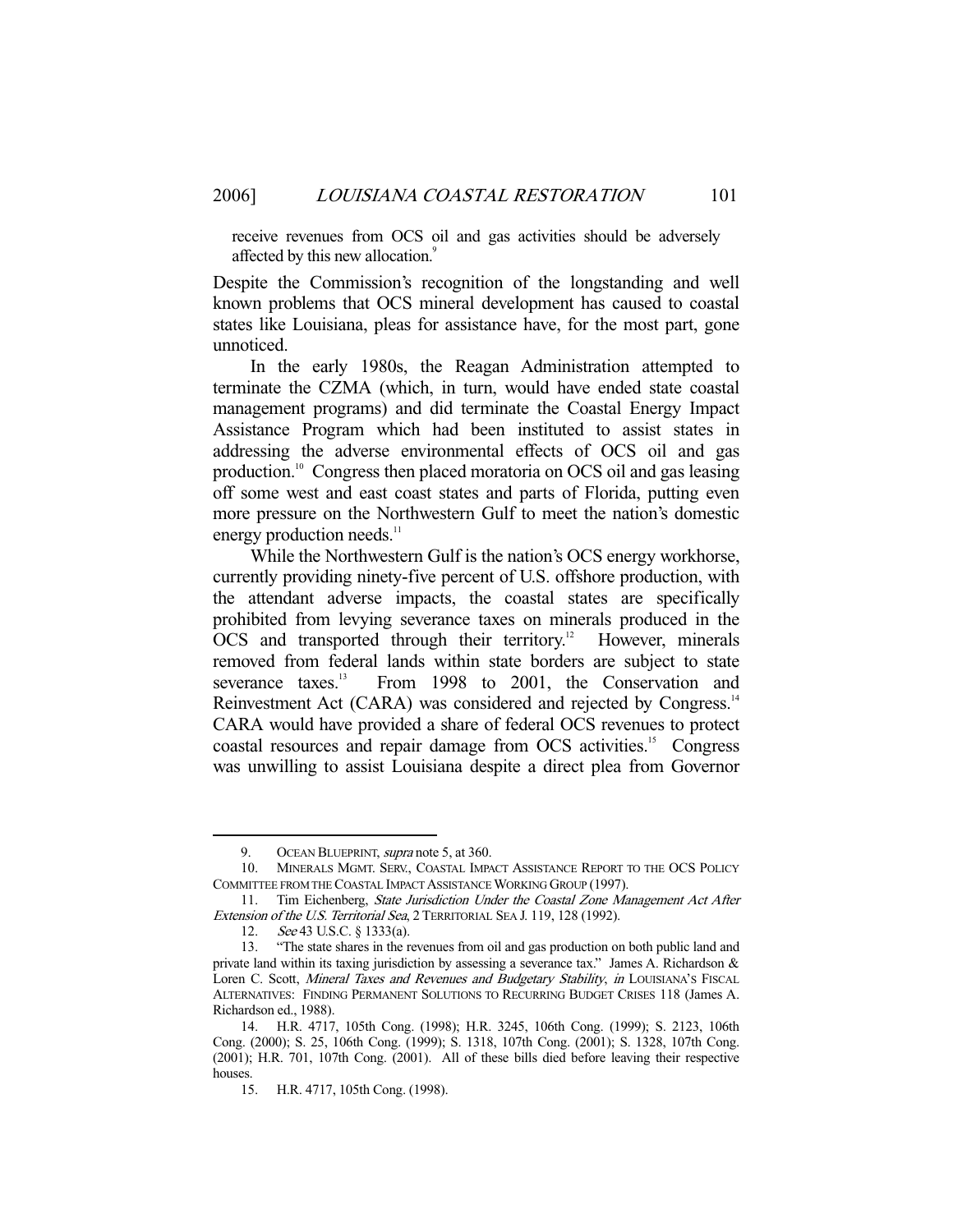Kathleen Blanco.<sup>16</sup> The Bush Administration is also reluctant to make a significant commitment to the state's coastal restoration needs.<sup>17</sup> The failure of these efforts, especially in the wake of the recent environmental disasters wrought upon the region by Hurricanes Katrina and Rita, should make it obvious that Louisiana must employ a new tactic in its efforts to protect its coast from the impacts of OCS oil and gas activities.

 The obvious and readily available mechanism for change is the federal consistency authority under the CZMA. Despite the history of neglect and frustration associated with the federal consistency authority, we argue that it can be an effective tool to protect our coastal resources and in this Article we intend to show how and why it should be used.

 Part II of the Article is devoted to how federally approved projects off the coast of Louisiana have contributed to the state's eroding coastline, a state and national crisis. This Part also shows that there is ample documentation of the adverse effects of OCS development on Louisiana's coastal wetlands and other natural resources to justify immediate action. Part III is a review of the history of OCS mineral development and the interaction of this industry with coastal states through the CZMA and the Outer Continental Shelf Lands Act (OCSLA) that culminate in a clear congressional grant of authority to states to require that OCS development be consistent with their approved CMPs. Part IV contains an examination of how some other states are addressing OCS development and what lessons may be gleaned from those examples. Part V is an analysis that demonstrates that Louisiana's federally approved CMP establishes guidelines for coastal resource protection on use as well as how federal OCS activities are inconsistent with those guidelines. Part VI is an overall review of the CZMA consistency provision process. Part VII is a review of the consistency review process and the history of Louisiana's attempts to seek redress for OCS-related coastal impacts. Part VIII proposes means by which Louisiana can begin to make better use of its federal consistency authority granted by the CZMA to help the state mitigate the loss of a nationally essential resource: The Louisiana coast. The Article

 <sup>16.</sup> La. Governor Urges Coastal States To Join Coalition Seeking Oil and Gas Royalty Relief, NEW ORLEANS CITY BUS., Dec. 6, 2004, at 1. Although this source notes that Governor Blanco's efforts to obtain more of a share of OCS royalties for Louisiana than currently provided for, it continues to rehash the misconception that terrestrial and offshore royalties are treated the same under federal law as noted *supra* note 8. In this article, coastal states are contrasted with Wyoming when considering oil and gas royalties inuring to the states. Certainly this comparison is misplaced, as Wyoming does not have any OCS interests.

<sup>17.</sup> Gerard Shields, Bush Opposes Sharing Revenue, THE ADVOCATE (Baton Rouge, La.), June 16, 2005, at 1-A.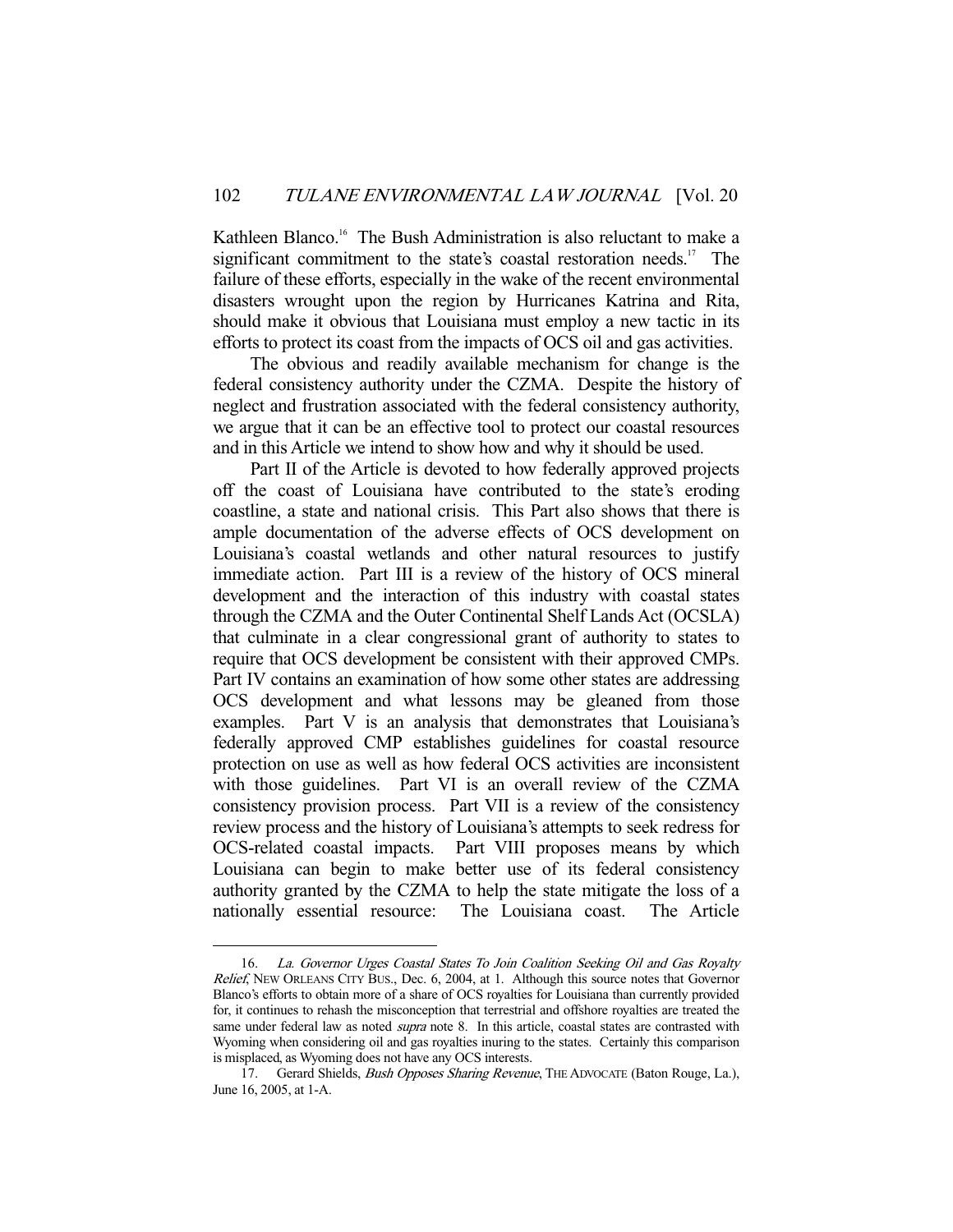concludes in Part IX with charges to responsible state entities to use the CZMA consistency provisions to protect the state's coastal zone.

# II. PROBLEMS WITH OCS ACTIVITIES IN LOUISIANA

 Louisiana's coastal zone offers valuable resources for the entire nation, but this precious coast is disappearing at a disturbing rate.<sup>18</sup> According to the National Oceanic and Atmospheric Administration (NOAA) Louisiana currently has 7721 square miles of coast (5.3 million acres) with a coastal population of  $2,044,910$ .<sup>19</sup> The Louisiana coastal zone encompasses eighteen parishes.<sup>20</sup> Wetlands in Louisiana's coastal zone represent approximately forty percent of the coastal wetlands in the continental United States.<sup>21</sup> "Coastal wetland habitats in Louisiana serve as the foundation for a \$1 billion seafood industry, a \$200 million sport hunting industry, a \$14 million alligator industry, valuable fur resources, wild crawfish resources, hardwood timber and commercial livestock rangelands that equate to thousands of jobs crucial to the economies of many coastal communities."<sup>22</sup> Activities such as oil and gas exploration, gas production, and leveeing along the Mississippi and Atchafalaya Rivers have caused staggering losses of these fragile wetlands as well as land in the coastal zone.<sup>23</sup> Although sources differ on the exact amount, reasonable estimates show that erosion and anthropogenic destruction have resulted in the loss of approximately 600,000 acres of Louisiana's coast in the past 75-80 years, at an average rate of 20,000 to 25,000 acres per year, or 25 to 35 square miles per year.<sup>24</sup> From the 1780s to the

<sup>18.</sup> SMITH & NELSON, *supra* note 4, at E-1.

 <sup>19.</sup> Office of Ocean & Coastal Res. Mgmt., NOAA, Ocean and Coastal Management in Louisiana, http://coastalmanagement.noaa.gov/mystate/la.html (last visited Dec. 6, 2006). These numbers may now overstate the population size of coastal Louisiana in the wake of the mass exodus from the region by the Hurricane Katrina evacuees, but it is apparent that the data on this page have not been updated in some time.

 <sup>20.</sup> These parishes include: Ascension, Assumption, Calcasieu, Cameron, Iberia, Jefferson, Lafourche, Livingston, Orleans, Plaquemines, St. Bernard, St. Charles, St. James, St. John the Baptist, St. Martin, St. Mary, Tammany, Tangipahoa, Terrebonne, and Vermillion. See La. Dep't of Natural Res., Office of Coastal Res. Mgmt., Louisiana Coastal Facts (2006), http://dnr.louisiana.gov/crm/coastalfacts.asp.

 <sup>21.</sup> Justification for Action, http://lacoast.gov/education/overview/justification.htm (last visited Dec. 6, 2006). This number seems to fluctuate depending on the source that is consulted. Seidemann & Susman stated, in 2002, that Louisiana contained 3.5 million of the 10 million acres of coastal wetlands in the United States, or thirty-five percent. Ryan M. Seidemann & Catherine D. Susman, Wetlands Conservation in Louisiana: Voluntary Incentives and Other Alternatives, 17 J. ENVTL.L. & LITIG. 441, 445 (2002).

<sup>22.</sup> Justification for Action, *supra* note 21.

 <sup>23.</sup> Id.

<sup>24.</sup> Id.; see also Christopher J. Martin, The Use of the CZMA Consistency Provisions To Preserve and Restore the Coastal Zone in Louisiana, 51 LA. L. REV. 1087 (1991).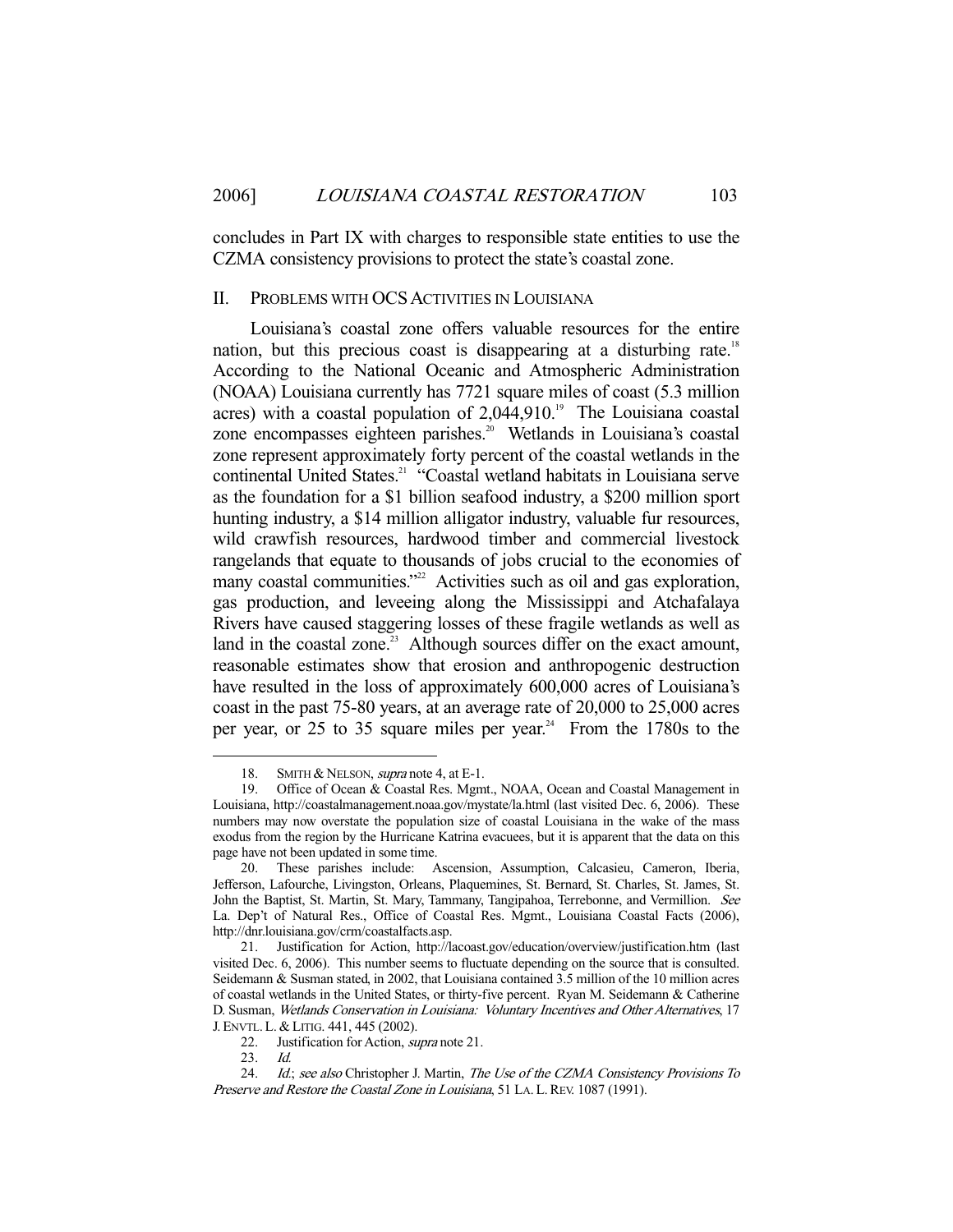1980s, Louisiana lost forty-six percent of its wetlands, more land loss than any other state in the region.<sup>25</sup>

 MMS itself has documented the routine and unavoidable effects of OCS activities.<sup>26</sup> Over time these effects will have a major impact on Louisiana's coastal zone. This reality was brought into bold relief when Hurricane Katrina slammed ashore in coastal Louisiana, wreaking destruction not witnessed in the region within the past century. Some amount of this destruction is no doubt attributable to the loss of coastal wetlands and their storm-buffering effect.<sup>27</sup> These unavoidable harmful effects on the physical, biological, and socioeconomic environments due to proposed actions in the leasing programs, as described by MMS, include: Routine operations such as discharges of drilling muds, hydrocarbons, and nitrous oxide; dredging; oil spills; pipeline and structure emplacement, all of which cause inescapable adverse impacts.<sup>28</sup> These operations increase emissions of air pollutants; create noise and disturbances from seismic surveys, aircraft, and vessels, which lower water quality, and adversely affect marine, coastal and terrestrial mammals and birds, seafloor habitats, wetland and estuarine habitats, and the coastal wetlands themselves.<sup>29</sup> Offshore oil and gas exploration and production require extensive development of onshore infrastructure support facilities including ports, refineries, pipelines, navigation canals, transportation facilities, living accommodations for the offshore workforce and a myriad of other activities that directly and indirectly adversely affect Louisiana's coastal ecosystems.<sup>30</sup> Without mitigation of wetland losses, OCS activities are a threat to the United States' energy independence (a goal of the CZMA) because damage caused by the activities threatens the infrastructure that will carry the very oil being discovered and produced to the refiners and, ultimately, the consumers.<sup>31</sup> One example of the increased expense of coastal degradation on industry

 <sup>25.</sup> United States Environmental Protection Agency (EPA), Office of Research & Dev., The Ecological Condition of Estuaries in the Gulf of Mexico (2006), http://www.npwrc.usgs. gov/resource/wetlands/wetloss/table\_1.htm.

 <sup>26.</sup> MINERALS MGMT. SERV., PROPOSED OUTER CONTINENTAL SHELF OIL AND GAS LEASING PROGRAM FOR 2002-2007, FINAL ENVIRONMENTAL IMPACT STATEMENT (2002) [hereinafter FINAL EIS]; see also OCEAN BLUEPRINT, supra note 5, at 361.

 <sup>27.</sup> Indeed, at least one case alleging this exact fact has already been filed against numerous oil and gas production and pipeline companies for damage sustained as a result of Hurricane Katrina. See generally Class Action Petition for Damage, Barasich v. Columbia Gulf Transmission Co., No. 05-4161 (E.D. La. Sept. 13, 2005), 2005 WL 3161966.

<sup>28.</sup> FINAL EIS, *supra* note 26, at 4.9.

<sup>29.</sup> *Id.* at 322-23.

 <sup>30.</sup> Id.

 <sup>31. 16</sup> U.S.C. § 1451(j) (2000).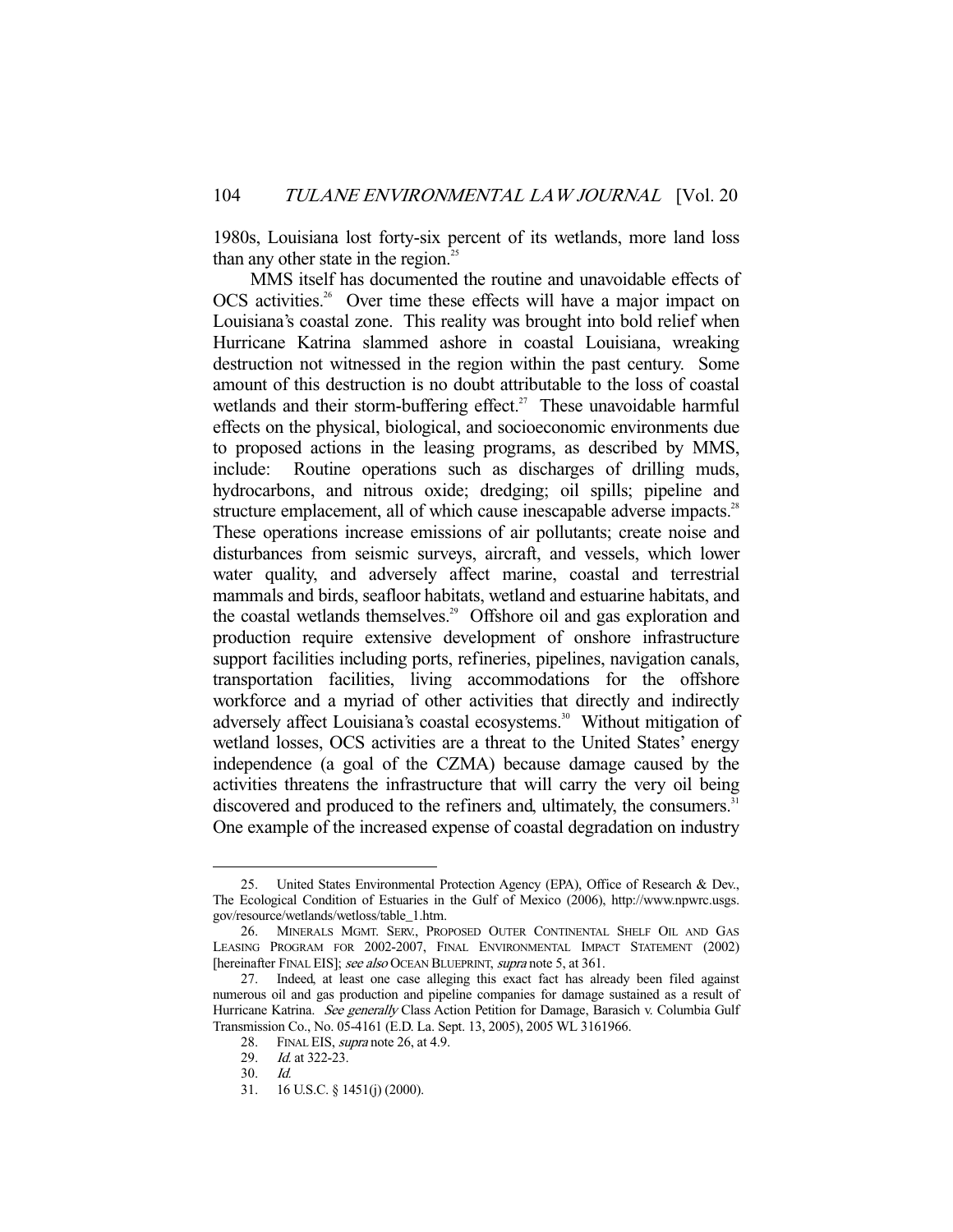interests is the fact that the oil and gas industry recently reported that "it spent more money [in 2002] in pipeline maintenance than in the previous decade due to erosion."<sup>32</sup> Unavoidable socioeconomic impacts include adverse effects on commercial and recreational fishing and decreased scenic and aesthetic quality of coastal areas.<sup>33</sup> MMS also acknowledges that there may be damage to archaeological resources such as the steamship NEW YORK and German U-boats from World War II due to offshore oil and gas activities, and even more damage could occur to coastal archaeological sites that are washed away by land loss.<sup>34</sup>

 Besides routine direct and indirect adverse effects, MMS identifies particular areas of environmental concern in the Gulf of Mexico region should an oil spill occur, such as: impacts on the endangered sperm whale, the West Indian manatee, various types of turtles, marine and coastal birds, and wetlands.<sup>35</sup> With regard to effects on wetlands, MMS states that the impact would be mild to moderate because the viability of the wetland resource would not be threatened. However, the agency contradicts itself by admitting that if "a large oil spill were to occur in shallow water and reaches of the coastal wetlands in any of the Gulf of Mexico planning areas, there is a reasonable possibility these resources may not fully recover even if remedial action is taken."<sup>356</sup>

-

35. FINAL EIS, *supra* note 26.

36. Id. at iv. The inability of these areas to fully recover from oil spill activity is evident even in routine reports by NOAA. Regarding a BP/Chevron pipeline leak off the coast of Louisiana in 1998, NOAA's National Ocean Service Office of Response and Restoration (ORR) noted that "since coastal wetlands are sensitive to physical intrusion, cleanup operations are highly limited." ORR, OIL AND HAZARDOUS MATERIALS SPILL REPORTS 37 (2001). From this

<sup>32.</sup> John Hill, *Coastal Erosion Proposed as Official La. Crisis*, DAILY TOWN TALK, Apr. 3, 2003, at 8A.

<sup>33.</sup> FINAL EIS, *supra* note 26.

 <sup>34.</sup> Minerals Mgmt. Serv., Historic Shipwrecks in the Gulf of Mexico, http://www.gomr. mms.gov/homepg/regulate/environ/archaeological/shipwrecks.html (last visited Dec. 6, 2006). The destructive effects of natural wave and storm action on archaeological sites have been well documented. See, e.g., Christopher M. Stojanowski, Hydrodynamic Sorting in a Coastal Marine Skeletal Assemblage, 12 INT'L J. OSTEOARCHAEOLOGY 259, 264-67 (2002). In this article, Dr. Stojanowski reports the deterioration of near-shore archaeological deposits at a site called Bird Island, in Florida. Despite the fact that the site is located in a "low to zero energy zone with minimal wave or tidal action," sea level changes, high and neap tides, and some wave action was responsible for significant undercutting of the shell midden site. Id. at 264. Tropical cyclones and other weather conditions resulted in the near-complete destruction of this site over a period from 1964 to 1995. Id. at 265-66. Because oil- and gas-related activities are known to accelerate the natural erosion processes in many coastal areas, it is not a quantum leap to expect that the naturally occurring destructive activity that eroded the Bird Island site in Florida over a roughly thirty year period would only be accelerated at other coastal archaeological sites near oil and gas facilities. Additionally, one only need glance at ROBERT W. NEWMAN, AN INTRODUCTION TO LOUISIANA ARCHAEOLOGY (1984) to realize that significant numbers of archaeological sites in Louisiana lie within the coastal zone and that these sites stand to be damaged by oil and gas activities occurring nearby.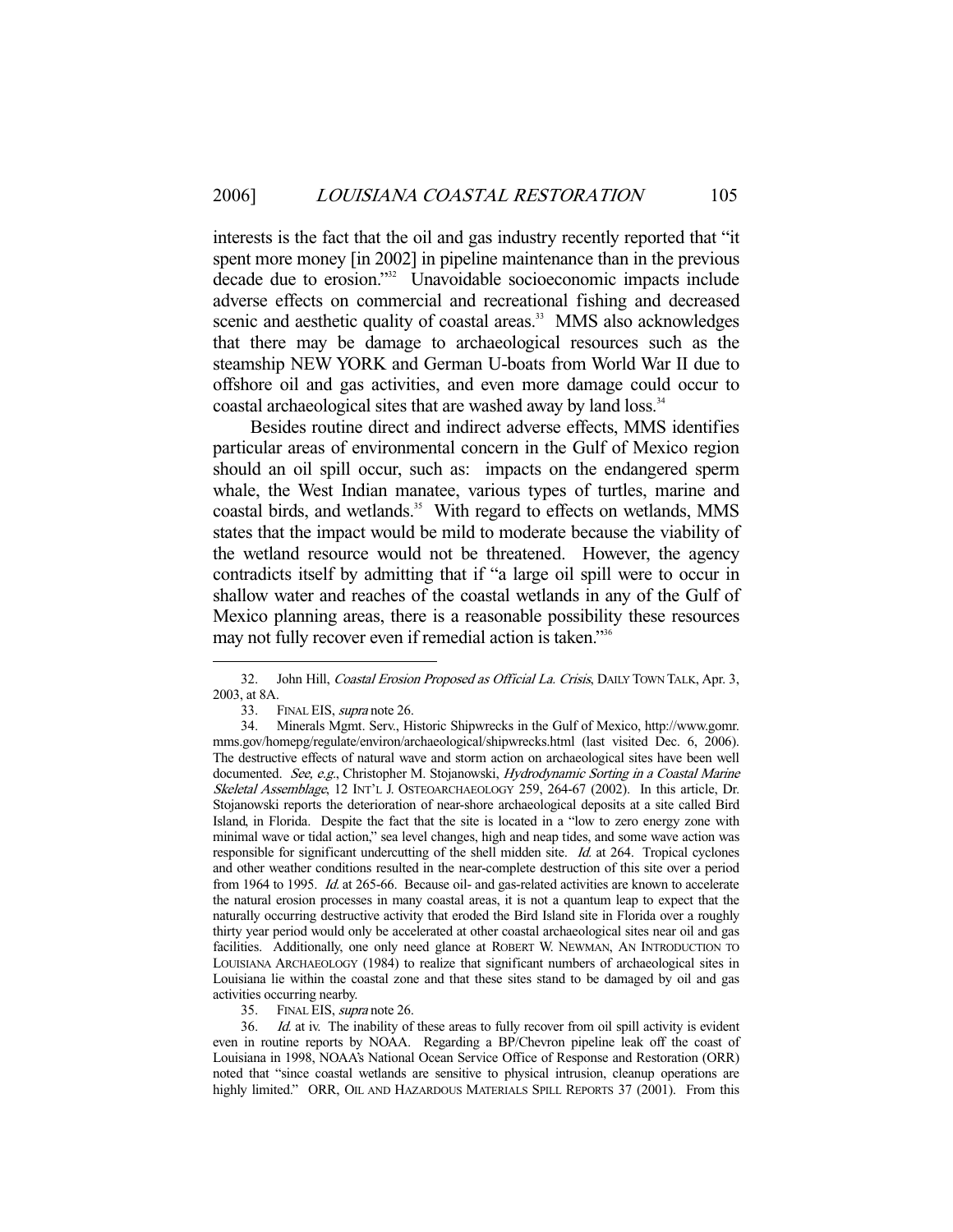In light of all of these threats and the importance of these areas to Louisiana's economy and environmental and public safety, the time has come for Louisiana to use all the tools available to it to protect its precious coastal resources. One of the avenues Louisiana might use to accomplish its coastal restoration and preservation goals is to embrace both the spirit and the letter of the federal consistency provision of the  $CZMA$ <sup>37</sup> The problems facing Louisiana, caused in part by  $OCS$ activities, are exactly the type of problems that the federal consistency requirements were meant to rectify. A brief history of the CZMA will be helpful to understanding how Louisiana can use its federal consistency authority.

# III. THE COASTAL ZONE MANAGEMENT ACT: A BRIEF SUMMARY

### A. Oil and Gas Activities Before Passage of the CZMA

 Offshore drilling became a possibility when Texaco developed the first drilling barge in  $1933$ <sup>38</sup> Offshore oil drilling in the Gulf of Mexico began in 1939 in the Creole Field, off the coast of Creole, Louisiana.<sup>39</sup> Despite success with submersible and overwater drilling structures and platforms in nearshore areas such as Creole and in coastal wetland areas, it would be 1947 before offshore drilling began in earnest.<sup>40</sup> In 1945, President Truman issued a proclamation unilaterally extending U.S.

casual statement in a spill report, it is clear that the sensitivity of coastal wetlands means that, even if cleanup were to occur to mitigate the spill, the actual act of cleanup would detrimentally affect the wetlands. This is an incredibly disturbing reality when one considers that the size of this leak was small, an estimated 3,700 barrels (or 155,400 gallons) compared to some of the more recent spills in coastal Louisiana as a result of Hurricane Katrina. See, e.g., Class Action Petition for Damages at 3, Barasich v. Shell Pipeline Co., No. 05-4180 (E.D. La. Sept. 19, 2005) (alleging that the defendants' facilities spilled an estimated 5,900,440 gallons—or approximately 140,487 barrels—of oil during the storm).

 <sup>37.</sup> Theoretically, Louisiana could carry out its own coastal restoration projects, but the scale and cost of such an undertaking, not to mention the need for federal approval to alter the navigable waters of the United States, require a partnership with the federal government. Entreaties to Washington, D.C., for significant assistance in combating coastal land loss have so far produced disappointing results as discussed infra Part VII.

 <sup>38.</sup> DNR, Information Supplement on Lease Sale 135, July 29, 1991, at 2 (on file with the Louisiana Sea Grant Legal Department, La. State Univ., Baton Rouge, Louisiana) [hereinafter Supplement on Lease Sale 135]; see also DIANNE M. LINDSTEDT ET AL., HISTORY OF OIL AND GAS DEVELOPMENT IN COASTAL LOUISIANA 11 (La. Geological Survey, Resource Information Series No. 7, 1991).

<sup>39.</sup> LINDSTEDT ET AL., *supra* note 38, at 11.

<sup>40.</sup> See id. at 11, 14. The delay between drilling in the Creole Field and the later boom of activity offshore was partially due to an interruption in industry activities due to World War II and to the invention, in 1946 of the first offshore platform to have steel rather than wood pilings. *Id.*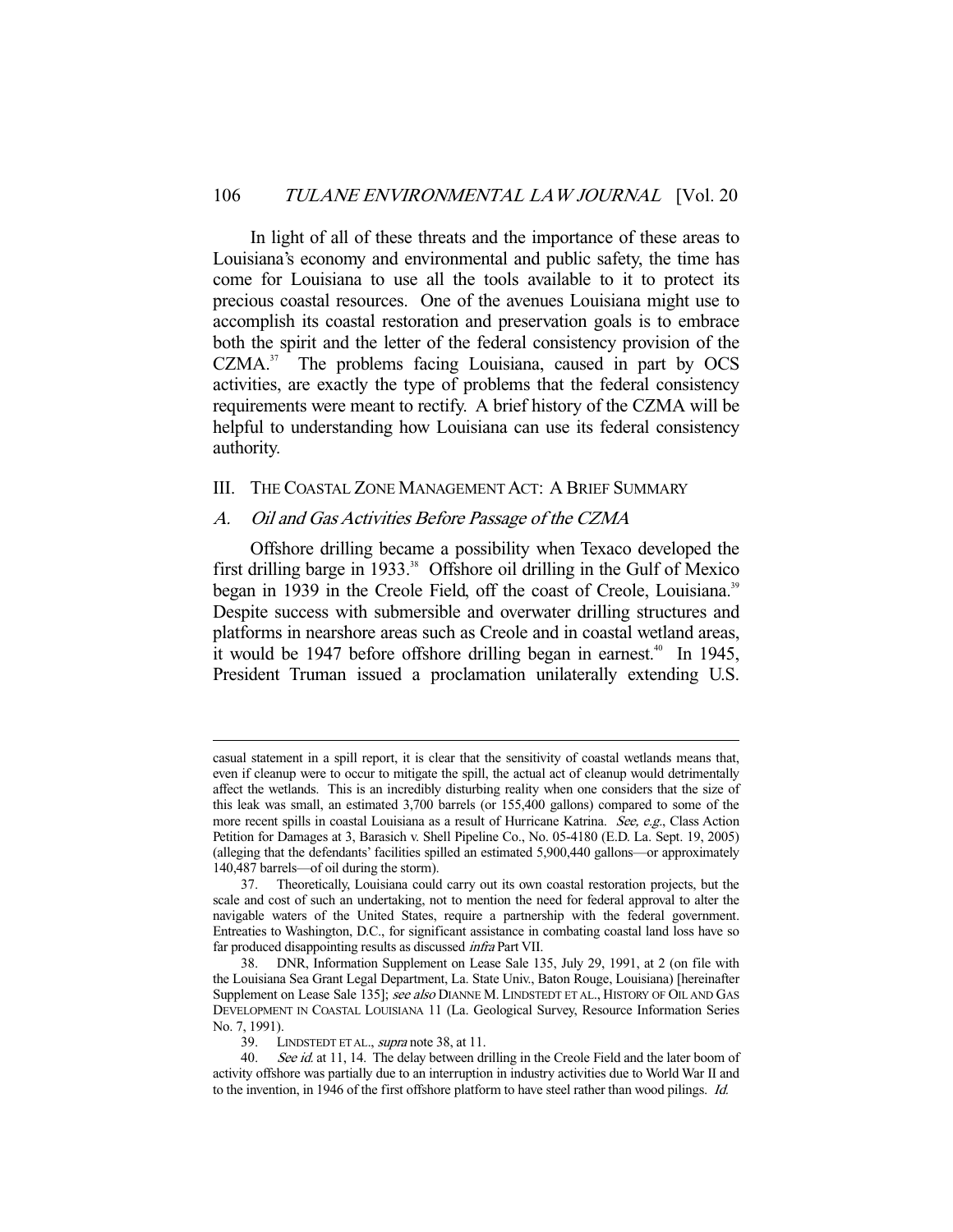federal jurisdiction to include all natural resources on the nation's OCS.<sup>41</sup> Through a long series of United States Supreme Court cases in the 1940s and 1950s, it was eventually decided that the federal government had ownership of offshore lands beyond state waters.<sup>42</sup> With the passage of the Submerged Lands Act (SLA) and the OCSLA in 1952, development of the OCS for oil drilling greatly expanded.<sup>43</sup> Indeed, it is the stated purpose of the OCSLA to "promote the orderly development of the outer continental shelf."<sup>44</sup> What all of this eventually meant was that the states, which bore the environmental and economic burden of OCS activities, had been stripped of their ability to control these activities and subsequently the ability to act in their own best interests to protect their coastlines from the damaging effects of these activities.

 The Secretary of the Interior was authorized to lease the area for oil and gas drilling through competitive bidding. From 1933 to 1969, offshore drilling in the Gulf of Mexico, Atlantic Ocean, and Pacific Ocean increased steadily.<sup>45</sup> This increase in drilling and production continued until January 29, 1969, when a large oil spill in the Santa Barbara Channel, off the coast of Southern California, changed the dynamics of OCS mineral activities.<sup>46</sup> The spill was a result of inadequate information about the sea floor and the geologic conditions in the area. $47$  Lease sales in the Pacific were postponed for five years, as were those in the Atlantic and Alaska.<sup>48</sup> At that point, the Gulf of Mexico became the only active offshore drilling area.<sup> $49$ </sup> In 1969 the Commission on Marine Science, Engineering and Resources, known as the Stratton Commission, issued its report, Our Nation and the Sea, in which it recommended the establishment of a coastal zone management

 <sup>41.</sup> Proclamation No. 2667, 10 Fed. Reg. 12,303 (Sept. 27, 1945). For a brief history of the effects of this proclamation on OCS exploration and production, the reader is directed to Apryl E. Hand, The Role of State Law in the Outer Continental Shelf Lands Act, 72 TUL. L. REV. 2139, 2140-42 (1998).

<sup>42.</sup> See, e.g., United States v. California, 332 U.S. 19, 38-39 (1947); United States v. Louisiana, 339 U.S. 699 (1950); United States v. Texas, 339 U.S. 707 (1950).

 <sup>43.</sup> See Submerged Lands Act, 43 U.S.C. §§ 1301-1315 (2000); Outer Continental Shelf Lands Act, 43 U.S.C. §§ 1331-1356a.

<sup>44.</sup> Robin Kundis Craig, Regulation of U.S. Marine Resources: An Overview of the Current Complexity, 19 NATURAL RES. & ENV'T, Summer 2004, at 3, 7.

 <sup>45.</sup> DNR, supra note 38, at 2-4.

 <sup>46.</sup> Id.

<sup>47.</sup> Adrienne Smith, Standing and the National Environmental Policy Act: Where Substance, Procedure, and Information Collide, 85 B.U. L. REV. 633, 633-34 (2005).

<sup>48.</sup> DNR, *supra* note 38, at 4.

 <sup>49.</sup> Id.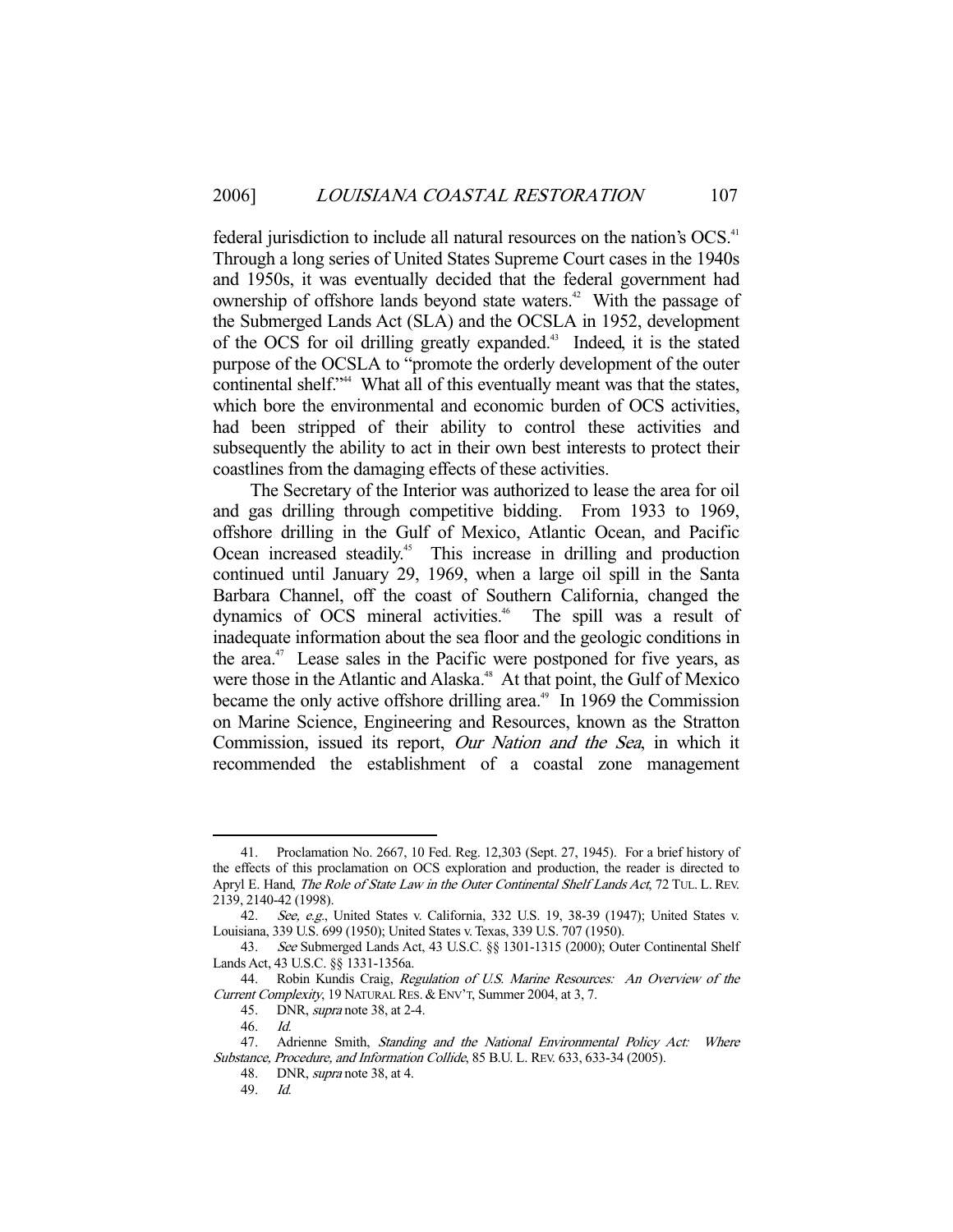program.<sup>50</sup> The Santa Barbara spill, along with the recommendations of the Stratton Commission led to the subsequent passage of the CZMA in 1972.51

## B. The Purpose of the CZMA

-

 The primary objective of the CZMA is to "preserve, protect, develop, and where possible, to restore or enhance, the resources of the Nation's coastal zone for this and succeeding generations."<sup>52</sup> Over seventy-five percent of the nation's population is projected to live within one hundred miles of the coast by the year  $2010$ .<sup>53</sup> Congress recognized that there was a "national interest in the effective management, beneficial use, protection, and development of the coastal zone" due to the great demands on our coasts for food, energy, defense, recreation, transportation, and other industrial activities. $54$  The legislature also found that the ecological and cultural benefits of the sea are essential to the

<sup>50.</sup> See COMM'N ON MARINE SCI. ENG'G & RES., OUR NATION AND THE SEA 62 (1969) (also known as the Stratton Commission Report) [hereinafter STRATTON COMMISSION REPORT], available at www.lib.noaa.gov/edocs/stratton.

 <sup>51.</sup> Codified at 16 U.S.C. §§ 1451-1456 (2000); see Kim Harb, The Legal and Policy Dilemma of Offshore Oil and Gas Development, 19 NATURAL RES. & ENV'T, Summer 2004, at 23, 24-25. The United Nations has also addressed the issue of each nation's ownership of its offshore waters, first in the 1958 Convention on the Continental Shelf, 499 U.N.T.S. 311, articles 2 and 3, and ultimately in the 1982 United Nations Convention on the Law of the Sea (UNCLOS). United Nations Convention on the Law of the Sea, Dec. 10, 1982, 1833 U.N.T.S. 3. Although UNCLOS does not directly interfere with resources within national jurisdictions, the Convention does expect signatory nations to protect and preserve the marine environment within and without their borders. U.N., OCEANS: THE SOURCE OF LIFE: UNITED NATIONS CONVENTION ON THE LAW OF THE SEA, 20TH ANNIVERSARY (1982-2002) 4 (2002). Under this Convention, though, the United Nations has established a permitting process for mineral resources beyond national jurisdictions. Id. at 3.

The Convention on the Law of the Sea designated marine minerals on the seabed beyond national jurisdiction as the common heritage of mankind, to be explored and exploited for the benefit of humanity as a whole. These mineral resources are administered by the International Seabed Authority, an international organization established on the basis of the Convention, which allows both public and private enterprises, as well as collective mining consortiums, to apply for permission to mine the seabed.

Id. at 6. The Convention establishes, for signatory nations, international boundaries for offshore development; however, the United States has not become a party to the convention. See Ryan M. Seidemann, What Does It Mean for Us? The United Nations Convention on the Law of the Sea, 5(1) THE SAA ARCHAEOLOGICAL RECORD, Jan. 2005, at 36, 36 (commenting that the United States has not yet become a party to this international treaty).

 <sup>52. 16</sup> U.S.C. § 1452(1).

<sup>53.</sup> Martin M. Randall, Coastal Development Run Amuck: A Policy of Retreat May Be the Only Hope, 18 J. ENVTL. L. & LITIG. 145, 166 (2003).

 <sup>54. 16</sup> U.S.C. § 1451(a).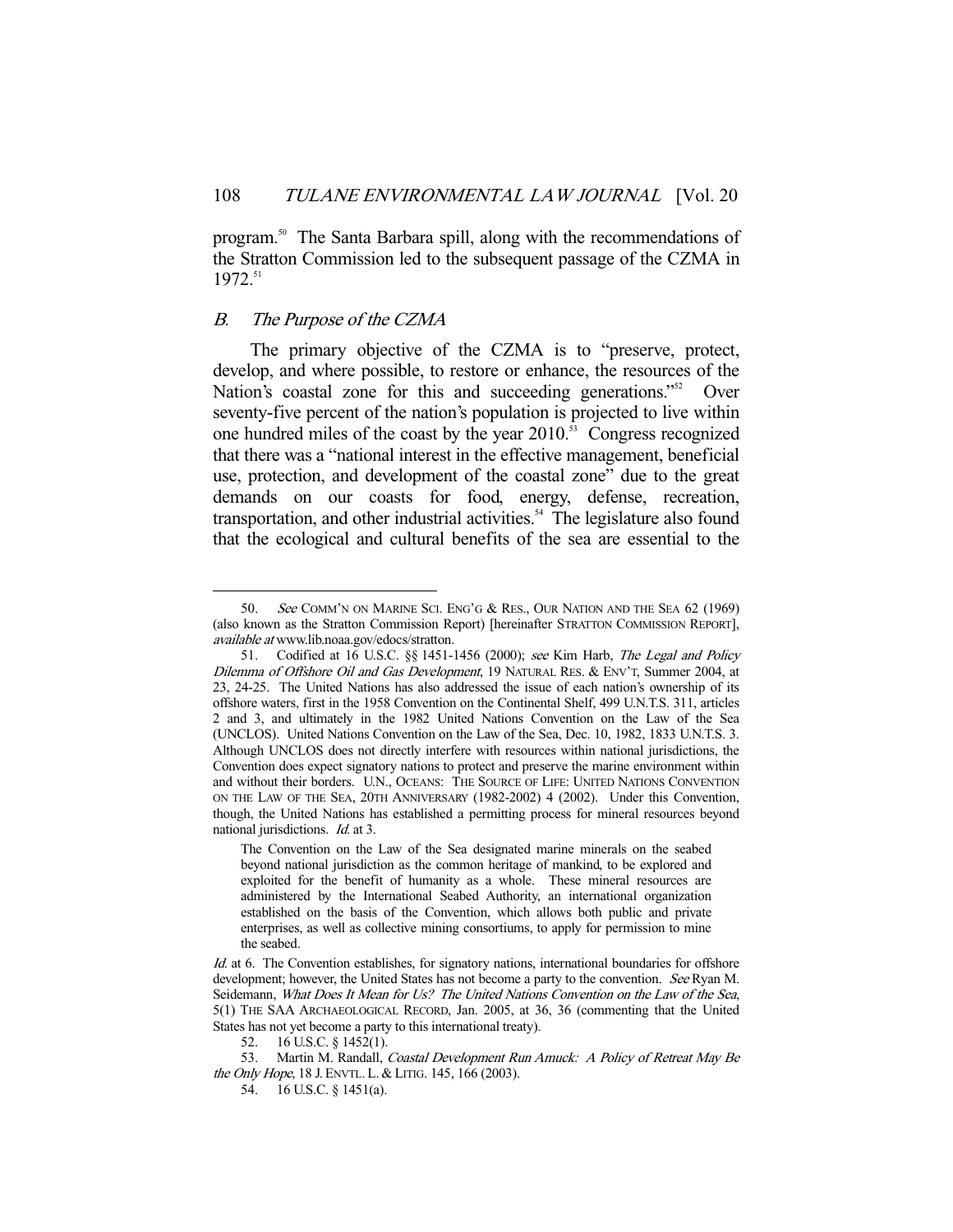well-being of the citizens of the United States.<sup>55</sup> Further, Congress recognized that ill-planned development had seriously damaged the scenic beauty and ecological integrity of the nation's coast.<sup>56</sup> Part of the problem was determined to be disjointed management of federal activities affecting the coastal zone.<sup>57</sup> In an effort to reverse this trend, Congress concluded that the most effective management of the coastal zone could be achieved by cooperation between federal, state, and local authorities.58 Therefore, one of the main objectives of the CZMA is to coordinate the efforts of individual states and local communities with those of the federal government.

 Any state bordering on the Atlantic, Pacific, or Arctic Oceans, as well as the Gulf of Mexico, Long Island Sound, and the Great Lakes is characterized as a coastal state.<sup>59</sup> Any coastal state is eligible to submit a CMP for federal approval. To be federally approved the CMP must be a comprehensive statement that lays out the objectives, policies, and standards for the use of private and public lands in the coastal zone and complies with all CZMA requirements.<sup>60</sup> Once the CMP is approved, the state may receive federal assistance and assume the authorities granted to the states under the CZMA. $^{61}$  For example, states are eligible for federal grants and matching funds and the authority to control certain activities affecting the state's coastal zone. $62$  All coastal states except for one have a federally approved CMP.<sup>63</sup>

 One mechanism for cooperation between state and federal governments is the federal consistency provision of the CZMA.<sup>64</sup> The CZMA allows states with federally approved CMPs to require that federal agency activities be consistent to the maximum extent practicable

-

62. See id. §§ 1455-1456.<br>63. NOAA, OCRM-Gove

 <sup>55.</sup> Id. §§ 1451(e), 1456.

<sup>56.</sup> *Id.*  $\frac{8}{3}$  1451(g).

<sup>57.</sup> See generally STRATTON COMMISSION REPORT, supra note 50, at 56 (making recommendations for improving federal ocean policy); OCEAN BLUEPRINT, supra note 5, at 92.

 <sup>58.</sup> See 16 U.S.C. § 1451(i)-(m).

 <sup>59.</sup> Id. § 1453(4). These states and territories are: Alabama, Alaska, American Samoa, California, Commonwealth of the Northern Mariana Islands, Connecticut, Delaware, Florida, Georgia, Guam, Hawaii, Illinois, Indiana, Louisiana, Maine, Maryland, Massachusetts, Michigan, Minnesota, Mississippi, New Hampshire, New Jersey, New York, North Carolina, Ohio, Oregon, Pennsylvania, Puerto Rico, Rhode Island, South Carolina, Texas, Trust Territories of the Pacific Islands, United States Virgin Islands, Virginia, Washington, and Wisconsin.

 <sup>60.</sup> See id. § 1455.

 <sup>61.</sup> Id. §§ 1455(b), 1456.

NOAA, OCRM-Governmental partnerships on Coastal and Marine Management Issues, http://coastalmanagement.noaa.gov/about/media/OCRMfactsheet.pdf (last visited Dec. 6, 2006). Illinois is the only state with a coastal zone that does not have a CMP. See id.

 <sup>64. 16</sup> U.S.C. § 1456.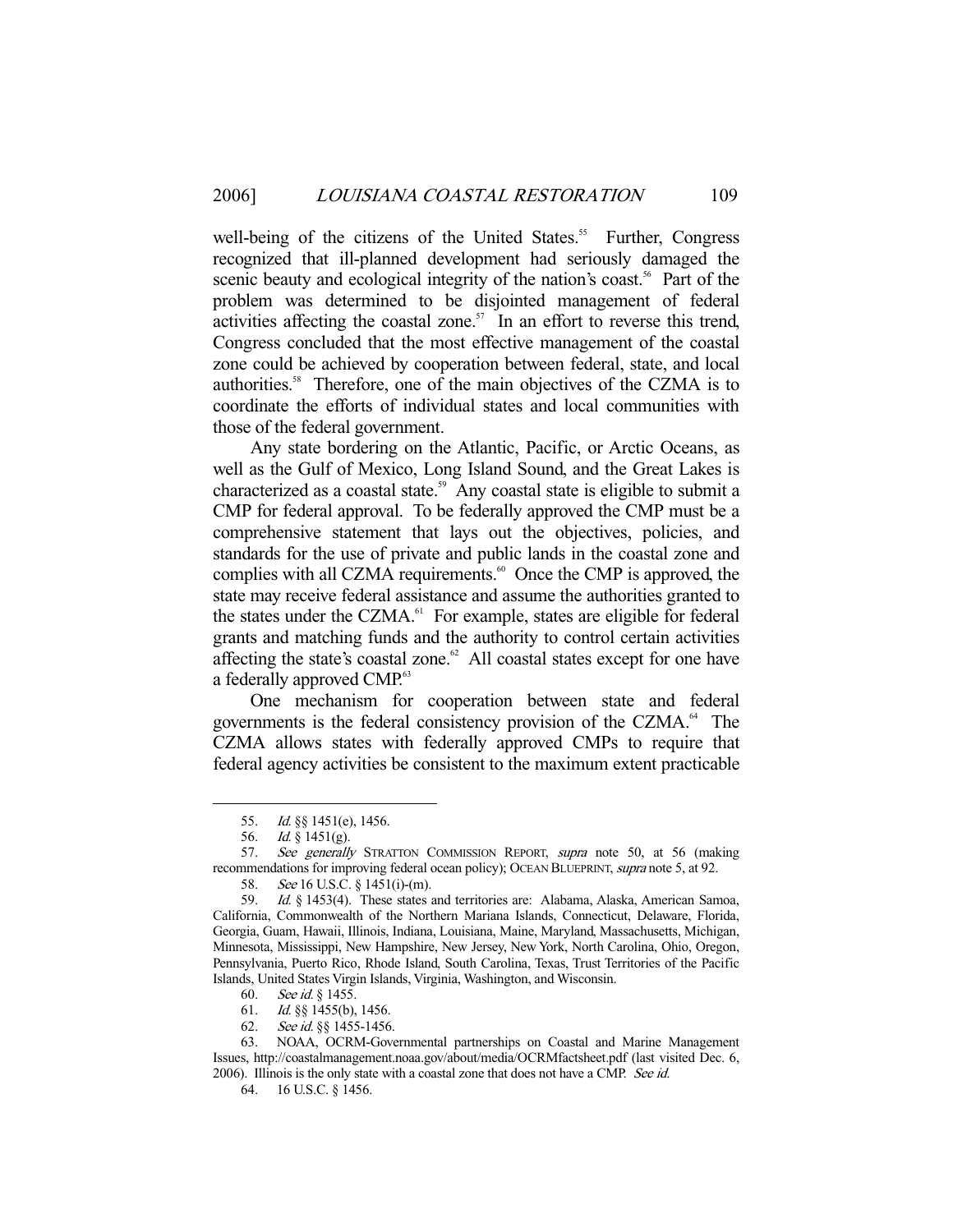with the state CMP.<sup>65</sup> Federal regulations define "maximum extent practicable" as "fully consistent with the enforceable policies of management programs unless full consistency is prohibited by existing law applicable to the Federal agency."<sup>66</sup> In the event of an emergency or unforeseen circumstance that creates a "substantial obstacle" and prevents the federal agency from complete adherence to the CMP, the agency may deviate from full consistency with the CMP, to the minimum extent necessary to address the emergency circumstance.<sup>67</sup> Thus, while the CZMA consistency provisions do not constitute an absolute state veto authority they remain a powerful tool with which a state may protect its coastal ecosystems from detrimental federal activities.<sup>68</sup> An important point to remember regarding consistency authority is that federal agencies who may be affected by a state's CMP are given the opportunity to comment on the state's CMP and the federal agency's views must be "adequately considered" before the CMP is approved by the Secretary of Commerce.<sup>69</sup>

 There are five categories of federal activities that require federal consistency reviews: (1) federal agency activities affecting the coastal zone,<sup>70</sup> (2) federal development projects in the coastal zone,<sup>71</sup> (3) federally permitted or licensed activities affecting the coastal zone,<sup> $\alpha$ </sup> (4) federally

-

 70. This is a residual category for activities that do not fit the other categories. Id. § 1456(c); 15 C.F.R. § 930.31(a); see H.R. REP. No. 101-964, pt. A, at 324 (1990).

Examples of such federal activities include: outer continental shelf oil and gas leasing, exploration and development; designation of dredge material disposal sites in the ocean; military projects at coastal locations; U.S. Army Corps of Engineers fill permits; certain U.S. Fish and Wildlife Service permits; national park projects; highway improvement projects assisted with federal funds; and commercial space launch projects on federal lands.

Cal. Coastal Comm'n, Program Overview, http://www.coastal.ca.gov/whoweare.html (last visited Feb. 21, 2006).

 71. This category is a subset of federal agency activities involving planning and construction of public works, facilities, and structures and the use or acquisition of coastal resources. 16 U.S.C. § 1456(c); 15 C.F.R. § 930.31(b). "A federal development project is an activity that involves the planning or construction of buildings and structures or the purchase or use of land or water resources. Dredging a new navigation channel or purchasing land for a recreation area are examples of federal development projects." Wash. Dep't of Ecology, The SMA and Federal/Tribal Activities, http://www.ecy.wa.gov/programs/sea/sma/st\_guide/jurisdiction/ federal.html (last visited Feb. 21, 2006).

 72. 16 U.S.C. § 1456(c); 15 C.F.R. § 930.31(d). An example of this is a permit issued by the U.S. Army Corps of Engineers for the dredging and filling of wetlands in the coastal zone. Wash. Dep't of Ecology, supra note 71.

<sup>65.</sup> *Id.* § 1456(c)(1)(A), (c)(3).

 <sup>66. 15</sup> C.F.R. § 930.32(a)(1) (2006).

 <sup>67.</sup> Id. § 930.32(b).

 <sup>68.</sup> See 16 U.S.C. § 1456.

 <sup>69.</sup> Id. § 1456(b).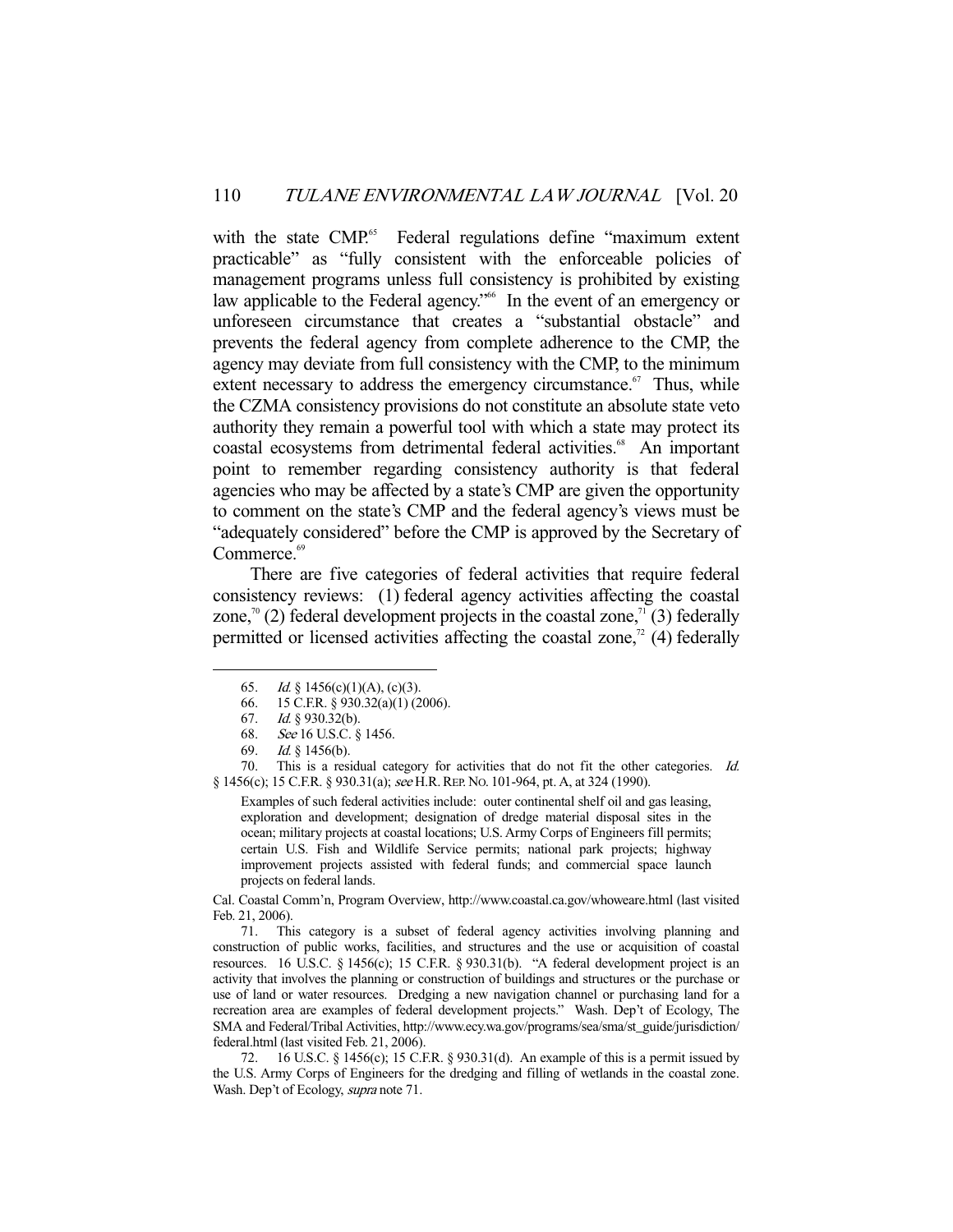permitted or licensed activities described in detail in OCS plans,<sup>73</sup> and (5) federal assistance to state and local governments affecting the coastal zone. $74$ 

 For the purposes of this Article we will concentrate on one type of federal agency activity, namely MMS Outer Continental Shelf lease sales (category 1 above) but we will also discuss secretarial appeals by federal licensees or permitees (category 4 above) to demonstrate evidence standards.

 Before an OCS lease sale can occur, a state's certification of MMS's consistency determination is necessary.<sup>75</sup> Under the original CZMA, the federal agency had to submit a consistency determination for state approval for any activity "that directly affect[ed]" any land use or water use in the coastal zone.<sup>76</sup> In 1983, California, whose CMP was federally approved, tried to use the consistency provision to enjoin the Secretary of the Interior from selling oil and gas leases on certain tracts of the state's OCS. The federal government argued that California had no authority over OCS issues, and the state filed a lawsuit challenging the federal government's position.<sup>77</sup> The state contended that the leasing would certainly lead to oil and gas development off the coast which "directly affect [ed]" the coastal zone within the meaning of the statute.<sup>78</sup> In Secretary of the Interior v. California, the federal district and appeals courts both held that a consistency determination was required, but the Supreme Court reversed.<sup>79</sup> One fact that influenced the Court's decision was that NOAA had failed to take a definite position on whether or not lease sales required consistency determinations.<sup>80</sup> The Court began its analysis by quoting from the Department of Interior's brief, which stated

 <sup>73. 16</sup> U.S.C. § 1456(c)(3)(B); 15 C.F.R. § 930.71. This is not necessarily direct leasing of OCS lands, but issuing various permits (e.g., discharge permits) for activity occurring on the OCS. See generally Wash. Dep't of Ecology, supra note 71 (describing the need for the local agency to grant consistency before federal agency approval).

 <sup>74.</sup> All of these activities are outlined in 16 U.S.C. § 1456 and 15 C.F.R. § 930.91. This category includes grants, loans, contracts, subsidies, guarantees, insurance, or other financial aid. Examples of federally funded state or local projects that might implicate the coastal zone include: community development block grants, USDA rural development loans and grants, U.S. Fish and Wildlife Service wildlife management plans, NPS parks and recreation development plans, and waterfront development activities. Va. Dep't of Envtl. Quality, Federal Consistency Reviews, http://www.deq.virginia.gov/eir/federal.html (last visited Feb. 21, 2006).

 <sup>75. 16</sup> U.S.C. § 1456(c)(3)(A).

 <sup>76.</sup> Pub. L. No. 92-583 (codified at 16 U.S.C. § 1456).

<sup>77.</sup> See Sec'y of the Interior v. California,  $464$  U.S.  $312$  (1984).

<sup>78.</sup> *Id.* at 317.

<sup>79.</sup> Id. at 319-20. For the lower courts' rulings, see generally *California v. Watt*, 520 F. Supp. 1359 (C.D. Cal. 1981); State of California by and Through Brown v. Watt, 683 F.2d 1253 (9th Cir. 1982).

 <sup>80. 464</sup> U.S. at 321.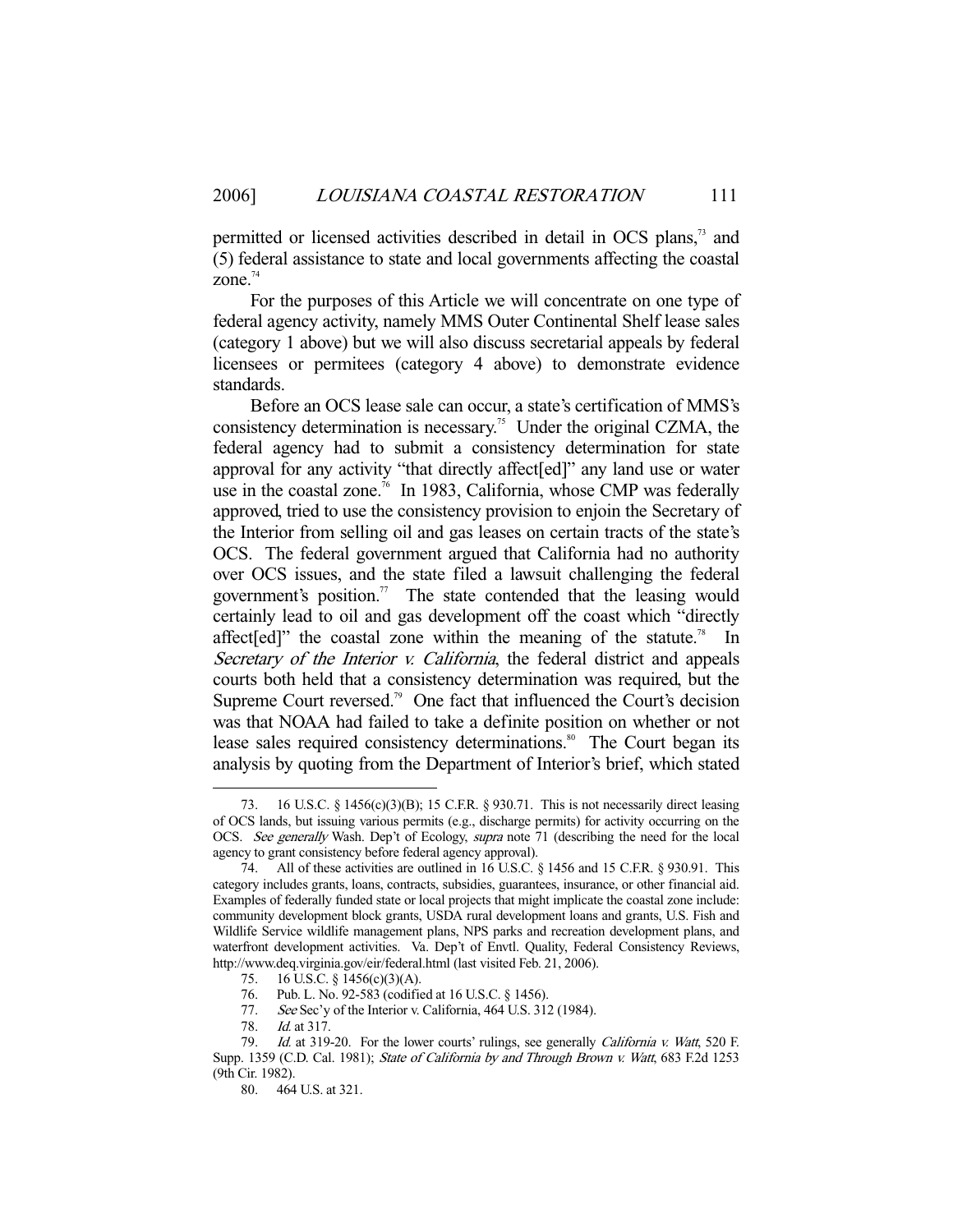that "directly affecting" meant "having a direct, identifiable impact on the coastal zone."81 In accordance with the government's position, the Court found that a series of events, which would most certainly lead to these effects, did not fall within the definition of "directly affecting."82 The Court then looked at the legislative history and concluded that the term "directly affecting" should be read very narrowly, in line with the rest of the Act, which did not require consistency for activities outside of the state's three-mile coastal zone.<sup>83</sup> Therefore, the Court held that oil and gas leasing in federal waters was not subject to consistency review.<sup>84</sup> The California decision severely limited the states' ability to have some measure of control over oil and gas activities off of their coasts.

 Because the CZMA consistency provision was not available for states to use in federal offshore oil and gas leasing decisions, many turned to the OCSLA. Under OCSLA, the Secretary of the Interior is required to consider suggestions from the governor and local officials of states affected by the leasing program.<sup>85</sup> If the governor comments within a specified time period, the Secretary is required to respond in writing, explaining his reasons for granting or denying the governor's suggestions.<sup>86</sup> This served as a way for states to at least comment on OCS lease sales while Secretary of the Interior v. California was controlling jurisprudence. However, the ability to comment on leasing issues was much more limited than the authority states would have had under the CZMA's federal consistency provision. The Secretary only has to respond to suggestions under OCSLA, but is under no obligation to follow any of them.<sup>87</sup>

In 1990, Congress realized the eviscerating effect that *Secretary of* the Interior v. California had on the coastal states' ability to execute their CMPs. Congress changed the language from "directly affecting" any land use or water use or natural resource to "affects" any land use or water use or natural resource.<sup>88</sup> The legislative history shows that this was done in order to expand the activities covered by the federal

 <sup>81.</sup> See id.

 <sup>82.</sup> See id.

<sup>83.</sup> See id. at 321-30. It should be noted that the three-mile state seaward boundary does not exist in all cases.

 <sup>84.</sup> Id. at 343.

 <sup>85. 43</sup> U.S.C. § 1344(c) (2000).

 <sup>86.</sup> Id.

 <sup>87.</sup> Id.

<sup>88.</sup> See 16 U.S.C. § 1456(c)(1)(A) (2000); see also Coastal Zone Management Act of 1972, Pub. L. No. 92-583, 86 Stat. 1230 (1972).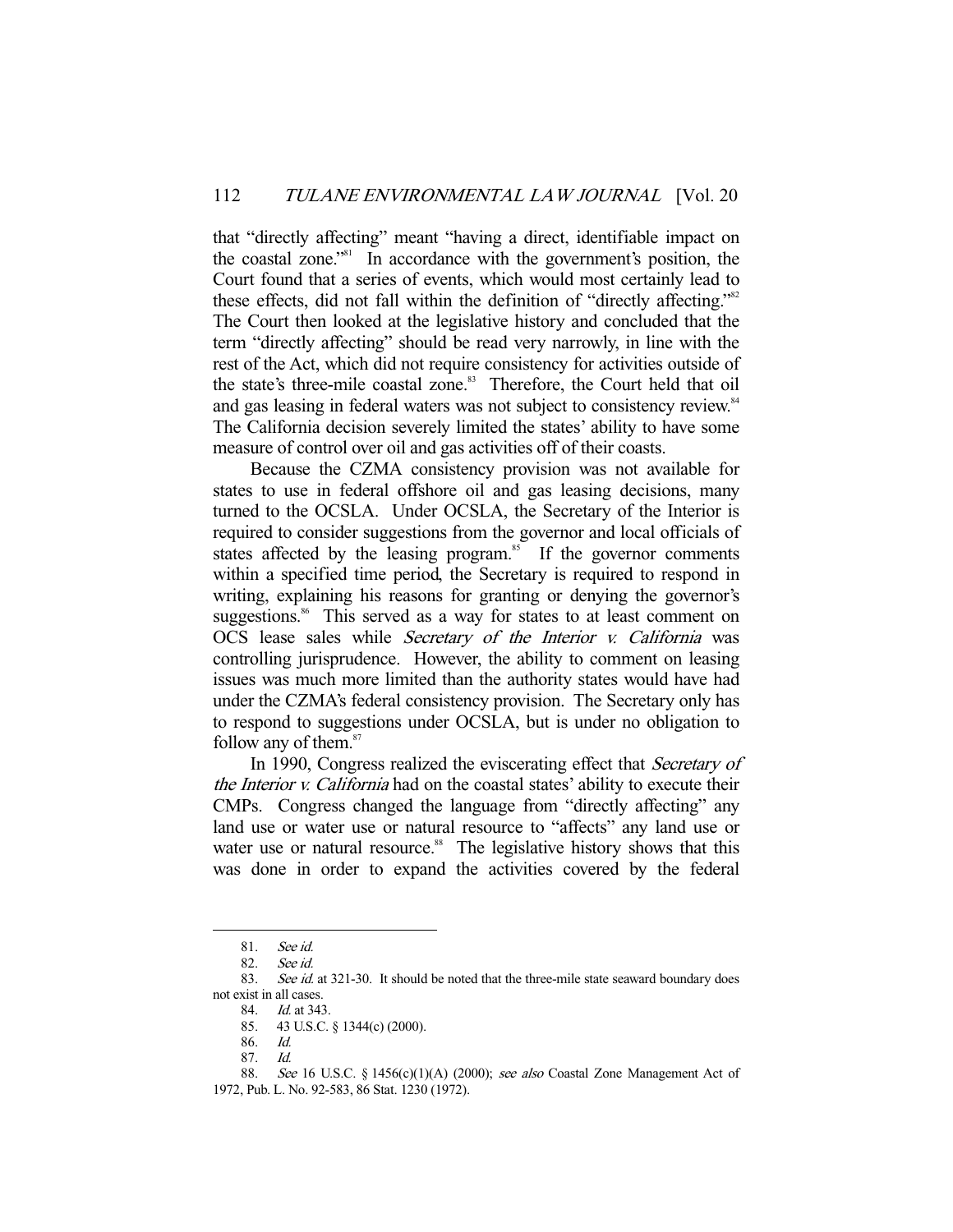consistency provisions.<sup>89</sup> The amendment was specifically drafted to overrule Secretary of the Interior v. California so that the CZMA's federal consistency provisions now cover leases of federal continental shelf tracts and superjacent waters.<sup>90</sup> Although this change appears to have been a major victory for states by greatly increasing the states' ability to influence, and in some cases block, federal projects that do not comply with state CMPs, the minimal case law under this statute has not been favorable to the states.<sup>91</sup>

# IV. NATIONAL OCS ISSUES

# A. Moratorium on Drilling for Oil and Gas

 No state has felt the effects of coastal oil and gas drilling more than Louisiana. $92$  This is mainly because of the long history of oil and gas development in Louisiana's coastal area, the fragility of its wetlands, and because other states have managed to avoid adverse effects by lobbying for moratoria on drilling off their coastal zones.<sup>93</sup> In 1990, President George H.W. Bush issued a moratorium on all drilling on the OCS off of the West Coast, East Coast, Alaska, and the Eastern Gulf of Mexico.<sup>94</sup> This left Louisiana and Texas to bear the burden of the nation's energy needs. California and Alaska still have drilling that was already being conducted at the time of the moratorium, but no new leases may be opened.95 In 1998, President Clinton extended the moratorium until 2008.<sup>96</sup> When asked at a press conference why Louisiana and Texas were not included in the moratorium, the Clinton Administration responded that the moratorium was granted based on which areas were ecologically sensitive. $\degree$  The Administration stated that they balanced the technology

<sup>89.</sup> See generally Omnibus Budget Reconciliation Act of 1990, Pub. L. No. 101-508, § 6201-17 (1990); H.R. REP. No. 101-964, pt. A, at 970 (1990) (Conf. Rep.).

 <sup>90.</sup> H.R.REP. NO. 101-964, pt. 1, at 970.

 <sup>91.</sup> New York v. U.S. Gen. Servs. Admin., 823 F. Supp. 82 (N.D.N.Y. 1993); Louisiana v. Lujan, 777 F. Supp. 486 (E.D. La. 1991); New York v. DeLyser, 759 F. Supp. 982 (W.D.N.Y. 1991).

<sup>92.</sup> See generally DNR, supra note 38 (listing the effects on Louisiana).

<sup>93.</sup> See, e.g., Robert B. Wiygul, The Structure of Environmental Regulation on the Outer Continental Shelf: Sources, Problems, and the Opportunity for Change, 12 J. ENERGY NAT. RES. & ENVTL. L. 75, 81-86 (1992) (noting that the images of oil-soaked birds and other problems related to the Santa Barbara oil spill in California led to a public lobbying campaign to garner a moratorium on OCS drilling).

<sup>94.</sup> See Jennifer Auther & Reuters, Clinton Extends Moratorium on Offshore Drilling, www.cnn.com/TECH/science/9806/12/offshore.drilling.pm (last visited Dec. 6, 2006).

 <sup>95.</sup> See id.

 <sup>96.</sup> Id.

 <sup>97.</sup> Press Briefing by Katie McGinty, 1998 WL 321809 (June 12, 1998).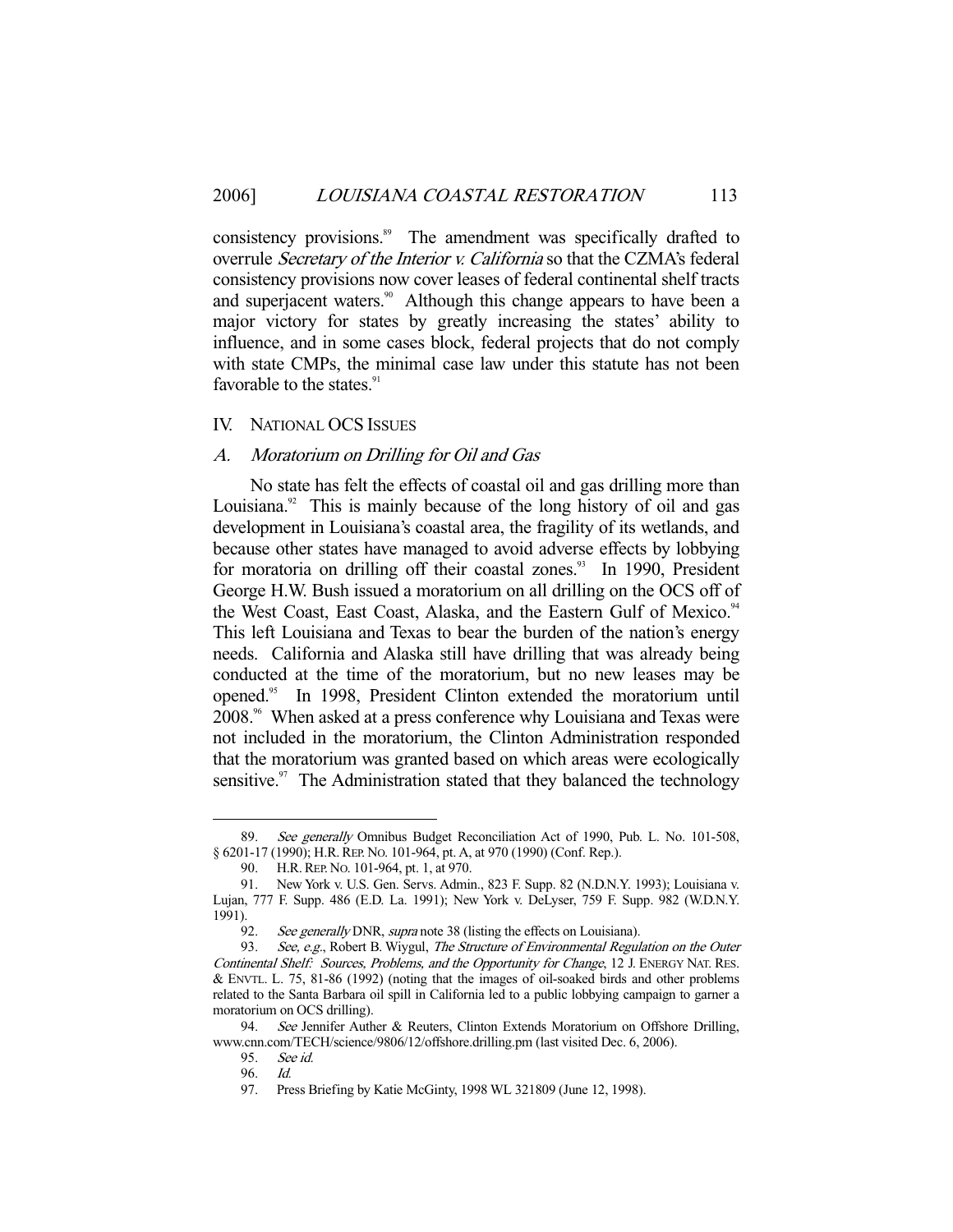available for drilling in certain areas with the possible environmental impacts.<sup>98</sup> Also, the Administration claimed that the Gulf of Mexico was less environmentally sensitive than other areas and that technology such as horizontal drilling made drilling safe.<sup>99</sup> It was also stated that exploration and extraction were being done in a responsible way in these areas.<sup>100</sup> However, it is obvious from the substantial petroleum industryrelated losses of coastal wetlands and other adverse environmental effects that these statements are inaccurate.<sup>101</sup>

 In August 1997, the Chevron Corporation asked for a consistency determination on their plan to drill natural gas wells on the OCS off the coast of Pensacola, Florida.<sup>102</sup> Florida denied the consistency determination. The state's main arguments centered around inadequate information regarding possible environmental damage and the overall uniqueness of the area with regard to fish and mammal species. Following a secretarial override by the Department of Commerce and an appeal by the State of Florida, Florida reaffirmed the contention that extremely detailed information needs to be presented regarding the effects of the proposed activity.<sup>103</sup> This case could have been an important battleground for the federal consistency provision. However, after four years of briefs being filed by both sides, a unique political situation resolved the case. In an agreement between President George W. Bush and Florida Governor Jeb Bush, Chevron's lease, along with lands in the Everglades, were bought back by the federal government making Chevron and Florida's arguments moot and the dispute over the consistency denial was never resolved.<sup>104</sup>

 <sup>98.</sup> Id.

 <sup>99.</sup> Id.

 <sup>100.</sup> See id.

<sup>101.</sup> See generally PAUL TEMPLET, THE FULL ECONOMIC COSTS OF LOUISIANA'S OIL/GAS AND PETROCHEMICAL INDUSTRIES (1997).

 <sup>102.</sup> U.S. Dep't of Commerce, Before the Secretary in the Matter of the Appeal of Chevron U.S.A., Inc., to the Consistency Objection of the State of Florida to the Development and Production Plan for the Destin Dome 56 Unit, Briefs for the State of Florida and Chevron (on file with the Louisiana Sea Grant Legal Department, La. State Univ., Baton Rouge, Louisiana).

 <sup>103.</sup> Id.

 <sup>104.</sup> Kathleen Koch, Feds To Buy Back Florida Energy Rights, http://archives.cnn.com/ 2002/ALLPOLITICS/05/29/white.house.conservation/index.html (last visited Feb. 14, 2006). It should be noted, however, that this case revolved around a dispute over federal licenses or permits described in detail in OCS plans and not for a lease sale itself. The procedures involved in the consistency review process for these two are somewhat different.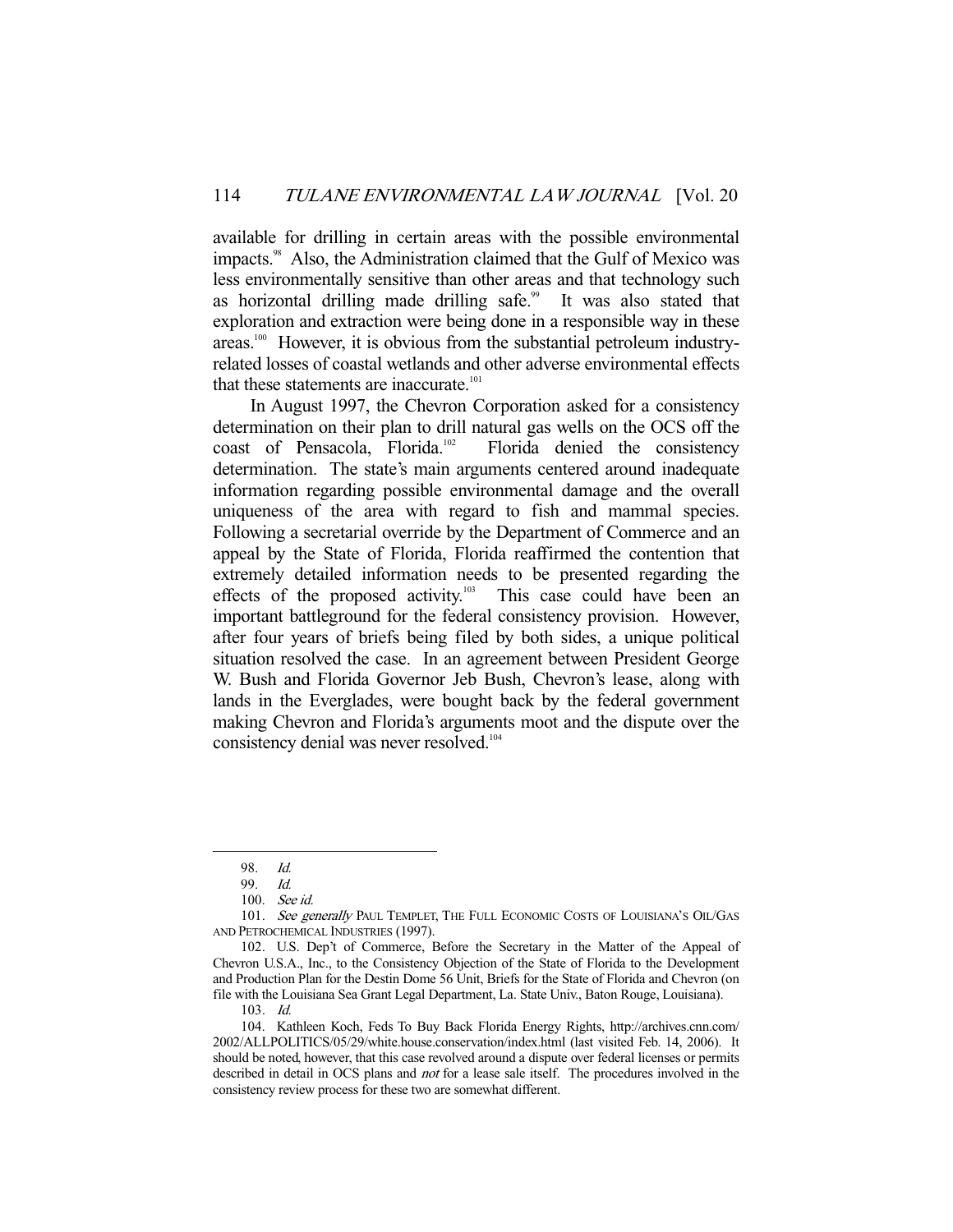## B. California Litigation

 California is the only other state besides Louisiana that has been involved in litigation regarding issues arising from a state objection to OCS leases. Secretary of the Interior v. California,<sup>105</sup> and California ex. rel. California Coastal Commission v. Norton,<sup>106</sup> which upheld California's authority to require consistency determinations for extensions of OCS leases rendered unusable by the moratorium, are the only two cases related to OCS activities aside from the Louisiana case discussed in Part VII.C below. The main question in California Coastal Commission was whether MMS must make a consistency determination for the extension of oil and gas leases on the OCS off the California coast. MMS contended that it did not have to submit a consistency determination to the California Coastal Commission (CCC), because the extension of the leases did not affect the coastal zone.<sup>107</sup> The CCC laid out the specific issues it was concerned about, namely the age of the leases, poor quality of the oil, proximity of the leases to marine sanctuaries, and expansion of the territory of the threatened southern sea otter in the area.<sup>108</sup> The court subsequently found that MMS must submit a consistency determination to the CCC.<sup>109</sup> At the district court, Judge Wilken determined that in line with the legislative history and the amendments to the CZMA in 1990, the phrase, "any activity that affects the resources of the coastal zone," should be construed broadly.<sup>110</sup> Therefore, the extension of the leases was found to affect the coastal zone. The judge also stated that the amendments should "leave no doubt that *all* federal agency activities and all federal permits are subject to the CZMA's consistency requirements."111 In June 2002, Judge Nelson of the United States Court of Appeals for the Ninth Circuit affirmed the lower court's ruling, reinforcing the state's power and authority under the CZMA.<sup>112</sup> The ruling in this case leaves no doubt that federal consistency is a powerful tool for the states and one that can be used effectively to influence the prosecution of OCS mineral activities if supported by a state's law and political will.

 <sup>105. 464</sup> U.S. 312 (1984).

 <sup>106. 150</sup> F. Supp. 2d 1046 (N.D. Cal. 2001); see also California v. Norton, 311 F.3d 1162 (9th Cir. 2002).

 <sup>107. 150</sup> F. Supp. at 1050-51.

 <sup>108.</sup> Id. at 1050.

 <sup>109.</sup> Id. at 1057.

<sup>110.</sup> *Id.* at 1052.

<sup>111.</sup> *Id.* (emphasis added).

 <sup>112.</sup> See California v. Norton, 311 F.3d 1162, 1178 (9th Cir. 2002).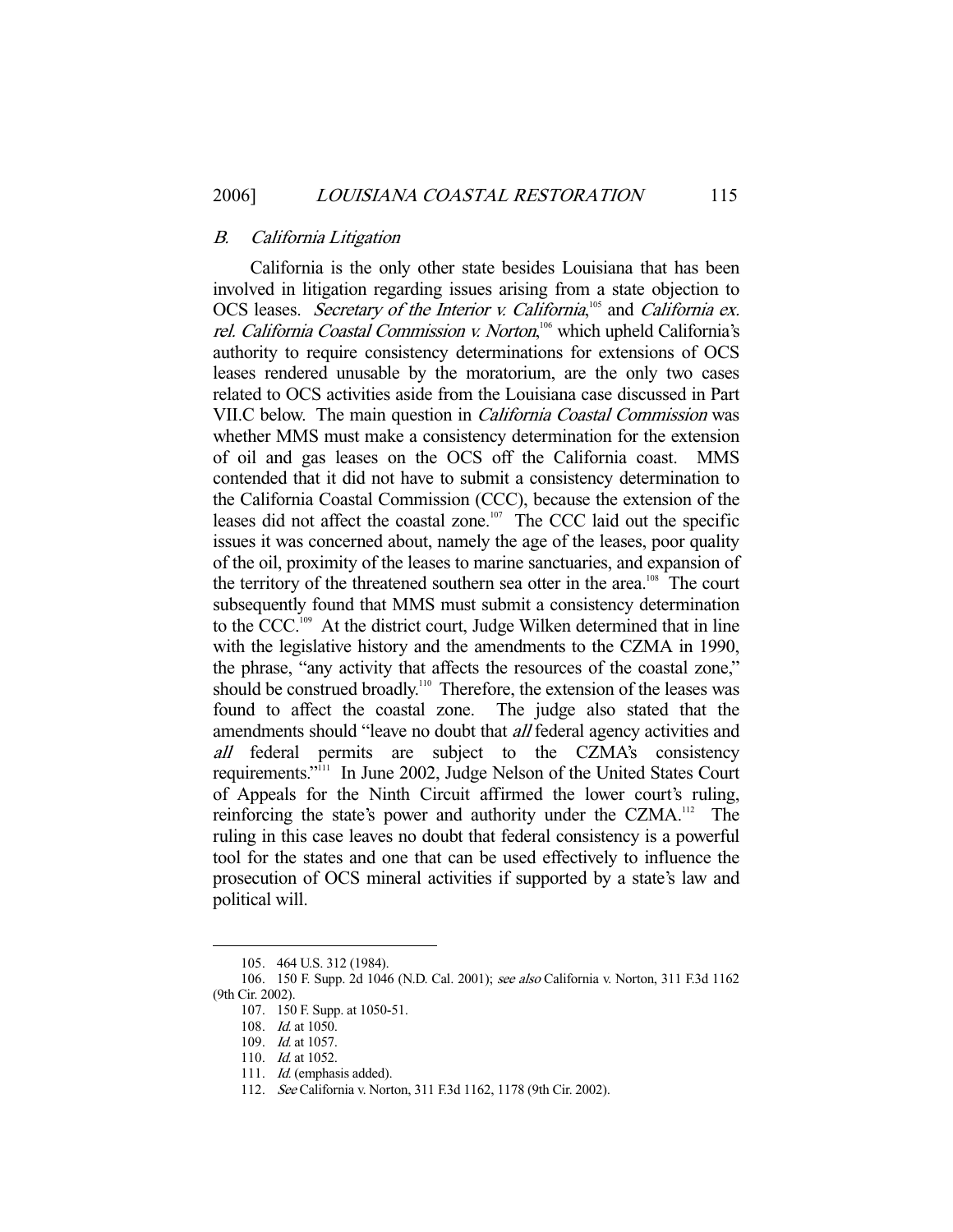# V. LOUISIANA'S COASTAL MANAGEMENT PROGRAM AND ITS APPLICATION TO OCS MINERAL ACTIVITIES

#### A. State and Local Coastal Resources Management Act

 In 1978, in an effort to "protect, develop, and, where feasible, restore or enhance the resources of the state's coastal zone," the Louisiana Legislature passed the State and Local Coastal Resources Management Act (SLCRMA), which authorizes the state CMP.<sup>113</sup> In 1980, Louisiana's CMP, called the Louisiana Coastal Resources Program (LCRP), was federally approved.114 The Coastal Management Division (CMD), of the Louisiana Department of Natural Resources (DNR) implements the CZMA-approved LCRP in Louisiana, which includes the authority to conduct consistency determinations for any federal agency activity that directly affect the coastal zone.<sup>115</sup>

 Louisiana has incorporated this federal grant of consistency authority over federal actions into its CMP by stating: "Any governmental body undertaking, conducting, or supporting activities directly affecting the coastal zone shall ensure that such activities shall be consistent to the maximum extent practicable with the state program and any affected approved local program having geographical jurisdiction over the action," and "[g]overnmental bodies shall fully coordinate their activities directly affecting the coastal zone with the state program and affected approved local programs."116

 SLCRMA still uses the "directly affecting" language of the pre-1990 CZMA pertaining to its consistency authority.<sup>117</sup> However, as discussed earlier, in the 1990 CZMA amendments Congress granted to coastal states the authority to require federal activities, whether in or out of the coastal zone, that affect the coastal zone to be consistent with their federally approved CMP<sup>118</sup>. This change substantially alters the burden on coastal states to show that OCS activity is affecting their coastal zones by dropping the "directly" qualifier. All that must now be shown under the federal law is that the OCS activity affects the coastal zone, whether directly or indirectly. While minor changes to SLCRMA, such as tracking the 1990 CZMA amendments by removing the word "directly,"

<sup>113.</sup> See LA. REV. STAT. ANN. § 49:214.21-39 (1990).

 <sup>114.</sup> Office of Ocean & Coastal Res. Mgmt., Nat'l Ocean Serv., Louisiana Coastal Resources Program, http://coastalmanagement.noaa.gov/mystate/la.html (last visited Feb. 14, 2006).

 <sup>115.</sup> See LA.REV. STAT.ANN. § 49:214.32(C)(7).

 <sup>116.</sup> Id. § 49:214.32(B), (D).

<sup>117.</sup> See id. § 49:214.32(B); see also id. §§ 49:214.25(A)(1)-(2), 214.28(C)(3)(a), 214.32(D).

 <sup>118.</sup> See 16 U.S.C. § 1456(c)(1)(A) (2000) (emphasis added).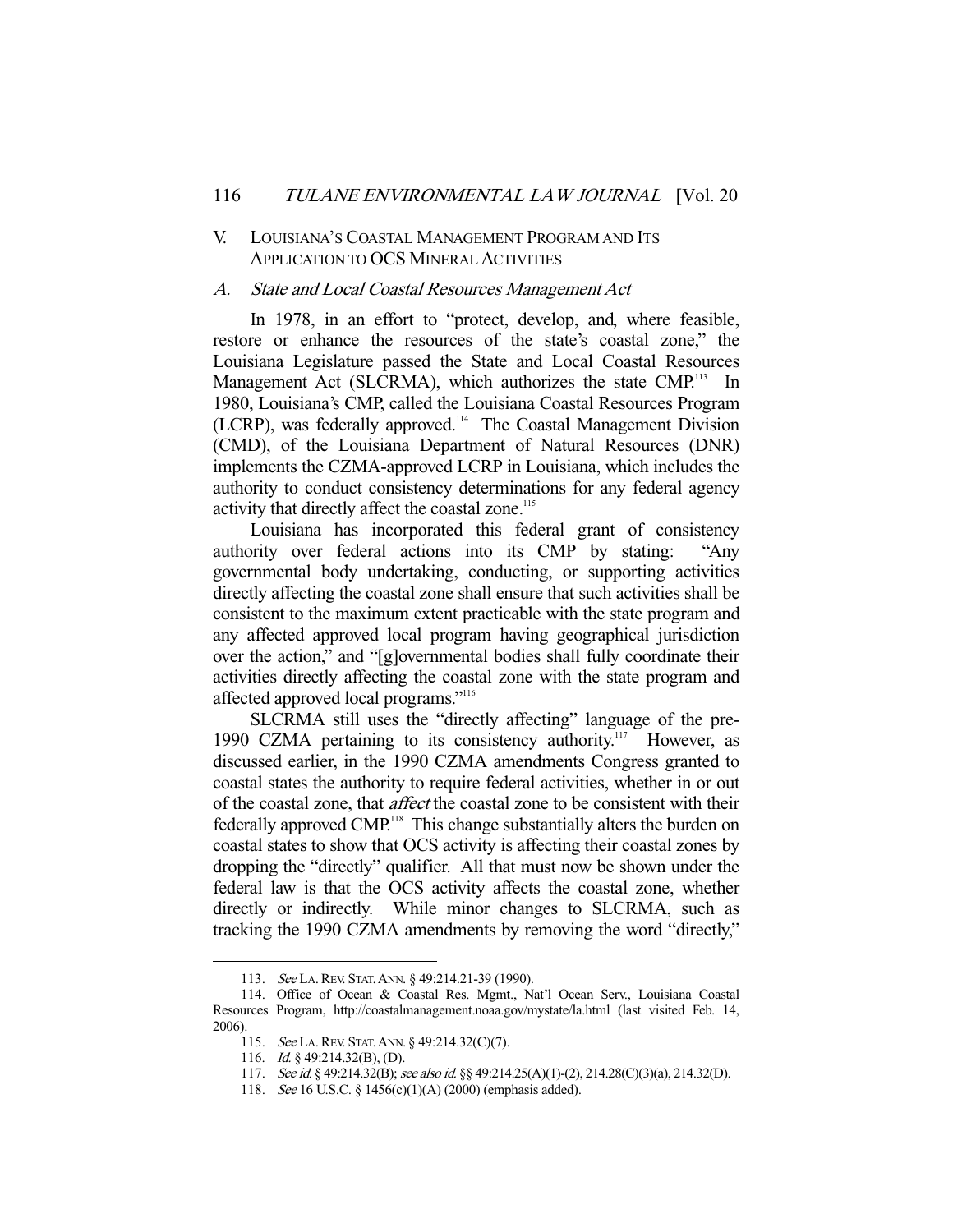may help state officials understand Louisiana's consistency authority, case law and congressional actions make it clear the state has the statutory authority to ensure most federal activities that affect the coastal zone are subject to Louisiana's consistency review.<sup>119</sup> Nevertheless, it would be prudent to amend Louisiana Revised Statute 49:214.32(B) to conform to the 1990 CZMA revision. Such an amendment could read as follows:

Any governmental body undertaking, conducting, or supporting activities within or outside the coastal zone that affects any land or water use or natural resource of the coastal zone shall ensure that such activities shall be consistent to the maximum extent practicable with the state program and any affected approved local program having geographical jurisdiction over the action.<sup>120</sup>

The other statutes noted in footnote 118 should also be changed to reflect the 1990 amendments. This could be accomplished by substituting "directly or significantly affects" with "affects" in each statute.

#### B. Coastal Use Guidelines

 SLCRMA is implemented by CMD's enforcement of the Coastal Use Guidelines.<sup>121</sup> The goals of the Guidelines include encouraging "full use of coastal resources while recognizing it is in the public interest of the people of Louisiana to establish a proper balance between development and conservation," as well as "minimiz[ing] detrimental effects of foreseeable cumulative impacts on coastal resources from proposed or authorized uses."122 The Guidelines include a general list of information that must be submitted by any applicant to help determine if the state should concur in the applicant's consistency determination, such as: techniques and materials used in construction and operation;<sup>123</sup> existing water quality and impacts of the activity on water quality; $124$ economic impacts of the activity on the region;<sup>125</sup> proximity to and extent of impacts on important natural features such as beaches, barrier islands, wildlife and aquatic habitats, and forest lands, and historic, cultural, or

<sup>119.</sup> See H.R. REP. No. 101-964, pt. A, at 970 (1990); 16 U.S.C. § 1456; 15 C.F.R. § 930.33 (2006). See generally California v. Norton, 311 F.3d 1162 (9th Cir. 2002) (holding that the federal government's approval of lease suspensions was subject to consistency review by California).

<sup>120.</sup> Cf. LA. REV. STAT. ANN. § 49:214.32(B).

<sup>121.</sup> *Id.* § 49:214.27(B)(2); LA. ADMIN. CODE tit. 43, § 701-25 (1990).

 <sup>122.</sup> LA.REV. STAT.ANN. § 49:214.27(C)(1)(a), (C)(9).

 <sup>123.</sup> LA.ADMIN.CODE tit. 43, § 701(F)(3).

 <sup>124.</sup> Id. § 701(F)(4).

 <sup>125.</sup> Id. § 701(F)(7).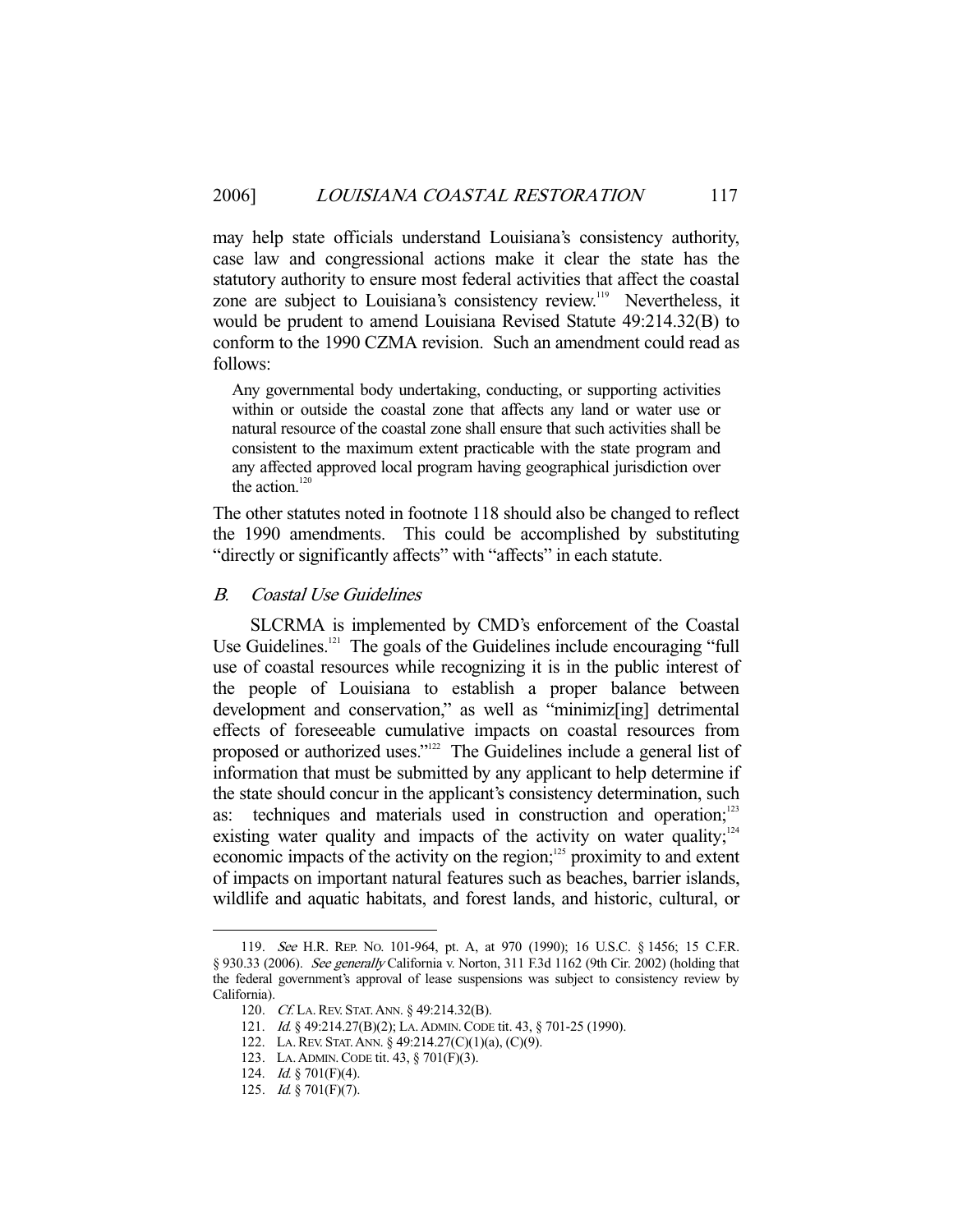recreational resources;<sup>126</sup> extent to which national, state, and regional interests are served by operating in the coastal zone; $127$  compatibility of the proposal with the natural setting;<sup>128</sup> and "extent of long term benefits or adverse impacts."129 The Guidelines also list significant detrimental and adverse impacts that should be avoided to the maximum extent practicable for every activity governed by the  $CMP<sup>130</sup>$  Specific guidelines for levees, linear facilities (such as pipelines), dredged spoil deposition, shoreline modification, surface alterations, hydrologic and sediment transport modifications, disposal of wastes, uses that result in the alteration of waters draining into coastal waters, and guidelines for oil, gas, and other mineral activities are also included in the list of detrimental and adverse impacts in the Guidelines.<sup>131</sup>

 Many of the Guidelines state that an activity is in compliance with Louisiana's CMP if it adheres to the guidelines "to the maximum extent practicable."132 The "maximum extent practicable" modifier means that a proposed activity that is not in compliance with the guidelines can be allowed under certain circumstances. $133$  For guidelines that contain the "maximum extent practicable" modifier, the CMD will consider all of the information submitted to determine if the benefits of the activity will outweigh the adverse impacts resulting from noncompliance, and whether there are alternatives to avoid those negative impacts.<sup>134</sup> The consistency determination must include procedures that ensure the mitigation of any wetland losses due to the activity.<sup>135</sup> Also, it must be demonstrated that the public will benefit significantly from the activity; or the use would serve an important regional, state, or national interest; or the use is totally dependent on coastal water.<sup>136</sup> If such conditions are met, CMD can sanction the proposed activity even though it is not fully compliant with the state CMP. Long-term management strategies must be included in the consistency determination which is in keeping with Louisiana's desire to maintain sustainable development in its coastal zone. $137$ 

 <sup>126.</sup> Id. § 701(F)(12), (16).

 <sup>127.</sup> Id. § 701(F)(13).

 <sup>128.</sup> Id. § 701(F)(18).

 <sup>129.</sup> Id. § 701(F)(19).

 <sup>130.</sup> Id. § 701(G).

 <sup>131.</sup> Id. §§ 703, 705, 707, 709, 711, 713, 715, 717, 719.

 <sup>132.</sup> Id. § 701(H).

 <sup>133.</sup> Id.

 <sup>134.</sup> Id.

 <sup>135.</sup> See LA.REV.STAT.ANN. § 49:214.32(F) (1990); LA.ADMIN.CODE tit. 43, § 723(C)(8)(a).

 <sup>136.</sup> LA.ADMIN.CODE tit. 43, § 701(H).

<sup>137.</sup> *Id.; see also* LA. REV. STAT. ANN. § 49:214.32(B).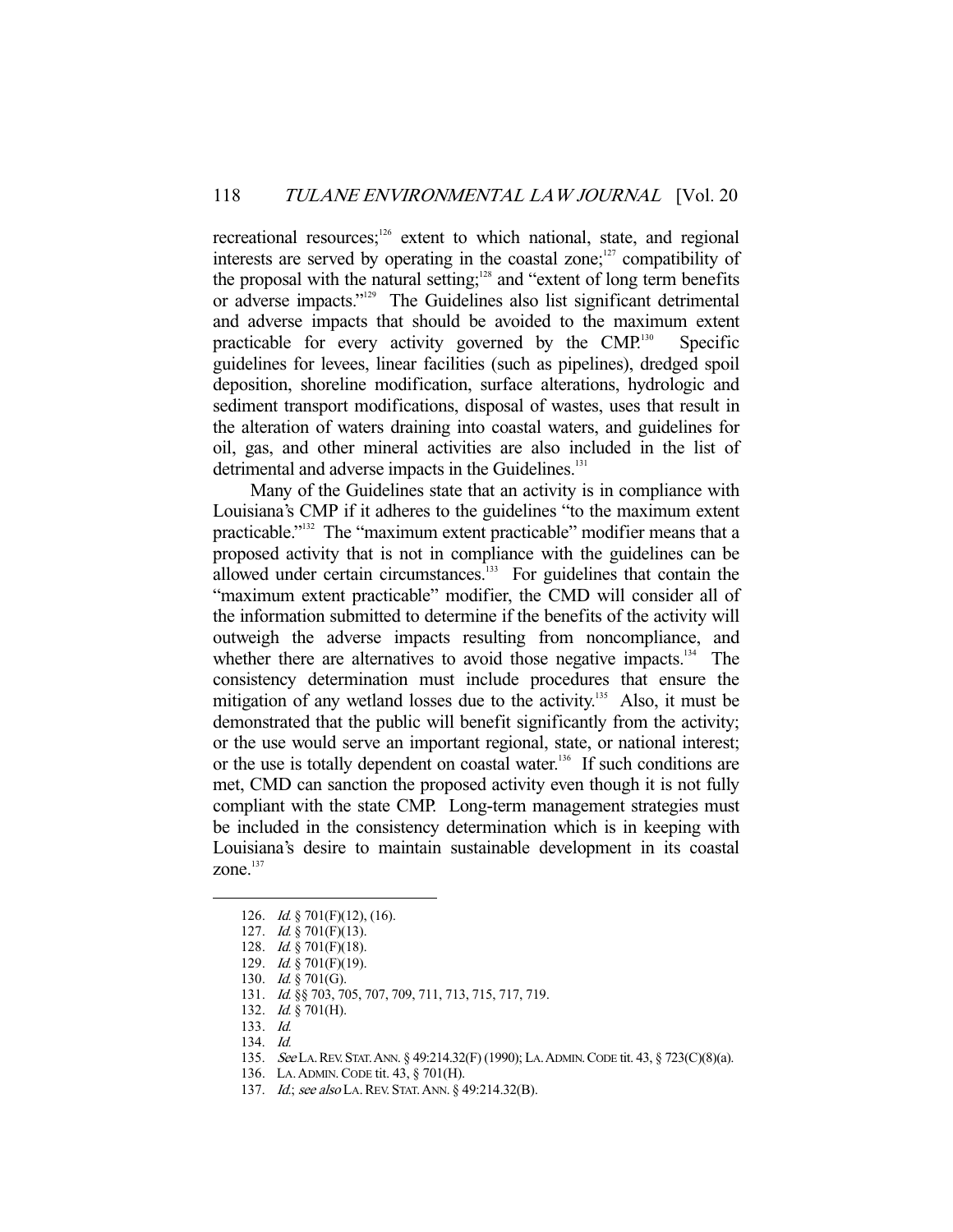# C. Consequences of OCS Activities Which Impede Federal Consistency with Louisiana's CMP

 In order for the state to challenge a consistency determination for any activity that affects the coastal zone, the state must be able to show which specific Guidelines in the CMP are violated.<sup>138</sup> In past consistency determinations, Louisiana has cited several Guidelines that proposed activities have violated, thereby making these proposals inconsistent with the Louisiana CMP.<sup>139</sup> For example, Guideline 1.7 has served as a stumbling block for permits in the past. This Guideline requires that "all uses and activities shall be planned, sited, designed, constructed, operated, and maintained to avoid to the maximum extent practicable significant"<sup>140</sup> adverse effects including:

- 2) "adverse economic impacts on the locality of the use and affected governmental bodies";
- . . . .

. . . .

- 6) "adverse disruption of existing social patterns";
- 10) "adverse effects of cumulative impacts";
- . . . .

. . . .

- 16) "adverse alteration or destruction of unique or valuable habitats";
- 19) "land loss, erosion, and subsidence";
- 20) "increases in the potential for flood, hurricane and other storm damage, or increases in the likelihood that damage will occur from such hazards"; and
- 21) "reduction in the long term biological productivity of the coastal ecosystem."<sup>141</sup>

 <sup>138.</sup> See, e.g., Letter from Ron Gomez, Sec'y, La. Dep't of Natural Res., to Thomas A. Readinger, MMS (May 14, 1991) (on file with the Louisiana Sea Grant Legal Department, La. State Univ., Baton Rouge, Louisiana).

<sup>139.</sup> See, e.g., Letter from Terry Howey, Adm'r, CMD, to Chris C. Oynes, MMS (Aug. 3, 1994) (citing problems with Guidelines 1.7(b), 1.7(c), 1.7(f), 1.7(k), 1.7(m), and 1.7(s) in the draft EIS for Lease Sales 152 and 155) [hereinafter Letter from Terry Howey to Chris C. Oynes]; Letter from Jack C. Caldwell, Sec'y, La. Dep't of Natural Res., to Thomas A. Readinger, MMS (Jan. 9, 1996) (citing nonspecific wetlands degradation concerns in Lease Sale 157); Memorandum from Terry W. Howey, Adm'r, CMD, to Jack McClanahan, Sec'y, La. Dep't of Natural Res. (May 4, 1995) (citing erosion concerns from vessel traffic and the dredging of navigational canals); Letter from Ron Gomez, Sec'y, La. Dep't of Natural Res., to Thomas A. Readinger, MMS (May 14, 1991) (citing consistency problems with Coastal Use Guidelines 1.7(b), 1.7(f), 1.7(j), 1.7(s), and 1.7(v) in Lease Sale 135); Letter from Terry W. Howey, Dir., CMD, to Thomas Gernhofer, MMS (June 18, 1991) (citing problems of saltwater intrusion and coastal erosion in Lease Sales 139 and 141). Materials on file with the Louisiana Sea Grant Legal Department, La. State Univ., Baton Rouge, Louisiana.

 <sup>140.</sup> LA.ADMIN.CODE tit. 43, § 701(G).

 <sup>141.</sup> Id.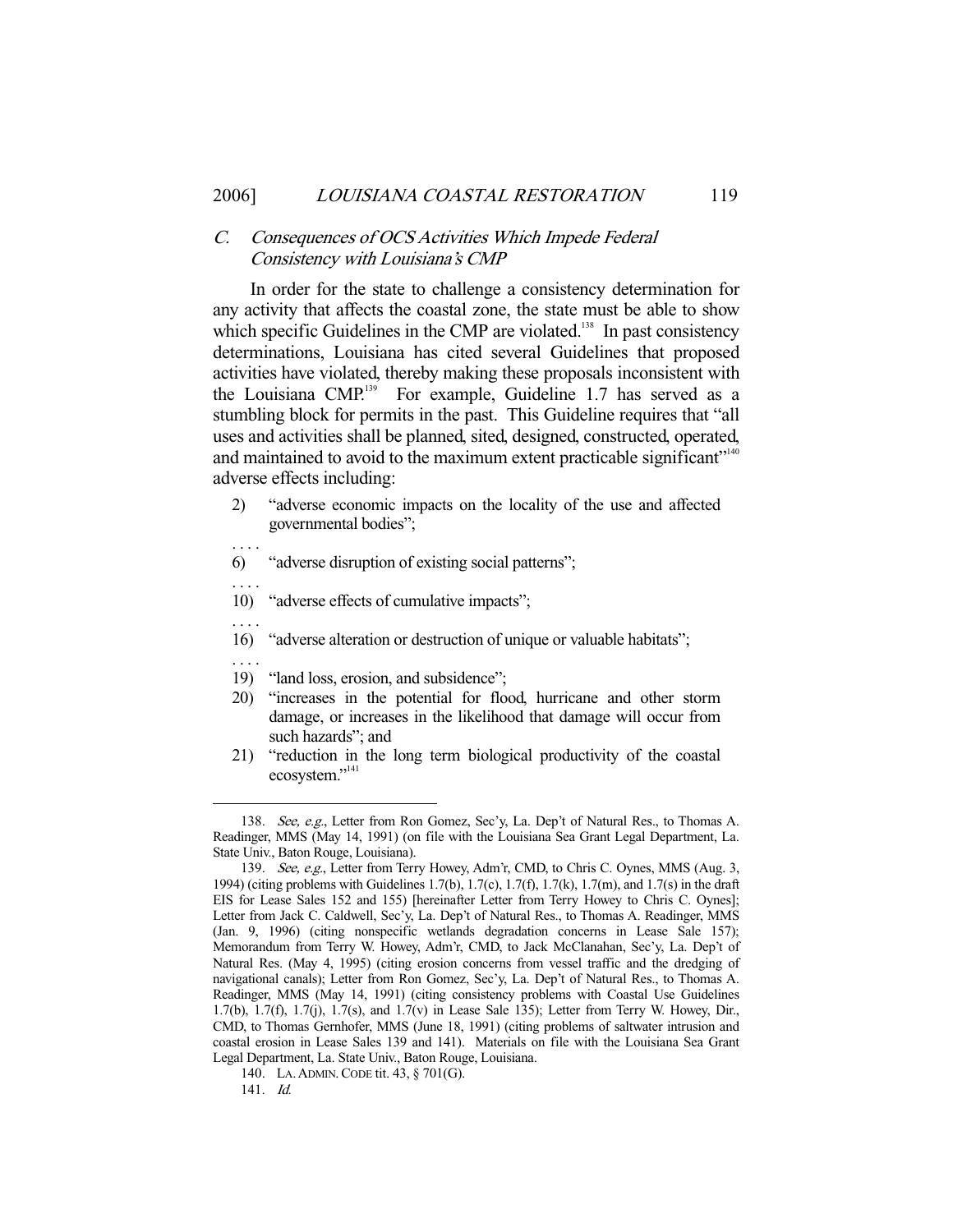Guideline 1.7(b) provides for the avoidance of "adverse economic impacts on the locality of the use and affected governmental bodies."<sup>142</sup> Because of the area-wide leasing now in use, there is a displacement from the traditional, sustainable economic structure in South Louisiana, which has pulled the economy into a cyclical and unsustainable oilfield structure.<sup>143</sup> The ecological destruction caused by the oil and gas industry destroys the resources necessary for a traditional economic structure.<sup>144</sup> Morgan City, Louisiana, which used to house the largest shrimp fleet in the nation, has only recently begun to rebuild its shrimping industry after the fleet disappeared in the 1970s.<sup>145</sup> South Louisiana's economy has always been tied to the wetlands, with industries such as commercial fishing, hunting, and trapping.<sup>146</sup> Also, in recent years Louisiana has made large strides in the tourism industry, notwithstanding the impacts of the 2005 hurricane season.<sup>147</sup> Louisiana had one of the fastest growing tourism industries in the United States.<sup>148</sup> If Louisiana's wetlands and offshore areas are allowed to be further damaged by OCS activities, this blossoming industry already crippled by Hurricanes Katrina and Rita, will continue to be threatened as well.

 Guideline 1.7(f) requires that activities must avoid, to the maximum extent practicable, "disruption of existing social patterns."<sup>149</sup> Research indicates that the area-wide leasing of the central and western Gulf causes Louisiana to fall into a boom/bust cycle of economic activity.<sup>150</sup>

<sup>142.</sup> *Id.* § 701(G)(2).

 <sup>143.</sup> DNR Memorandum Dec. 20, 1991: Comments on Lease Sale 139 (on file with the Louisiana Sea Grant Legal Department, La. State Univ., Baton Rouge, Louisiana) [hereinafter DNR Memorandum].

 <sup>144.</sup> Id.

 <sup>145.</sup> Bob Gramling, Socioeconomic Impacts of OCS Activities to Date (on file with the Louisiana Sea Grant Legal Department, La. State Univ., Baton Rouge, Louisiana).

 <sup>146.</sup> DNR Memorandum, supra note 143.

 <sup>147.</sup> See generally Tourism Boom in New Orleans, 53(56) TRAVEL WKLY. 21 (1994) (commenting on the record number of conventions coming to New Orleans); Frederic Dimanche & Alenna Lepetic, New Orleans Tourism and Crime: A Case Study, 38 J.TRAVEL RES. 19 (1999) ("In the past 10 years, New Orleans has become a major urban tourism destination in the United States."); Don Muret, *The State of Louisiana Is Singing the Blues*, 112(24) AMUSEMENT BUS. 5 (2000) ("Louisiana leads the nation in tourism growth at 17.6% annually. The national average is 7.7%."); Dan Luzadder, After the Storm: Hope for Tourism Recovery Hard To Come By in Louisiana: As Congress Ponders Relief, Anxious New Orleans Makes a Troubled March Towards Mardi Gras, 64(50) TRAVEL WKLY. 34 (2005) (noting the substantial blow to Louisiana's tourism economy as a result of the 2005 storm). If OCS activities are allowed to continue to degrade Louisiana's coastal areas, the state's hopes of recovery from the tourism slump to regain its former glory as a tourist Mecca may be dashed. These coastal areas, which contain New Orleans, are a substantial tourist draw for the state and their protection is imminently needed.

<sup>148.</sup> See Muret, *supra* note 147.

 <sup>149.</sup> LA.ADMIN.CODE tit. 43, § 701(G)(6) (1990).

 <sup>150.</sup> DNR Memorandum, supra note 143, at 12.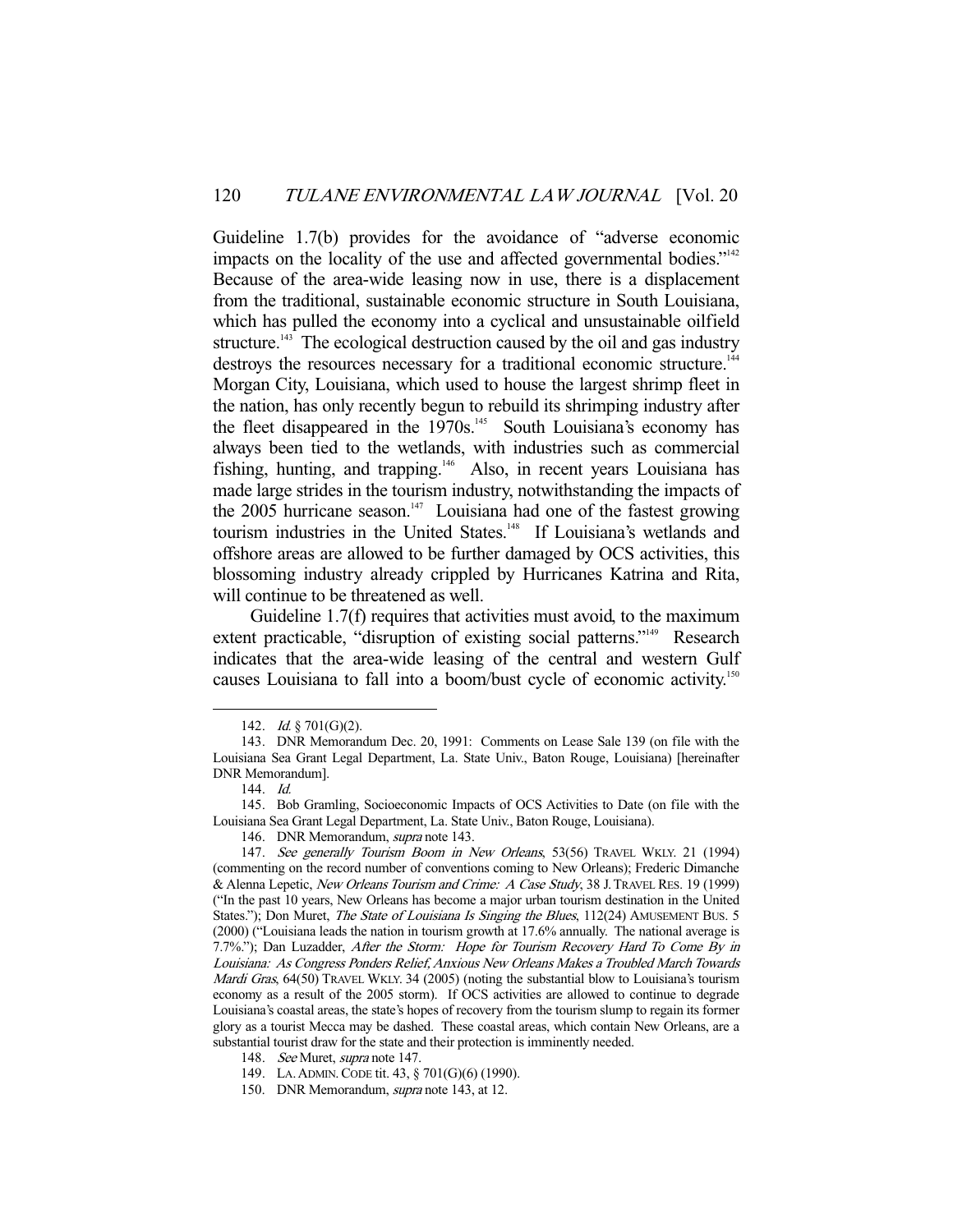When offshore mineral exploration and production activity begins there may be a large increase in population as support staff moves to terrestrial hubs nearest the offshore activity. The state's infrastructure is not equipped to handle this large influx of people.<sup>151</sup> The tax base takes at least two years to catch up with the demand for more services.<sup>152</sup> History has shown that the oil industry, in general, also operates in cycles of boom and bust.153 When the oil business takes its next inevitable downturn, there will be a large departure from these areas.<sup>154</sup> These fluctuations of growth and decline result in a large, unsustainable coastal infrastructure.<sup>155</sup> Because of the nature of oilfield work, where employees are usually required to be on the job for at least a week, and then off for that same amount of time, employees can live in other states and work in federal waters off Louisiana's coast.<sup>156</sup> When these people are in Louisiana they are taking advantage of Louisiana's infrastructure and contributing to wear and tear on the local systems, but they are not contributing to the income tax base.<sup>157</sup> One example of this is the long list of coastal roads that cost the Louisiana Department of Transportation and Development (DOTD) millions of dollars to repair because of the traffic from oil and gas activities.<sup>158</sup> Highway 1 (LA 1), Louisiana's main link to its oilfield resources, is sinking due to coastal erosion and subsidence.<sup>159</sup> DOTD is currently undertaking a four-year project to replace a portion of LA 1 with a seventeen-mile-long elevated bridge.<sup>160</sup> With such projects, the state's budget is at a substantial disadvantage for not having access to the income taxes of its out-of-state offshore workers.

 With regard to ecological effects, Guideline 1.7(s) states that activities must avoid "land loss, erosion, and subsidence."161 Beach and wetland loss was estimated at 2347 to 5357 acres per year in the early

 <sup>151.</sup> Gramling, supra note 145.

 <sup>152.</sup> Id.

<sup>153.</sup> See generally W.R. Freudenburg & R. Gramling, Linked to What? Economic Linkages in an Extractive Economy, 11 SOC'Y & NATURAL RESOURCES 569 (1998); Gregory Curtis, A Wild Ride, 21(2) TEX. MONTHLY 100 (1993).

 <sup>154.</sup> Id.

 <sup>155.</sup> Id.

 <sup>156.</sup> Id.

 <sup>157.</sup> Id.

 <sup>158.</sup> Memorandum from Neil Wagoner, La. Dep't of Transp. & Dev., to Tim Hebert, Esq., Legal Counsel for La. Dep't of Natural Res. (Oct. 7, 1991) (on file with the Louisiana Sea Grant Legal Department, La. State Univ., Baton Rouge, Louisiana).

 <sup>159.</sup> La. Dep't of Transp. & Dev., LA1 Improvements, http://www.wilbursmith.com/la1 project (last visited Mar. 9, 2005).

 <sup>160.</sup> Id.

 <sup>161.</sup> LA.ADMIN.CODE tit. 43, § 701(G)(19) (1990).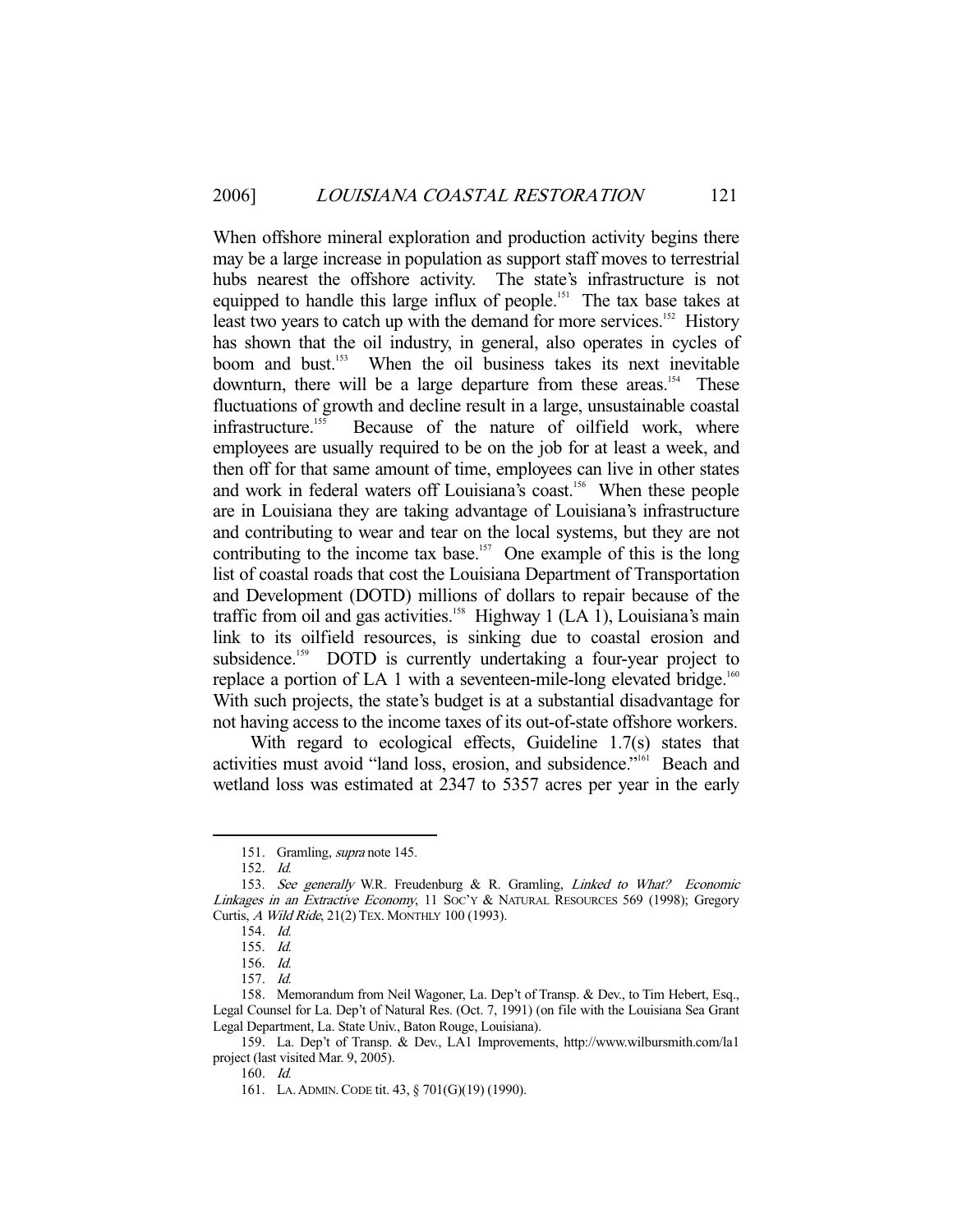1990s.162 It is estimated that over twenty square miles of wetlands are lost due to activities from one area-wide sale.<sup>163</sup> This type of wetlands loss is clearly inconsistent with Guideline 1.7(j), which seeks to avoid the cumulative impacts of all past and future activities on the coastal zone.164

 A major portion of the Guidelines regulates adverse impacts relating to navigational channels and pipelines.<sup>165</sup> A major cause of wetland loss is the digging, maintenance, and continued use of navigational channels.<sup>166</sup> A 1990 study on direct impacts resulting from OCS activities examined the adverse results from dredging-related and pipeline activities on coastal areas.<sup>167</sup> That study found that the

[t]ypes of impacts that result include: (1) the direct conversion of wetland to open water and spoil and the indirect loss of wetlands from enhanced saltwater intrusion; (2) canal widening from boat-wake erosion; (3) pipeline breakages and leakages; (4) alteration in the sedimentary and hydraulic regimes by spoil banks and channels; (5) differential loading compaction of sediments that result from the weight of spoil deposits.<sup>168</sup>

Navigational canals increase the possibility of destruction from tropical storms so common to the Gulf of Mexico by providing avenues for storm surge and low resistance paths for cyclones to move inland.<sup>169</sup> Direct

-

Seidemann & Susman, supra note 21, at 444. Of course, this article was written before the devastation wrought on the State by Hurricanes Katrina and Rita. The discussion of the importance of wetlands as barriers from storm surges and tropical cyclones is no longer the

 <sup>162.</sup> DNR Memorandum, supra note 143, at 25.

 <sup>163.</sup> Id.

 <sup>164.</sup> LA.ADMIN.CODE tit. 43, § 701(G)(10).

<sup>165.</sup> *Id.* § 705.

 <sup>166.</sup> For examples of such claims of environmental problems being made in the courts of this state, see, e.g., Terrebonne Parish Sch. Bd. v. Castex Energy, Inc., 04-0968 (La. 1/19/05); 893 So. 2d 789; Terrebonne Parish Sch. Bd. v. Southdown, Inc., 03-0402 (La. App. 1 Cir. 7/14/04), 887 So. 2d 8; Terrebonne Parish Sch. Bd. v. Bass Enters. Prod. Co., 02-2119 (La. App. 1 Cir. 8/8/03), 852 So. 2d 541, writ denied, 03-2786 (La. 1/9/04); 862 So. 2d 984; Terrebonne Parish Sch. Bd. v. Columbia Gulf Transmission Co., 290 F.3d 303 (5th Cir. 2002); see also Ryan M. Seidemann, Louisiana Wetlands and Water Law: Recent Jurisprudence and Post-Katrina and Rita Imperatives, 51 LOY. L. REV. 4 (2005) (discussing damage to wetlands by channels). See generally Robert H. Bauman & Eugene R. Turner, Direct Impacts of Outer Continental Shelf Activities, 15 ENVTL. GEOLOGY & WATER SCI. 189 (1990).

<sup>167.</sup> See generally Bauman & Turner, supra note 166.

<sup>168.</sup> *Id.* at 189.

 <sup>169.</sup> In 2002, Seidemann & Susman noted that

storm protection is one of the most important functions of wetland areas, as was demonstrated by the severe flooding of the Mississippi River in 1973 (known as a 'man made flood'). Buffering from storm surges is also an important function for the Gulf Coast areas that have seen 33.6% of landfalling tropical cyclone activity in the North Atlantic Basin over a period from 1871 to 1997. This is a significantly larger amount than any other area in the North Atlantic Cyclone Basin.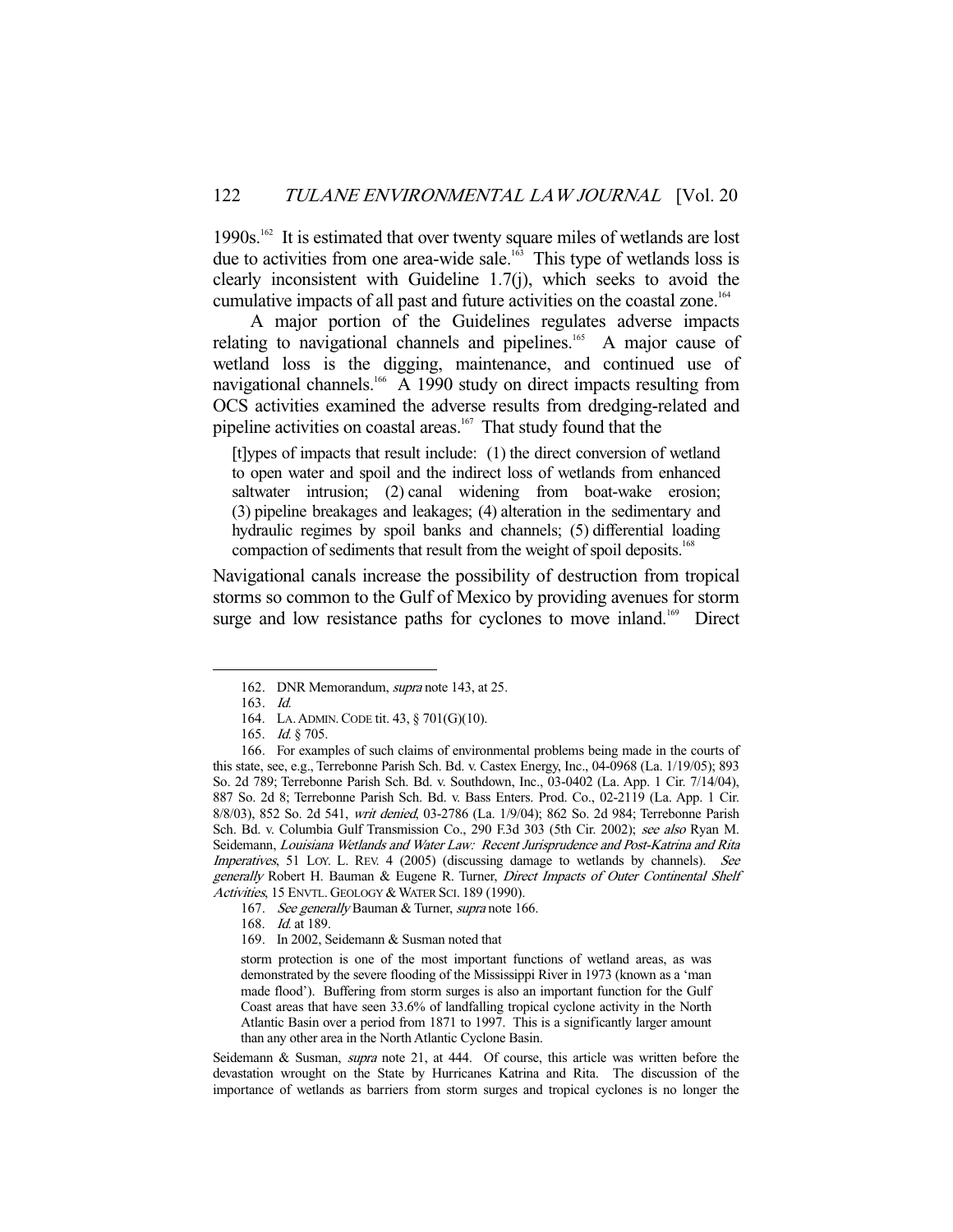evidence for some of these problems has been identified in Louisiana. According to DNR research, vessel wakes cause canals to widen at a rate of 0.95 to 2.54 meters per year.<sup>170</sup> These navigational canals exist in direct contravention to the prohibition against activities that tend to increase potential damages from storm activities in Guideline  $1.7(t)$ .<sup>171</sup> The bulk of all pipeline landfalls in the Gulf of Mexico are in Louisiana, leading to significant saltwater intrusion. $172$  Additionally, recent cases filed in the wake of Hurricane Katrina highlight the storm protection problems caused by anthropogenic activities in the coastal zone.<sup>173</sup>

 Guideline 1.7(u) requires an avoidance of the "reduction in the long term biological productivity of the coastal ecosystem."174 Environmental impact statements in the past have consistently neglected to address the profound impact of mineral exploration and production on the flora and fauna in the area.<sup>175</sup> Guideline 1.7(p) requires the avoidance of adverse "alteration or destruction of unique or valuable habitats."176 Coastal wetlands are essential habitats for invertebrates, fish, reptiles, birds, and mammals.<sup>177</sup> They serve as important nursery grounds for juvenile forms of commercial fish species and two-thirds of the wintering waterfowl population.178 These wetlands have high organic productivity, high detritus production, and efficient nutrient recycling which make them essential parts of the world's ecosystem.<sup>179</sup> There is also a high potential

academic issue that it was when the above quote was written in 2002—Louisiana is now suffering the results of decades of neglect of these areas.

 <sup>170.</sup> Comments on Draft EIS for Lease Sales 152 and 155, attached to Letter from Terry Howey to Chris C. Oynes, *supra* note 139, at iii.

 <sup>171.</sup> LA.ADMIN.CODE tit. 43 § 701(G)(20) (1990).

<sup>172.</sup> See ROBERT GRAMLING & SHIRLEY LASKA, A SOCIAL SCIENCE RESEARCH AGENDA FOR THE MINERALS MANAGEMENT SERVICE IN THE GULF OF MEXICO 1 (OCS Study/MMS No. 93- 0017) (1993). Indeed, Turner notes that the dredging activity in coastal Louisiana associated with oil and gas exploration and production, a considerable amount of which is attributable to pipeline construction and maintenance, is the sole quantifiable cause of wetlands (and by implication coastal land) loss in Louisiana in recent decades. R.E. Turner, Wetland Loss in the Northern Gulf of Mexico: Multiple Working Hypotheses, 20 ESTUARIES 1, 6, 8 (1997).

<sup>173.</sup> See generally Barasich, supra note 27.

 <sup>174.</sup> LA.ADMIN.CODE tit. 43, § 701(G)(21).

 <sup>175.</sup> DNR Memorandum, supra note 143.

 <sup>176.</sup> LA.ADMIN.CODE tit. 43, § 701(G)(16).

<sup>177.</sup> See Martin T. O'Connell et al., Biological Resources of the Louisiana Coast: Part 2. Coastal Animals and Habitat Association, 44 J. COASTAL RES. 146, 156 (2005); see also BARATARIA-TERREBONNE NATIONAL ESTUARY PROGRAM (BTNEP), STATUS, TRENDS, AND PROBABLE CAUSES OF CHANGE IN LIVING MARINE RESOURCES IN THE BARATARIA-TERREBONNE ESTUARINE SYSTEM (Barataria-Terrebonne Estuarine Sys. Publ'n No. 21, 1995) [hereinafter BTNEP].

 <sup>178.</sup> O'Connell et al., supra note 177.

 <sup>179.</sup> DNR Memorandum, supra note 143, at 29.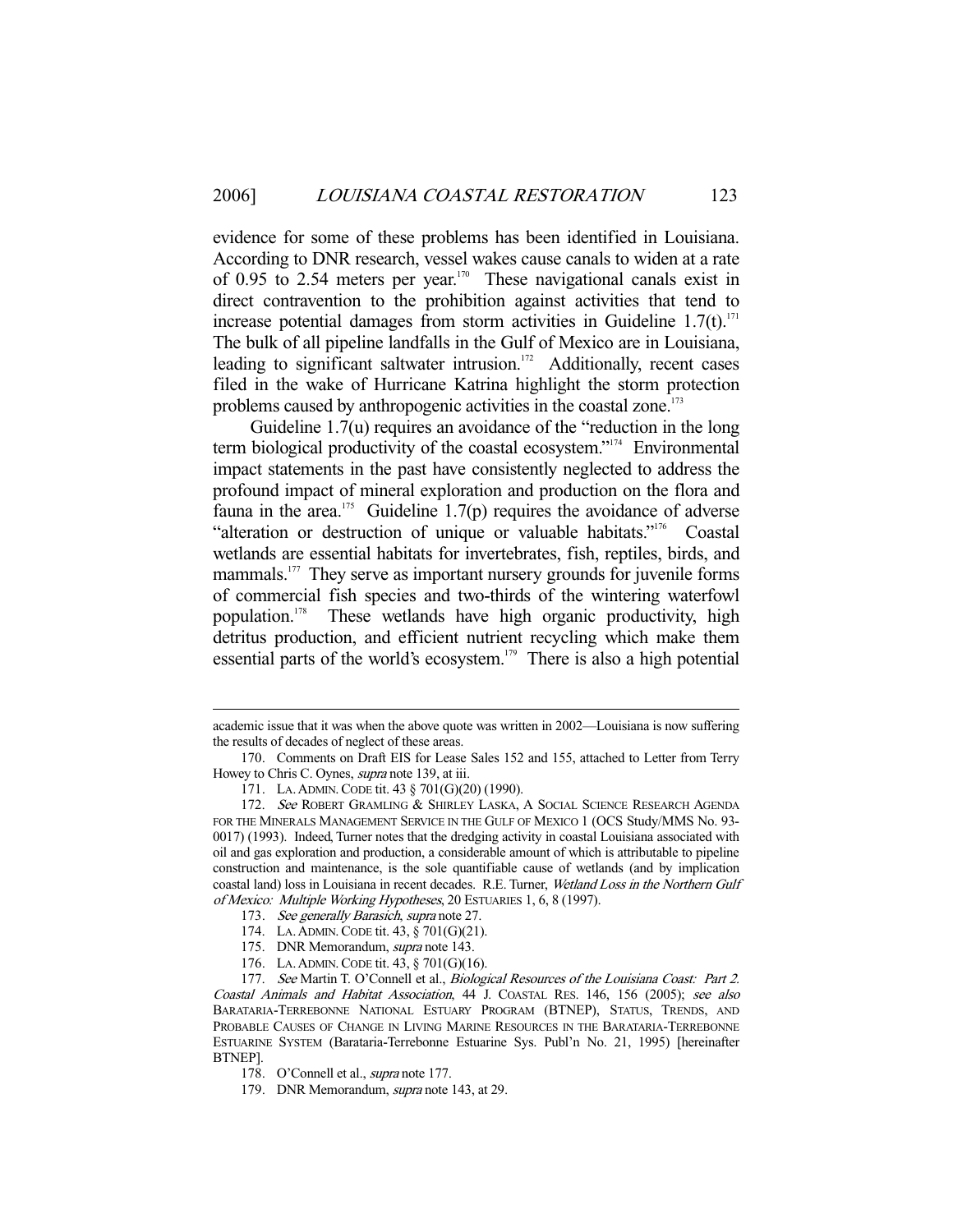for impact on the Kemp's Ridley sea turtle (an endangered species), and the brown pelican, Louisiana's state bird.<sup>180</sup>

Guidelines  $1.7(k)$  and  $(m)$ <sup>181</sup> limit the discharge of suspended particles and pathogenic or toxic substances. Produced waters from oil rigs, which contain these substances, are released into the Gulf from platforms every day.<sup>182</sup> Polynuclear aromatic hydrocarbons are released from these waters and incorporate themselves into the soil.<sup>183</sup> The particles in produced water also cloud the waters around platforms preventing sunlight from penetrating to natural levels.<sup>184</sup>

 The Louisiana CMP has a policy of "no net loss" of wetlands and avoidance of cumulative adverse social, economic, and environmental impacts.<sup>185</sup> It is clear from the foregoing review of the various Guideline provisions that OCS activities cause and continue to cause significant detrimental impacts to the state's coastal zone. We conclude that the effects of OCS activities, especially the cumulative effects, violate the Louisiana CMP, specifically the Guidelines, to the extent that there are ample grounds to deny consistency for failure to comply with Louisiana's CMP without some mechanism to reverse and repair past, ongoing, and future damage to the state's coast. The clear history of the detrimental impacts of past, present, and future lease sales present sufficient statutory and regulatory authority for the state to deny consistency for OCS lease sales that do not provide some effort at implementing mitigating measures.186 At present, the most effective mitigation measure for the offset of the detrimental OCS activities is a share of the royalties from these leases that will be dedicated to the conservation and restoration of Louisiana's coastal zone. $187$ 

 <sup>180.</sup> The brown pelican was once extinct in Louisiana and had to be reestablished with birds from Florida. Id.; see O'Connell et al., supra note 177, at 155; see also Bill Fontenot, TLC for Pelicans in Louisiana, WILDLIFE CONSERVATION, July/Aug. 2000, at 16.

 <sup>181.</sup> LA.ADMIN.CODE tit. 43, § 701(G)(11), (G)(13).

<sup>182.</sup> Letter from Terry Howey to Chris C. Oynes, supra note 139; Bill Walsh, EPA Removes Ban on New Drilling in Gulf of Mexico; No Link Found to 'Dead Zone,' TIMES-PICAYUNE (New Orleans), June 25, 2004, at A1; see also T.J. Ward et al., Toxicity Identification Evaluations of Produced-Water Effluents, 16 ENVTL. TOXICOLOGY & CHEMISTRY 2020, 2020 (1997) (commenting on the inherent toxicity of produced water from oil and gas operations).

<sup>183.</sup> Ward et al., *supra* note 182, at 2020.

 <sup>184.</sup> Id.

<sup>185.</sup> Letter from Terry Howey to Chris C. Oynes, *supra* note 139.

 <sup>186.</sup> See LA. REV. STAT. ANN. §§ 49:214.30, 214.32(B), 214.32(F), 214.41(C) (1990); see also LA. ADMIN. CODE tit. 43, § 723(C)(8)(a) (explaining the state's denial of consistency).

 <sup>187.</sup> In section 1 of act 8 of the First Extraordinary Session of 2005, the Louisiana Legislature amended Louisiana Revised Statute 49:213.7(C) to provide for just such a dedication. Subsection (1) of Louisiana Revised Statute 49:213.7(C) now reads, in pertinent part, "federal revenues that are received by the state generated from Outer Continental Shelf oil and gas activity and eligible, as provided by federal law, is to be . . . deposited and credited by the treasurer to the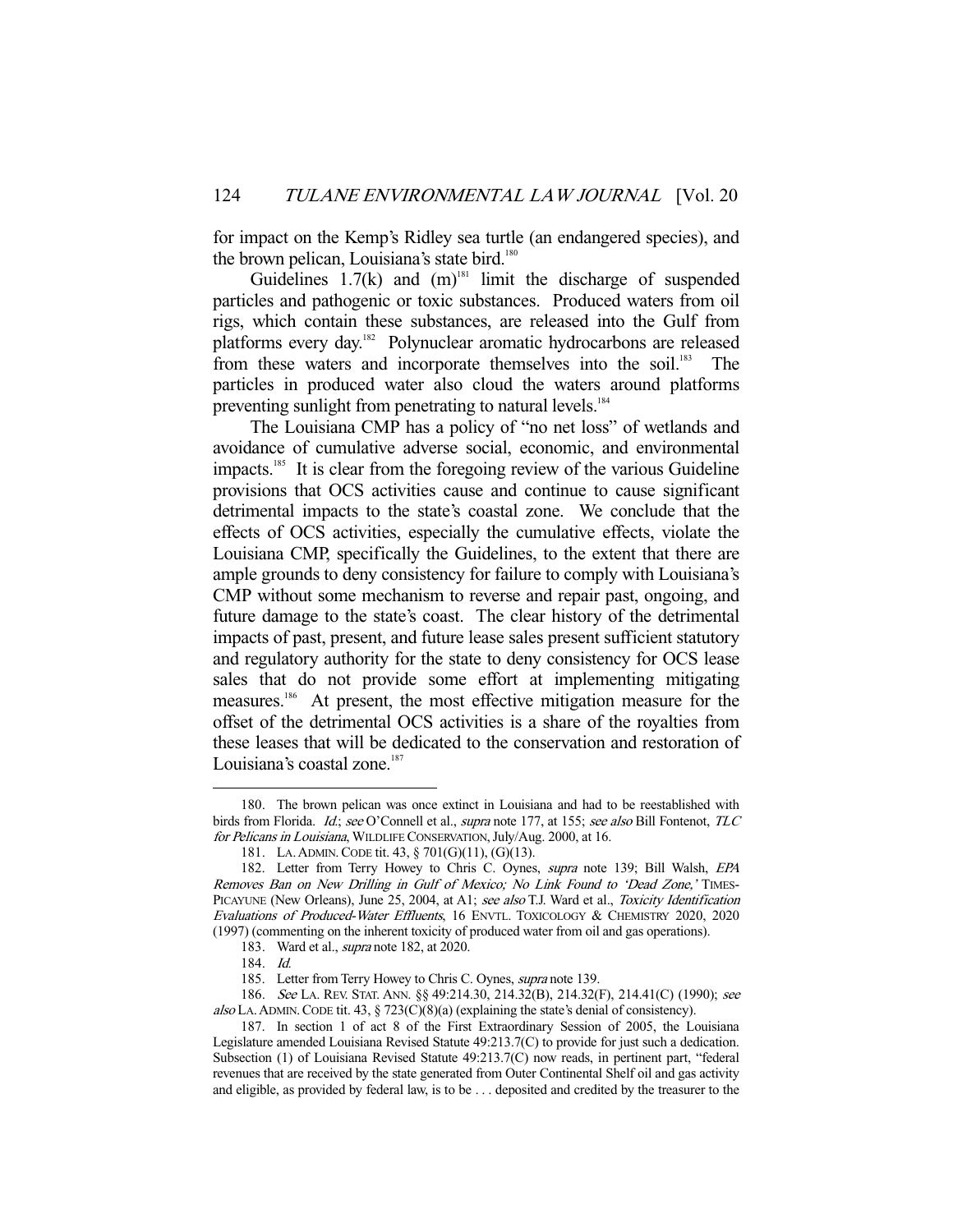# VI. THE FEDERAL CONSISTENCY REVIEW PROCESS IN LOUISIANA AND HOW IT HAS BEEN APPLIED

# A. The Mechanics of Consistency Review for Federal Agency **Activities**

#### 1. Submission of Consistency Determination to the State

 According to SLCRMA, federal activities that directly affect the coastal zone require a consistency determination.<sup>188</sup> Louisiana follows the procedures established in the CZMA and has not duplicated them in state law or regulation.<sup>189</sup> The CZMA requires the permitting federal agency to submit its consistency determination and proof to the coastal state (in Louisiana's case, CMD) that the proposed activity is consistent with the CMP.<sup>190</sup> The CMD then conducts a short technical review, which includes brief comments by interested state agencies such as the Louisiana Department of Wildlife and Fisheries  $(DWF)$ ,<sup>191</sup> and lists the Guidelines in checklist form. The CMD uses the checklist to determine if the proposed activity is in "conformance" or "possible noncomformance" with the CMP.<sup>192</sup> The CMD completes the technical review sheet and recommends a consistency determination to the DNR Secretary, who makes the final decision on consistency within three months or as provided in federal regulations and state law.<sup>193</sup>

If the DNR Secretary determines that the federal action "may significantly affect land and water resources within the coastal zone,"<sup>194</sup> he or she must give notification to the federal agency and the DWF Secretary at the earliest possible stage of the proposed action. The

188. See LA. REV. STAT. ANN. § 49:214.32(B).

189. See id. § 49:214.32; 15 C.F.R. § 930.1-6.10, 11, 30-101, 110-116, 120-131, 150-154 (2006).

190. 16 U.S.C. § 1456(c)(1)(C) (2000).

-

191. See LA.REV. STAT.ANN. § 49:214.32; LA.ADMIN.CODE tit. 43, § 701(F).

193. See 15 C.F.R. § 930; LA.REV. STAT.ANN. § 49:214.32(C)(7).

194. LA.REV. STAT.ANN. § 49:214.32(D) (emphasis added).

Coastal Protection and Restoration Fund." Additionally, subsection (2), another new portion of Louisiana Revised Statute 49:213.7(C), provides that "such federal revenues shall be used only for the purposes of coastal wetlands conservation, coastal restoration, hurricane protection, and infrastructure directly impacted by coastal wetlands losses."

These new provisions represent a substantial showing on behalf of Louisiana that it is serious about coastal restoration and should help to send a message to the federal government that monies that inure to the State from OCS royalties will be used to remedy the harms of OCS activities and coastal degradation. It is further up to the State to now demonstrate that providing these royalties is in the best interests of the nation and national security.

<sup>192.</sup> See Appendix A. Appendix A is the CMD Coastal Use Consistency Determination Technical Review Sheet (Review Sheet), which contains the above-referenced checklist. The Review Sheet is also informative for its demonstration of the basics of consistency review by CMD.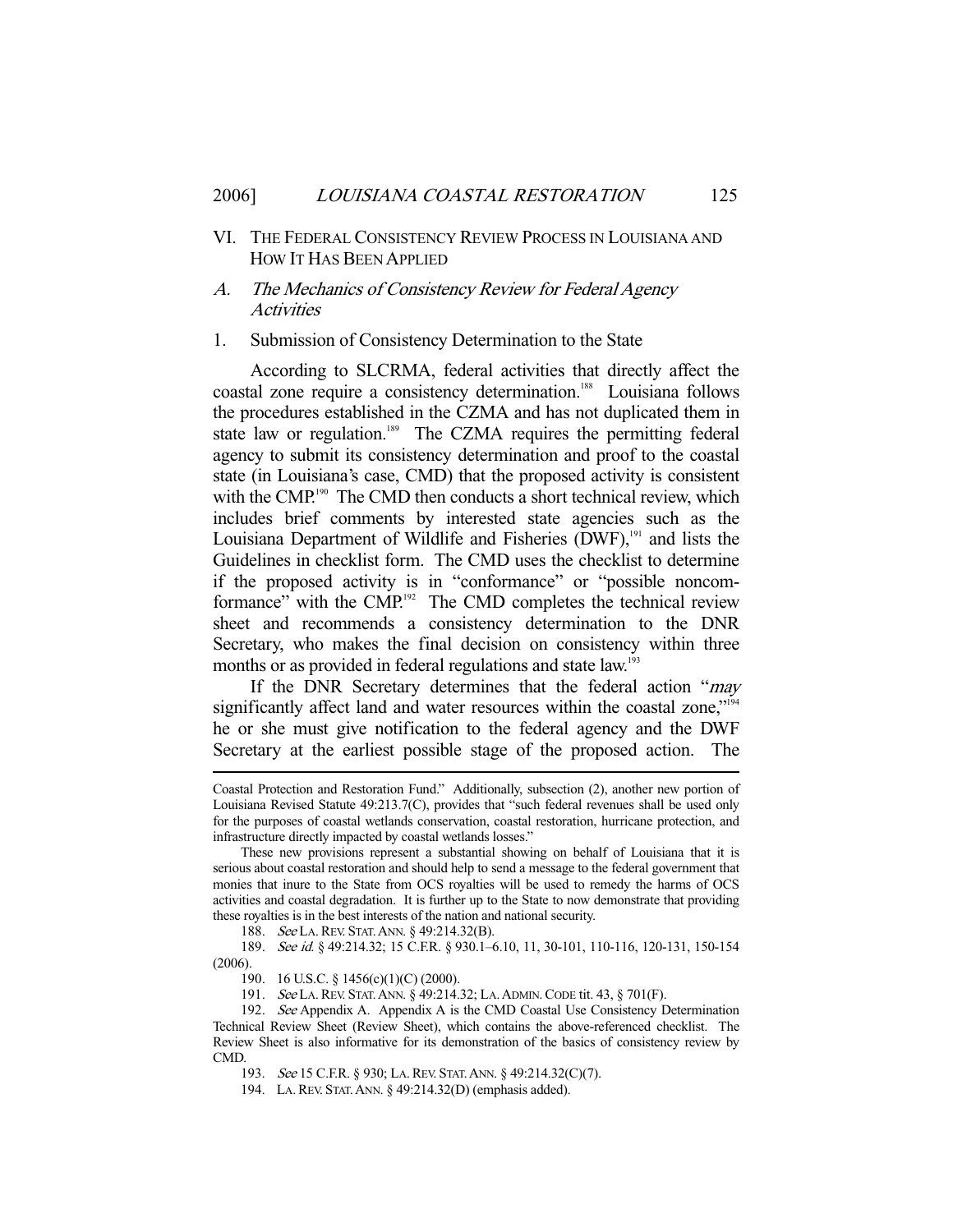Secretaries of DNR and DWF act together to make comments proposing changes needed to ensure the activity is consistent with the state CMP.<sup>195</sup> The comments are to be incorporated into the action to the maximum extent practicable.<sup>196</sup> Louisiana law has no other consistency procedures for federal activities. However, provisions for further action, such as mediation, secretarial review, and judicial action are found in the CZMA and the Code of Federal Regulations  $(C.F.R.)$ <sup>197</sup> The fact that Louisiana statutes and regulations do not have well-developed consistency procedures may raise the question of whether the state can exercise its consistency authority to the full extent allowed by federal law. However, the federal consistency statute and regulations are self-activating and do not require that a state replicate them in its CMP to exercise the consistency authority granted by federal law.198 Indeed, the CZMA consistency provisions only require that coastal states establish procedures for public notice of consistency certifications by federal licensees or permit applicants.<sup>199</sup> The need for uniformity among the state programs in federal consistency procedure requires that state laws or regulations supplementing federal law in this area not be substantially different from federal requirements.

#### 2. State Objection to Federal Agency's Consistency Determination

 The CZMA states, "Each Federal agency action within or outside the coastal zone that affects any land or water use or natural resource of the coastal zone shall be carried out in a manner which is consistent to the maximum extent practicable with the enforceable policies of approved State management programs."<sup>200</sup> The federal agency must provide to the state a consistency determination (a finding that the action is consistent with the state's CMP) at the earliest time possible in the planning of the activity, but at least ninety days before the final approval of the federal agency activity.<sup>201</sup> OCS lease sales conducted by MMS are considered federal agency actions.<sup>202</sup>

 Should the state object to the federal agency's consistency determination; the state must describe, with supporting information, how

 <sup>195.</sup> Id.

 <sup>196.</sup> Id.

<sup>197.</sup> See, e.g., 16 U.S.C. § 1456(H) (2000), 15 C.F.R. §§ 930.116, 930.45.

<sup>198.</sup> See generally 16 U.S.C. § 1456.

<sup>199.</sup> See generally id. § 1456(c)(3)(A).

<sup>200.</sup> *Id.* § 1456(c)(1)(A).

 <sup>201. 15</sup> C.F.R. § 930.36(b).

 <sup>202.</sup> Id. § 930.51(a).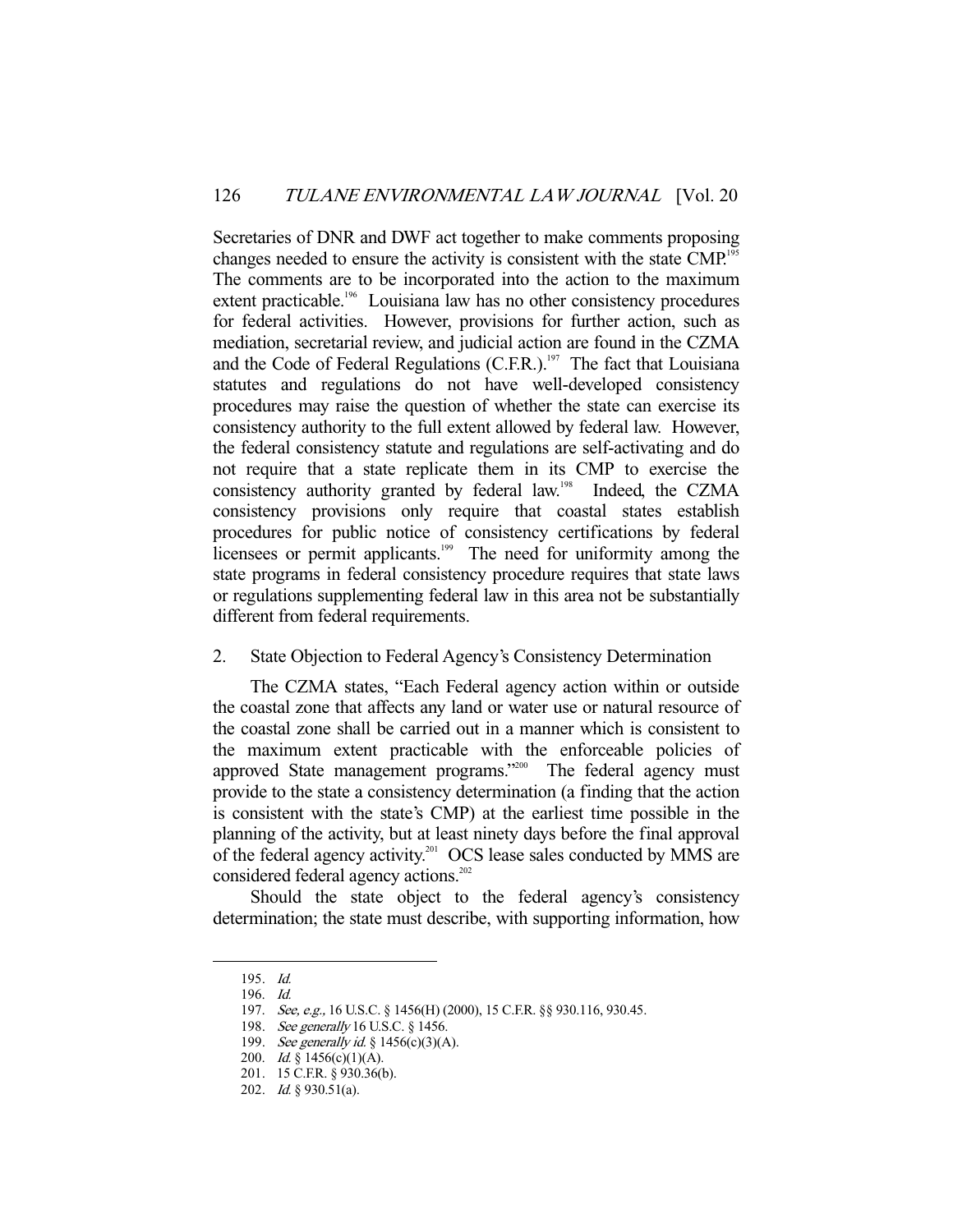the proposed activity will be inconsistent with the CMP.<sup>203</sup> The state should describe any alternate activities, including mitigation, to the proposed activity.<sup>204</sup> If the state has objected to consistency based on a lack of information, the state must describe what information is necessary to determine consistency.<sup>205</sup> The regulations strongly urge the federal agency and the state to "attempt to resolve their differences informally" within the ninety-day period.<sup>206</sup> In the event of such a serious disagreement between the state and the federal agency that the parties can not resolve it within the ninety-day period, the parties are encouraged, but not required, to request mediation by the Secretary of Commerce or the Office of Coastal Resources Management's (OCRM) mediation services.<sup>207</sup> If the parties agree to mediation, which is nonbinding, the Secretary must provide a public hearing in the local area of concern with all available, pertinent information.<sup>208</sup> The availability of mediation, however, does not limit the parties' use of alternative forums for dispute resolution, such as judicial review in federal court.<sup>209</sup>

 The CZMA consistency provisions provide two ways by which the federal agency may proceed with the proposed activity even if the state objects to a federal agency's consistency determination.210 The federal agency may proceed only if: (1) under the "consistent to the maximum extent practicable" standard, consistency with the CMP is prohibited by existing law, and the federal agency has described these legal reasons to the state; or (2) even though the state objects to consistency, the federal agency determines the proposed action is fully consistent with the  $CMP<sup>211</sup>$  In such situations, the federal agency must notify the state before proceeding with an activity to which the state has objected.<sup>212</sup> Mediation and judicial review remain available to all parties<sup>213</sup> and if the parties have bypassed mediation or are not satisfied with the outcome of mediation they may seek judicial redress.<sup>214</sup> If a federal court has determined the

-

 207. Id. § 930.44; 16 U.S.C. § 1456(h) (2000). The Office of Coastal Resources Management is in the National Oceanic and Atmospheric Administration.

213. Id. § 930.44.

 214. 16 U.S.C. § 1456(c)(1)(B) (2000). Although this provision does not directly state that redress is available through the court system, it implies as much when it mentions the President's power to override certain federal court decisions on these matters. Additionally, a federal

 <sup>203.</sup> Id. § 930.43(a).

 <sup>204.</sup> Id.

 <sup>205.</sup> Id. § 930.43(b).

 <sup>206.</sup> Id. § 930.43(d).

 <sup>208. 15</sup> C.F.R. § 930.113.

 <sup>209.</sup> Id. § 930.116.

 <sup>210.</sup> Id. § 930.43(d)(1)-(2).

 <sup>211.</sup> Id. § 930.43(d).

 <sup>212.</sup> Id. § 930.43(e).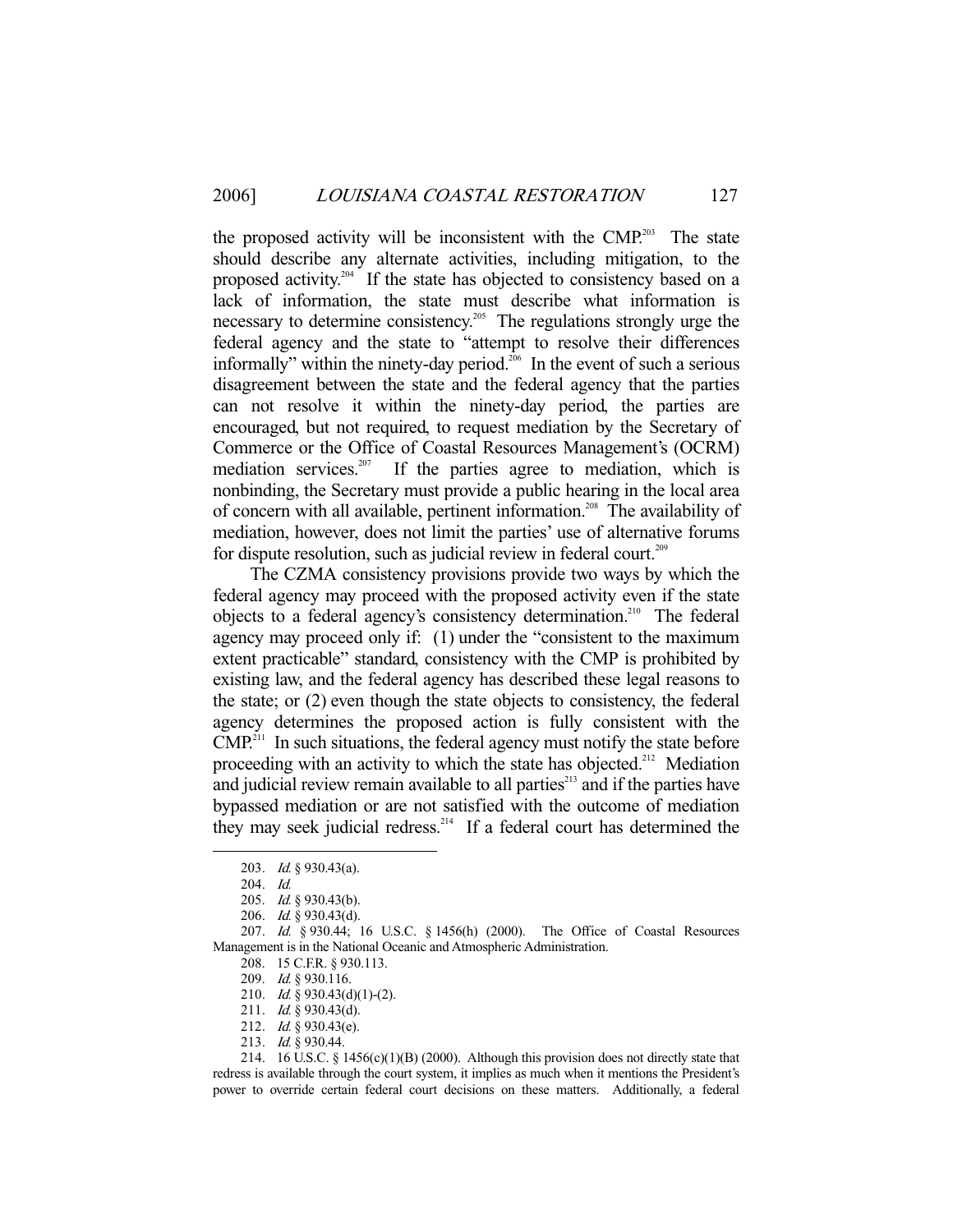federal agency activity is not consistent to the maximum extent practicable with the state CMP, the Secretary of Commerce may request that the President of the United States exempt the inconsistent federal activity from compliance with the state CMP.<sup>215</sup> The Secretary must certify that mediation is unlikely to be successful in reaching a compromise, and the President may "exempt from compliance those elements of the Federal agency activity that are found by the Federal court to be inconsistent with an approved State program, if the President determines that the activity is in the paramount interest of the United States."216

# B. Process of Secretarial Appeal by Federal Licensee or Permit Applicant and Some Examples

 When a state denies consistency to an activity carried out under a federal license or permit as opposed to an activity performed by a federal agency, the affected applicant (such as an oil and gas company that intends to operate in the OCS) may appeal a state's determination to the Secretary.<sup>217</sup> The Secretary may then agree with the state and uphold the consistency denial or disagree and reverse the state's decision.<sup>218</sup>

 Secretarial reviews of federally licensed or permitted activities carried out under OCS mineral exploration leases may have relevance to the judicial review of a state's consistency denial of a federal lease sale. Congress's recognition of the inevitable consequences of OCS leasing, drilling, production, and transmission of petroleum products, with their attendant and well-documented effects on state coastal zones, is

agency's overriding of a state's inconsistency determination should be tantamount to final, appealable agency action under general administrative law. Certainly the exhaustion of all agency avenues for relief (i.e., getting an unsatisfactory result in agency mediation), under standard administrative law, should permit an agency decision to be subject to judicial review as final agency action. See 5 U.S.C. § 704 (2000); see also ERNEST GELHORN & RONALD M. LEVIN, ADMINISTRATIVE LAW AND PROCESS 376 (1997) (noting that "the APA states that 'final agency action' is subject to judicial review").

 <sup>215. 16</sup> U.S.C. § 1456 (c)(1)(B).

<sup>216.</sup> Id. "Unfortunately, neither the statute nor the regulations define 'paramount interest.'" Jeffrey H. Wood, Protecting Native Coastal Ecosystems: CZMA and Alaska's Coastal *Plain*, 19 NATURAL RESOURCES & ENV'T, Summer 2004, at 57, 63. Wood goes on to note that the case of Colon v. Carter, 633 F.2d 964 (1st Cir. 1980), grants extremely broad discretion to the President on matters of "paramount interest," possibly meaning that, were the President to overturn a finding of inconsistency, a court challenge to this action would be incredibly difficult. Wood, supra, at 57, 63.

 <sup>217. 16</sup> U.S.C. § 1456(c)(3); 15 C.F.R. § 930.120-131.

 <sup>218. 15</sup> C.F.R. § 930.120-131.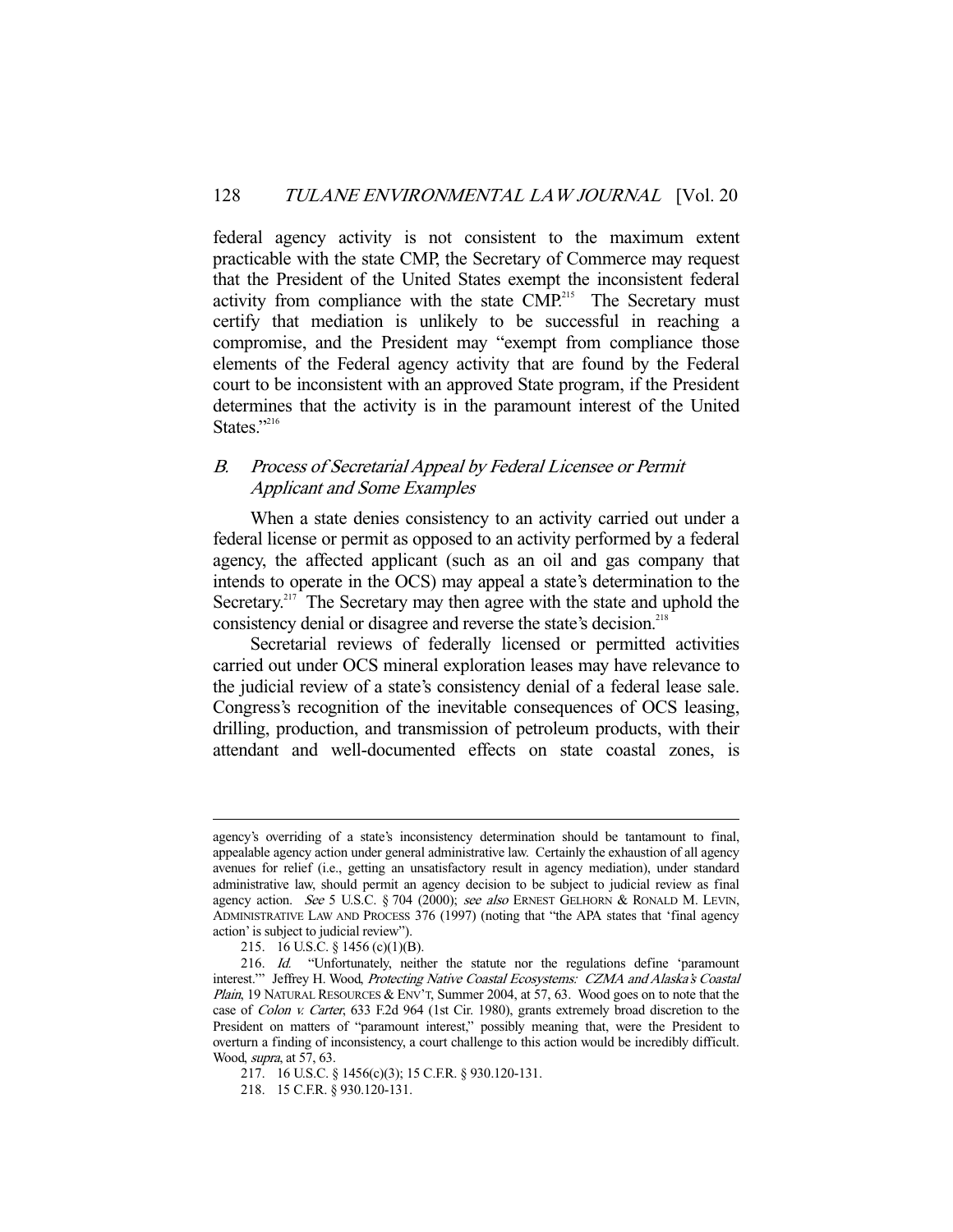evidenced by the 1990 amendments to the CZMA.<sup>219</sup> In deciding whether OCS lease sales are consistent to the maximum extent practicable with a state CMP, a court will necessarily have to consider past and future impacts to the state's coastal resources from development activities that are *designed* and *expected* to follow.<sup>220</sup> It would seem to follow then that the same kind of proof required to support a consistency denial of development activities under a lease would be relevant in supporting consistency denials of OCS lease sales. Thus, even though the main focus of this Article is on OCS lease sales, a federal action, it is informative to examine the administrative record of consistency objections to private operators' OCS plans carried out under a federal license or permit to demonstrate the evidentiary standard that may be employed. Keeping in mind that there are differences in the standards for the two categories, plans must be "consistent" rather than "consistent to the maximum extent practicable" and, because the effects of lease sales are more attenuated, the burden of proof necessary to sustain a consistency objection to federally licensed or permitted OCS plans should serve as a model for sustaining consistency denial to an OCS lease sale.<sup>221</sup> It would be hard to argue that Louisiana does not know with reasonable certainty the effects that will flow from lease sales followed by plans, and then by actual exploration and production activities given the state's vast experience with these matters.<sup>222</sup>

 There have been fourteen cases where the oil and gas industry appealed a state's consistency objection to the Secretary of Commerce. Of these, the Secretary overrode the states' determination in seven cases<sup>223</sup> and did not override in seven decisions.<sup>224</sup> The secretarial review process is executed using the following procedure:

 <sup>219.</sup> See Omnibus Budget Reconciliation Act of 1990, Pub. L. No. 101-508 (1990) (codified at 31 U.S.C. § 1341). See generally H.R. REP. NO. 101-964, pt. A, at 316 (1990) (noting that fifty percent of the nation's wetlands have been destroyed and more are likely to decline, and that state management programs must play a larger role in protecting coastal resources).

 <sup>220.</sup> The conferees intend this determination to include effects in the coastal zone which the federal agency may reasonably anticipate as a result of its action, including cumulative and secondary effects. Therefore, the term "affecting" is to be construed broadly, including direct effects which are caused by the activity and occur at the same time and place, and indirect effects which may be caused by the activity and are later in time or farther removed in distance, but are still reasonably foreseeable. H.R.REP. NO. 101-964, pt. A, at 970-71.

 <sup>221.</sup> Id.

<sup>222.</sup> See, e.g., DNR Memorandum, supra note 143 (providing ample evidence that Louisiana is well aware of the effects of OCS activities on its coastal zone, as it undertakes a thirty-one-page review of these effects from a scientific perspective); see also BTNEP, supra note 177.

 <sup>223.</sup> See generally Decision and Findings in the Consistency Appeal of Union Oil Company of California to an Objection from the California Coastal Commission, Nov. 9, 1984;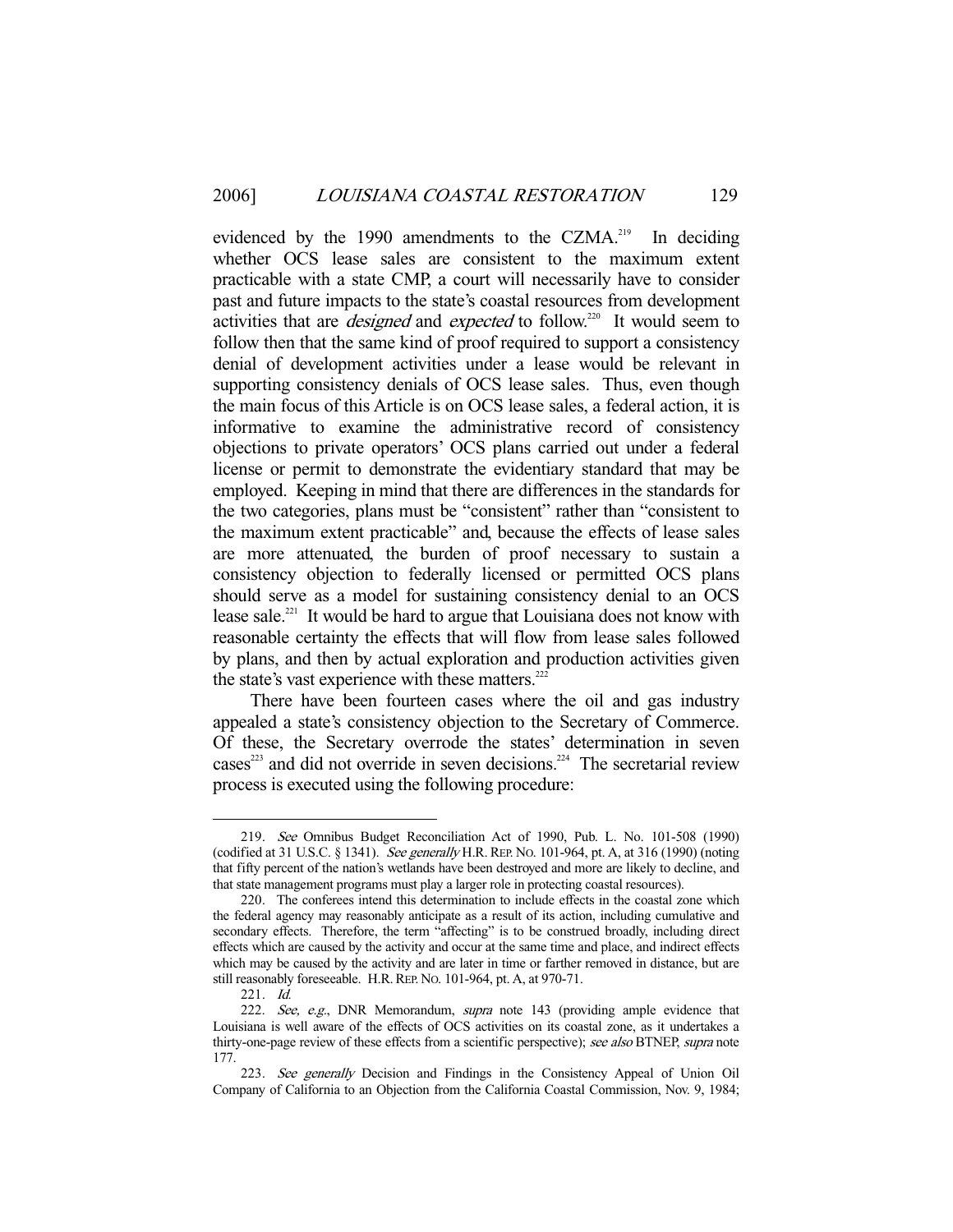- 1. Significant threshold issues are decided. Two examples are:
	- a. Did the state follow procedures required by the CFR in denying consistency?
	- b. Did the state have an anti-drilling bias such that its consistency denial was not grounded in a fair assessment of the facts?
- 2. Grounds for overriding a state's denial of consistency Ground 1—Is the activity consistent with the objectives and purposes of the CZMA?
	- a. The activity must further the national interest as articulated in the CZMA and;
	- b. The activity's national interest outweighs its adverse coastal effects and;
	- c. No reasonable alternatives exist to make the activity consistent with the state CMP.

Ground 2—The Activity is necessary in the interest of national security.

Decision and Findings in the Consistency Appeal of Gulf Oil Corporation Before the Secretary of Commerce, Dec. 23, 1985; Decision and Findings of the Secretary of Commerce in the Consistency Appeal of the Korea Drilling Company, LTD. from an Objection by the California Coastal Commission, Jan. 19, 1989; Decision and Findings in the Consistency Appeal of Texaco, Inc., from an Objection by the California Coastal Commission, May 19, 1989; Decision and Findings in the Consistency Appeal of Amoco Production Company from an Objection by the Division of Governmental Coordination of the State of Alaska, July 20, 1990; Decision and Findings in the Consistency Appeal of Chevron U.S.A., Inc., from an Objection by the State of Florida, Jan. 8, 1993; Decision and Findings in the Consistency Appeal of Mobil Exploration & Producing U.S., Inc., from an Objection by the State of Florida, June 20, 1995 [hereinafter 1995 Mobil E & P]. All of these decisions are *available at* http://www.ogc.doc.gov/czma.nsf/sec?Open Page (last visited Feb. 24, 2006).

<sup>224.</sup> See generally Findings and Decision in the Matter of the Appeal by Exxon Company, U.S.A. to the Consistency Objection by the California Coastal Commission to Exxon's Proposed Development of the Santa Ynez Unit by Means of Development Option A, Feb. 18, 1984; Decision and Findings in the Consistency Appeal of Exxon Company, U.S.A. to an Objection from the California Coastal Commission, Nov. 14, 1984; Decision and Findings in the Consistency Appeal of Chevron U.S.A., Inc., from an Objection by the California Coastal Commission, Oct. 29, 1990; Decision and Findings in the Consistency Appeal of Mobil Exploration & Producing U.S., Inc., from an Objection by the State of Florida, Jan. 7, 1993 [hereinafter 1993 Mobil E & P]; Decision and Findings in the Consistency Appeal of Union Exploration Partners, Ltd. with Texaco, Inc., from an Objection by the State of Florida, Jan. 7, 1993; Decision and Findings in the Drilling Discharge Consistency Appeal of Mobil Oil Exploration & Producing Southeast, Inc., from an Objection by the State of North Carolina, Sept. 2, 1994; Appeals of Mobil Oil Exploration and Producing Southeast, Inc., from Objections by the State of North Carolina to its Drilling Discharge Plan and Its Plan of Exploration for Manteo Leases, Dec. 8, 1999. All of these decisions are *available at* http://www.ogc.doc.gov/czma.nsf/ sec?OpenPage (last visited Feb. 24, 2006).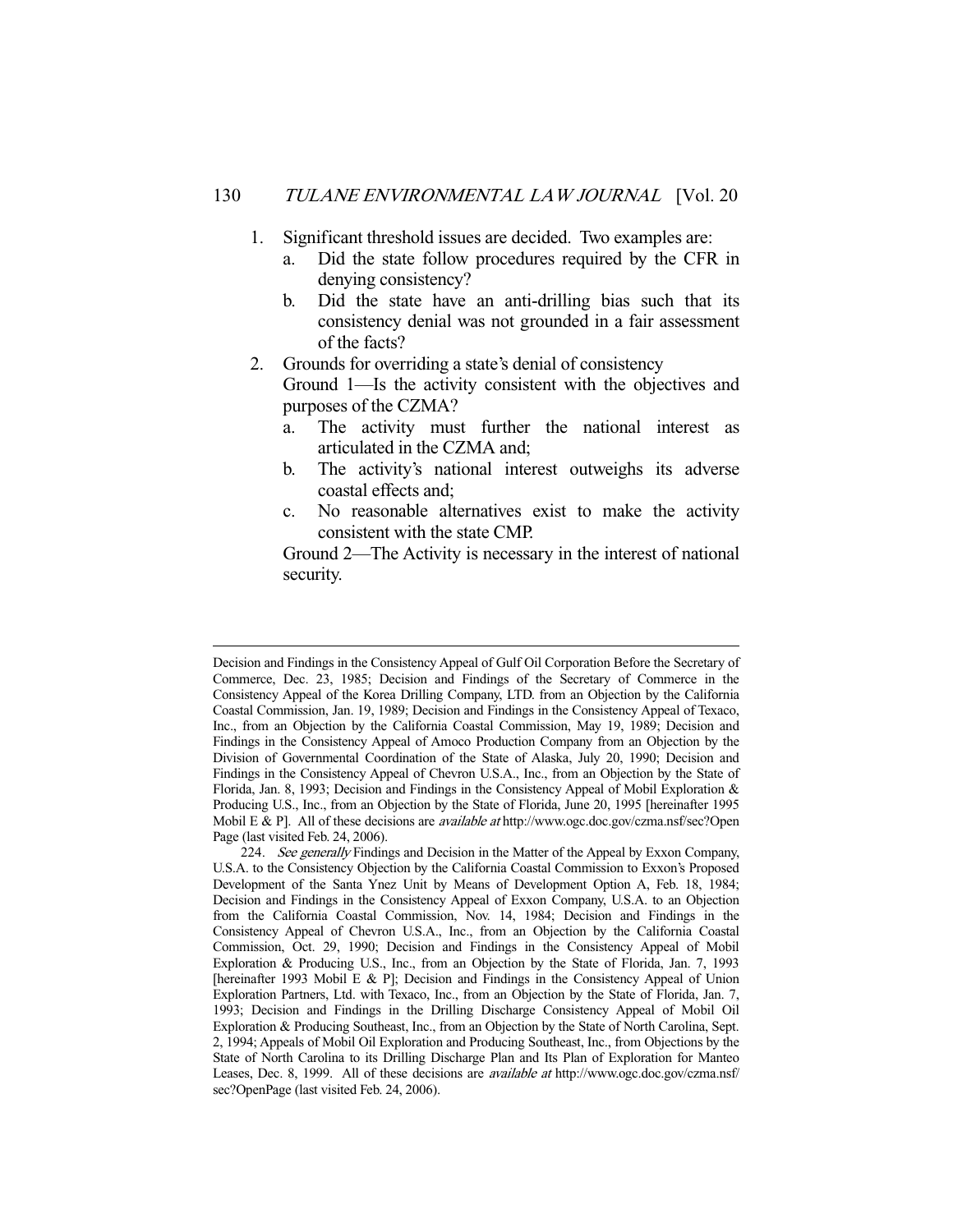#### 1. Procedural and Threshold Issues

 For the Secretary of Commerce to override a state's consistency denial, the Secretary must first consider any significant threshold issues that may arise.<sup>225</sup> These issues arise on a case-by-case basis and may include compliance with the procedures and former attitudes towards consistency. One issue that arose in the 1993 Mobil  $E \& P$  review, a Florida consistency denial for a Plan of Exploration off the Florida Keys in January 1993, was the allegation that Florida had not complied with the letter of the law.<sup>226</sup> The allegation was merely that the State of Florida had not complied with 15 C.F.R. § 930.64(d) by requesting certain information from the applicant.<sup>227</sup> Although Florida prevailed on the issue, the important lesson for Louisiana is to follow the exact procedures set forth in the C.F.R. Another factor in the 1993 Mobil E & P review was that Mobil accused Florida of having a bias against drilling as a reason for denying consistency.<sup>228</sup> The Secretary stated that Florida's attitude toward drilling would not be considered.<sup>229</sup> The Secretary's decision that Florida's prior attitude toward drilling will not be considered in a consistency dispute may be important to Louisiana since this state has, with one exception, always found OCS oil and gas activities to be consistent with its CMP and it may be argued that an about-face is arbitrary.<sup>230</sup>

#### 2. Ground 1: The Activity Is Consistent with the CZMA

 Once the threshold issues have been passed, the first of two substantive grounds on which the Secretary of Commerce can override a state's objection is a finding that the activity is consistent with the objectives or purposes of the CZMA.231 For the Secretary to find that the activity is consistent with the objectives of the CZMA, three elements must be met. $232$ 

 The first element of Ground 1 is that the activity must further "the national interest as articulated in § 302 or § 303 of the [CZMA], in a

<sup>225.</sup> See 1993 Mobil E & P, supra note 224, at 6.

 <sup>226.</sup> Id.

 <sup>227.</sup> Id.

 <sup>228.</sup> Id. at 9.

 <sup>229.</sup> Id.

<sup>230.</sup> See generally infra Part VII. The argument against arbitrariness would be that the cumulative impacts along with the hurricane effects have drastically changed the formula for consistency review.

 <sup>231. 16</sup> U.S.C. § 1456(c)(3)(A) (2000).

 <sup>232. 15</sup> C.F.R. § 930.121 (2006).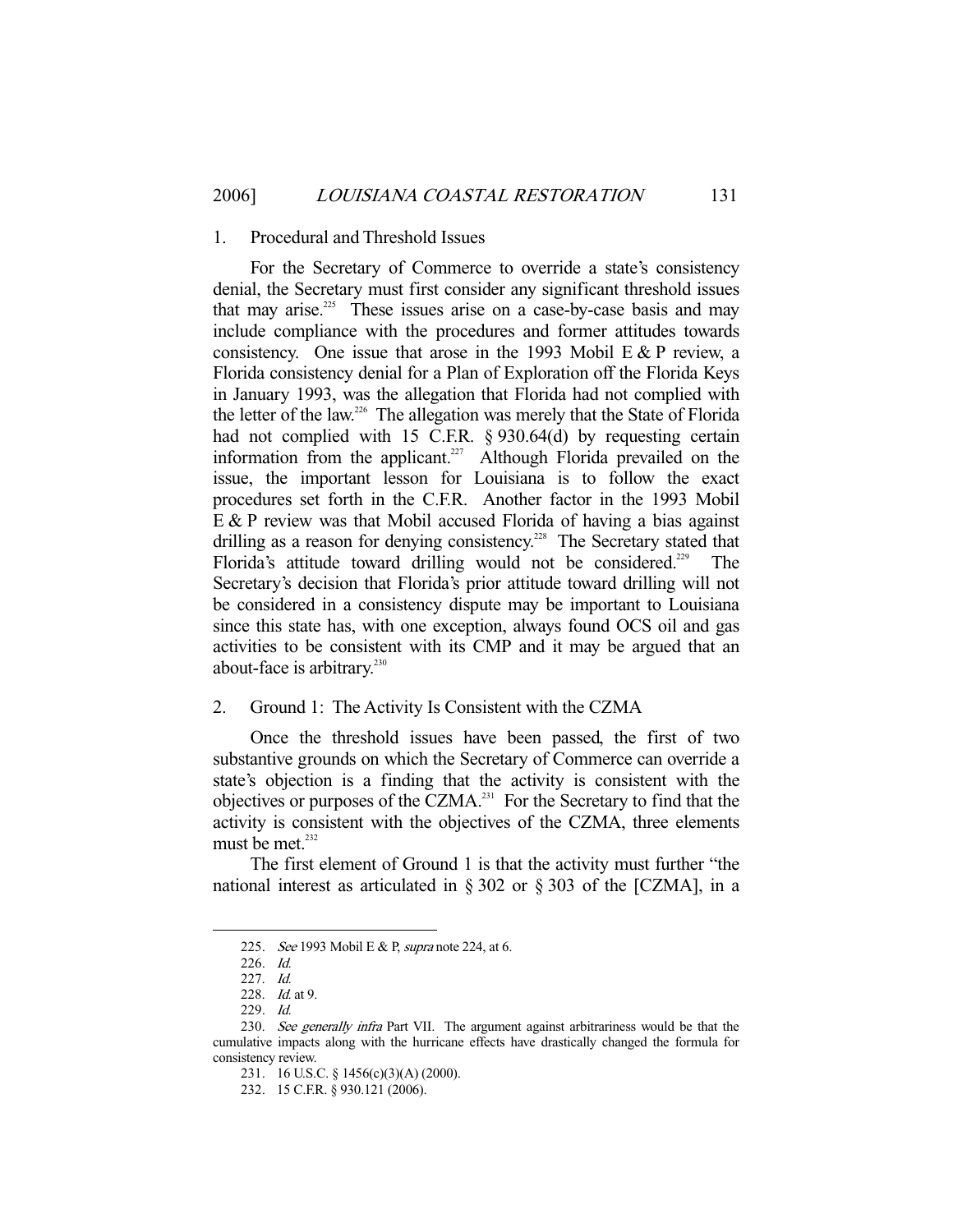significant or substantial manner."<sup>233</sup> Before 2000, in cases of oil and gas drilling, meeting the first element was nearly automatic because national energy self-sufficiency is an objective of the CZMA and oil and gas drilling is a means of achieving energy self-sufficiency.<sup>234</sup> However, the C.F.R. was amended in 2000 to require that the activity must further the national interest in a "*significant* or *substantial manner*," which increases the burden on the applicant by making the first element harder to meet.<sup>235</sup> Because there have been no decisions since this time, we do not yet know what the evidentiary standard under this new language will be.

 The second element of Ground 1 is that "the national interest furthered by the activity outweighs the activity's adverse coastal effects, when those effects are considered separately or cumulatively.<sup>2236</sup> For this balancing test, the Secretary must consider the adverse effects of the project itself, in combination with other past, present, or reasonably foreseeable activities affecting the coastal zone.<sup>237</sup> The Florida secretarial reviews placed emphasis on secondary and cumulative effects of offshore drilling and Louisiana should be able to demonstrate that lease sales, by their nature, have had and will have secondary and cumulative adverse effects on its coastal zone, all of which should be considered in a secretarial review.<sup>238</sup> In the 1993 Mobil E & P decision, the Secretary stated that the adverse effects to coastal resources from Mobil's proposed OCS activities outweighed the national interest because the affected area was so unique.<sup>239</sup> The affected area included mangroves, seagrasses, marshes, coral reef, and live-bottom habitat.<sup>240</sup>

<sup>233.</sup> Id. § 930.121(a). A discussion of "paramount national interest" appears supra note 216.

<sup>234.</sup> See, e.g., 1993 Mobil E & P, supra note 224.

 <sup>235. 15</sup> C.F.R. § 930.121(a) (emphasis added).

The Secretarial review function is not intended to upend the State management structure by replacing the State agency's decision with the Secretary's, for projects which are essentially local government land use decisions and which do not significantly or substantially further the national interest in the CZMA's objectives. The purpose of the Secretary's review is to ensure that projects which do not significantly or substantially further the national interest in the CZMA's objectives, and where the national interest outweighs impacts to coastal uses and resources, may be federally approved notwithstanding their inconsistency with the enforceable policies of a management program.

<sup>65</sup> Fed. Reg. 77,124, 77,150 (Dec. 8, 2000) (codified at 15 C.F.R. 930.120-45).

 <sup>236. 15</sup> C.F.R § 930.121(b).

<sup>237. 1995</sup> Mobil E & P, *supra* note 223, at 13.

<sup>238.</sup> See the scientific support for this contention discussed generally in BTNEP, supra

note 177. See also Turner, supra note 172, at 6, 8.

<sup>239.</sup> See 1993 Mobil E & P, supra note 224, at 34.

<sup>240.</sup> *See id.* at 13-35.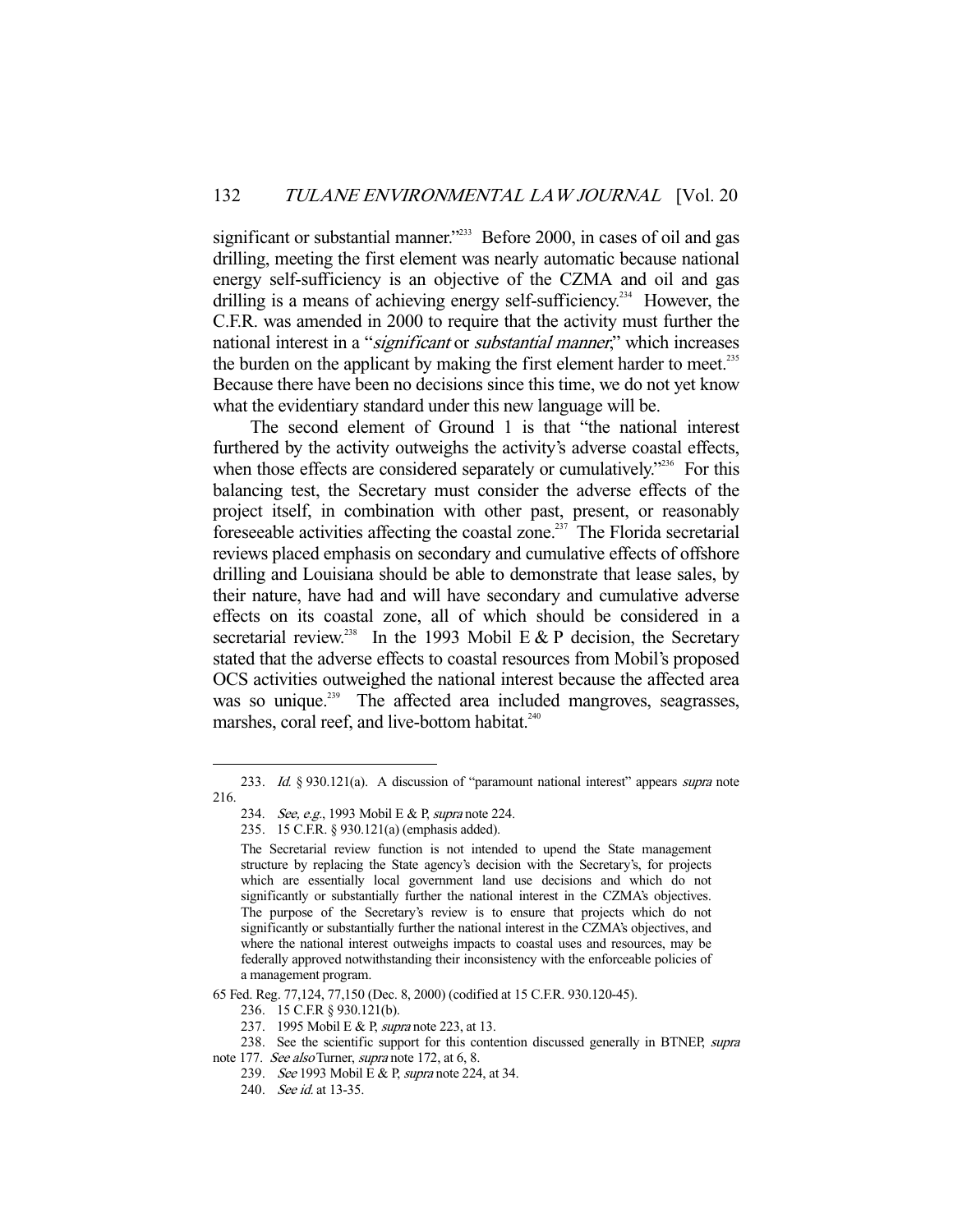In contrast, in the 1995 Mobil  $E \& P$  decision, Florida's denial of consistency for Mobil's proposed drilling activity off the coast of Pensacola was overturned by the Secretary in part because evidence to prove uniqueness was not presented.<sup> $241$ </sup> The Secretary stated that there was insufficient information in the record for him to make a decision $242$ and that he must err on the side of permitting the activity.<sup>243</sup> The lesson for Louisiana is that to prevail in a secretarial consistency review will require a large amount of factual material showing the importance of Louisiana's unique coastal areas and resources. For Louisiana to tip the scales of this balancing test, the Secretary will surely require proof of the uniqueness of Louisiana's coast and the specific importance of each habitat. Such proof should not be unduly burdensome for the state to produce, as these topics have appeared in the scientific literature for many years. $244$ 

 The third element of Ground 1 for Secretarial override requires that "[t]here is no reasonable alternative available which would permit the activity to be conducted in a manner consistent with the enforceable policies of the management program."<sup>245</sup> Florida failed to prove that a reasonable alternative existed to Mobil's activity.<sup>246</sup> Because it is difficult for the state to suggest consistent alternatives for offshore oil and gas drilling as a source for new hydrocarbon sources, Louisiana will also have substantial trouble arguing an alternative under element three.<sup>247</sup> In the current oil and gas environment, it is difficult to argue that there is a reasonable alternative to exploration and production. The simple reality is that the activity is going to occur and it will affect the coastal zone. However, the current environmental status of the Gulf Coast, following the hurricane devastation of 2005, mandates that some mitigating action be taken to offset the damages of exploration and production. Thus, the only feasible alternative is for the state to deny consistency, for which it has ample grounds, until the federal government will commit to a royalty-sharing program for OCS activities or to adequate mitigation of OCS activity harms. The former approach could guarantee a substantial income stream for the state that, following the 2005 and 2006

<sup>241.</sup> See 1995 Mobil E & P, supra note 223, at 41.

 <sup>242.</sup> Id. at 48.

<sup>243. 1993</sup> Mobil E & P, *supra* note 224.

<sup>244.</sup> See, e.g., O'Connell et al., supra note 177.

 <sup>245. 15</sup> C.F.R. § 930.121(c) (2006).

 <sup>246.</sup> The Secretary notes that Florida did attempt to offer an alternative to Mobil's activity in the form of a delay to gather more information. 1995 Mobil E & P, supra note 223, at 45. However, the Secretary rejected this as a viable alternative. Id.

 <sup>247.</sup> Id.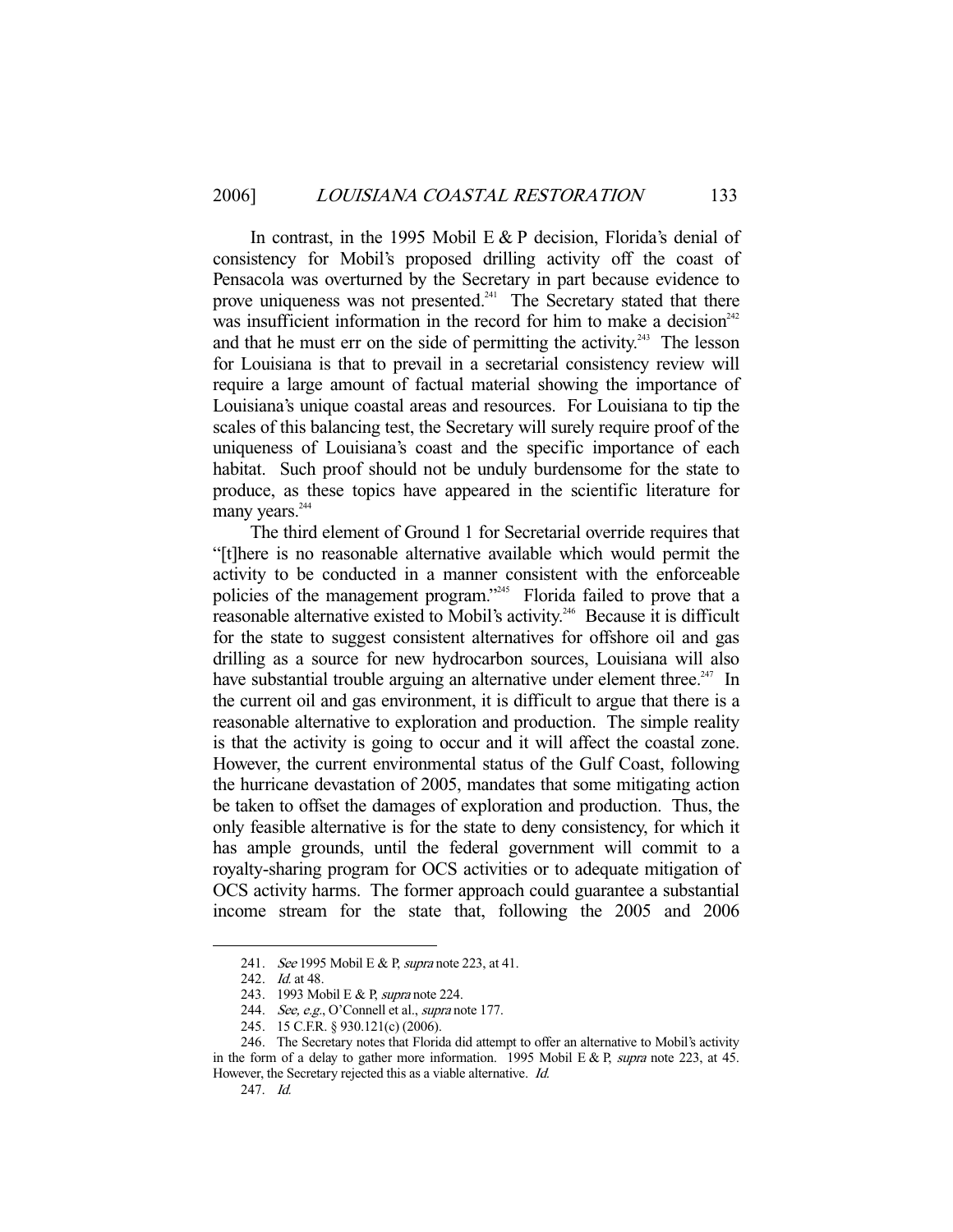Extraordinary Sessions of the Louisiana Legislature, is dedicated to strengthening our coastline against future natural disasters and mitigating past anthropogenic changes to the coastal zone to counter the effects of exploration and production activities.<sup>248</sup>

# 3. Ground 2: The Activity Is Necessary in the Interests of National **Security**

 Ground 2 for overriding a state's decision is that the activity is necessary in the interest of national security.<sup>249</sup> The standard is that a national security interest would be significantly impaired if the activity could not take place as proposed.<sup>250</sup> The applicant would have to specifically identify how denial of that particular activity could impair the national security.<sup>251</sup> While this as a high burden for the applicant, it is not impossible, especially in light of recent world events.<sup>252</sup> However, a case can also be made that coastal erosion threatens national security by damaging the extensive energy production, processing, and transmission infrastructure of coastal Louisiana.

 The secretarial reviews of consistency denials of OCS oil and gas development activities indicate that Louisiana has a good chance of passing a secretarial review with similar facts and succeeding in a consistency denial of OCS lease sales if similar standards are applied by a mediator or a court to federal agency actions.<sup>253</sup> The state's coastal

<sup>248.</sup> See generally Coastal Protection and Restoration Authority Act (codified as amended at LA.REV. STAT. §§ 213.1, 213.8, 214.1, 214.12(A)(1), 214.13 (2006)).

 <sup>249. 15</sup> C.F.R. § 930.122.

 <sup>250.</sup> Id. § 930.122.

<sup>251.</sup> See 1993 Mobil E & P Decision, supra note 224, at 42.

 <sup>252.</sup> The world events that are currently implicated in the national security component analysis are the war in Iraq, rising oil prices, the skyrocketing Chinese demand for oil and gas, and decreased domestic production of oil. See generally Christopher Dickey et al., Cash from Chaos: It Was Hoped the Iraq Invasion Would Secure a Key Oil Patch and Eventually Spread Freedom; but Guess Who's Getting Rich?, NEWSWEEK, Oct. 25, 2004, at 54 (commenting on the fact that the Iraq war has not made oil cheaper or more available for the United States); Michael D. Lemonick et al., How To Kick the Oil Habit: As Prices Rise, the Race for New Energy Sources—From Wind Farms to Liquid Coal—Heats up; Get Ready for the Withdrawal Symptoms, TIME, Oct. 31, 2005, at 60 (commenting that gas prices have risen twenty-five percent in a year); OPEC Interests in Oil Demand of China, 17(1) CHINA CHEM. REP. 7 (2006) (noting that China is the world's fastest-growing energy market); David D. Newsom, 99-Cent-Per-Gallon Illusions, CHRISTIAN SCI. MONITOR, Apr. 8, 1998, at 19 (commenting that despite new technology continuing to yield heretofore unknown oil resources worldwide, domestic U.S. oil production continues to decline). All or any one of these problems in the U.S. oil supply chain can be easily used by an applicant to overcome most arguments that disallow OCS activities would indeed threaten national security (Ground II) by increasing our dependence on foreign supplies in an increasingly volatile mineral market.

 <sup>253.</sup> See 15 C.F.R. §§ 930.43, 110-116; 16 U.S.C. § 1456(c)(1)(B) (2000).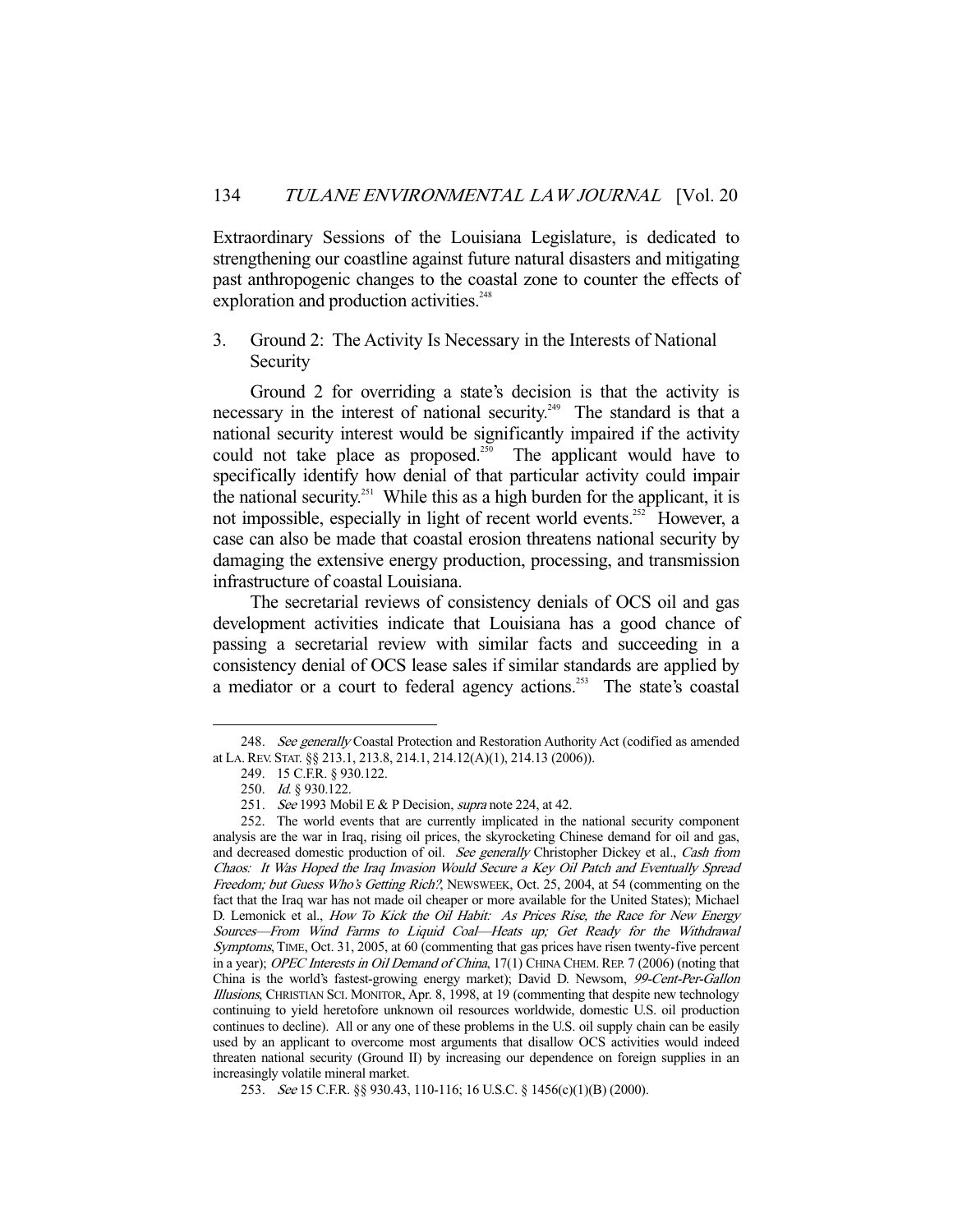environment is unique and extremely valuable to Louisiana and the nation and its protection should outweigh the national interest to inflict unmitigated damages from OCS oil and gas development, indeed its conservation and restoration furthers a national interest.<sup>254</sup> The scientific literature tends to confirm this assertion.<sup>255</sup> The reasonable alternative to OCS leasing and development is for the nation to help Louisiana mitigate and repair the damage, past, present and future, caused by those activities.

 With respect to a secretarial override of a state's consistency denial of a federally licensed or permitted activity necessary to the interest of national security, there is a high burden on the applicant to prove a national security interest. Examining the language of prior decisions would indicate that the burden of proving a national security interest is a difficult task.<sup>256</sup> For example, in the 1993 Mobil E & P decision, the Secretary stated that the national security arguments of foreign oil independence raised by Mobil and the federal government were not sufficient to support the requirement that a national security interest is furthered by the proposed activity.<sup>257</sup> However, it should be borne in mind that the world events noted in footnote 253 could change the calculations of finding a national security interest.

## VII. HISTORY OF FEDERAL CONSISTENCY REVIEW IN LOUISIANA

# A. Early Attempts To Protect Louisiana's Coastal Zone from Adverse OCS Activities

 In 1983, Secretary of the Interior James Watt introduced the policy of area-wide leasing in the Gulf of Mexico.<sup>258</sup> This program opened an unprecedented number of acres for leasing.<sup>259</sup> It also greatly increased the adverse environmental effects of leasing on the Gulf by increasing the volume of leasing activity.<sup>260</sup> Louisiana voiced strong opposition to this plan, but could only use its OCSLA commenting authority to challenge

 <sup>254.</sup> See 15 C.F.R. § 930.121(b) (explaining the balance of national and coastal interests).

<sup>255.</sup> See generally BTNEP, supra note 177.

<sup>256.</sup> See 1993 Mobil E & P, supra note 224, at 42.

 <sup>257.</sup> Although the comments of the federal agencies clearly link Mobil's proposed POE plan of exploration with furthering the national defense and security interest in lessening this Nation's dependence on foreign oil and the enhancement of our domestic supply, none of the comments specifically address how these interests would be "significantly impaired" if Mobil's proposed POE is not allowed to proceed in its present form. These general conclusory comments fail to meet the standard for the criteria of Ground II. Id.

<sup>258.</sup> Supplement on Lease Sale 135, *supra* note 38, at 7.

 <sup>259.</sup> Id.

<sup>260.</sup> See generally id. (explaining the historical development of OCS leasing in the Gulf).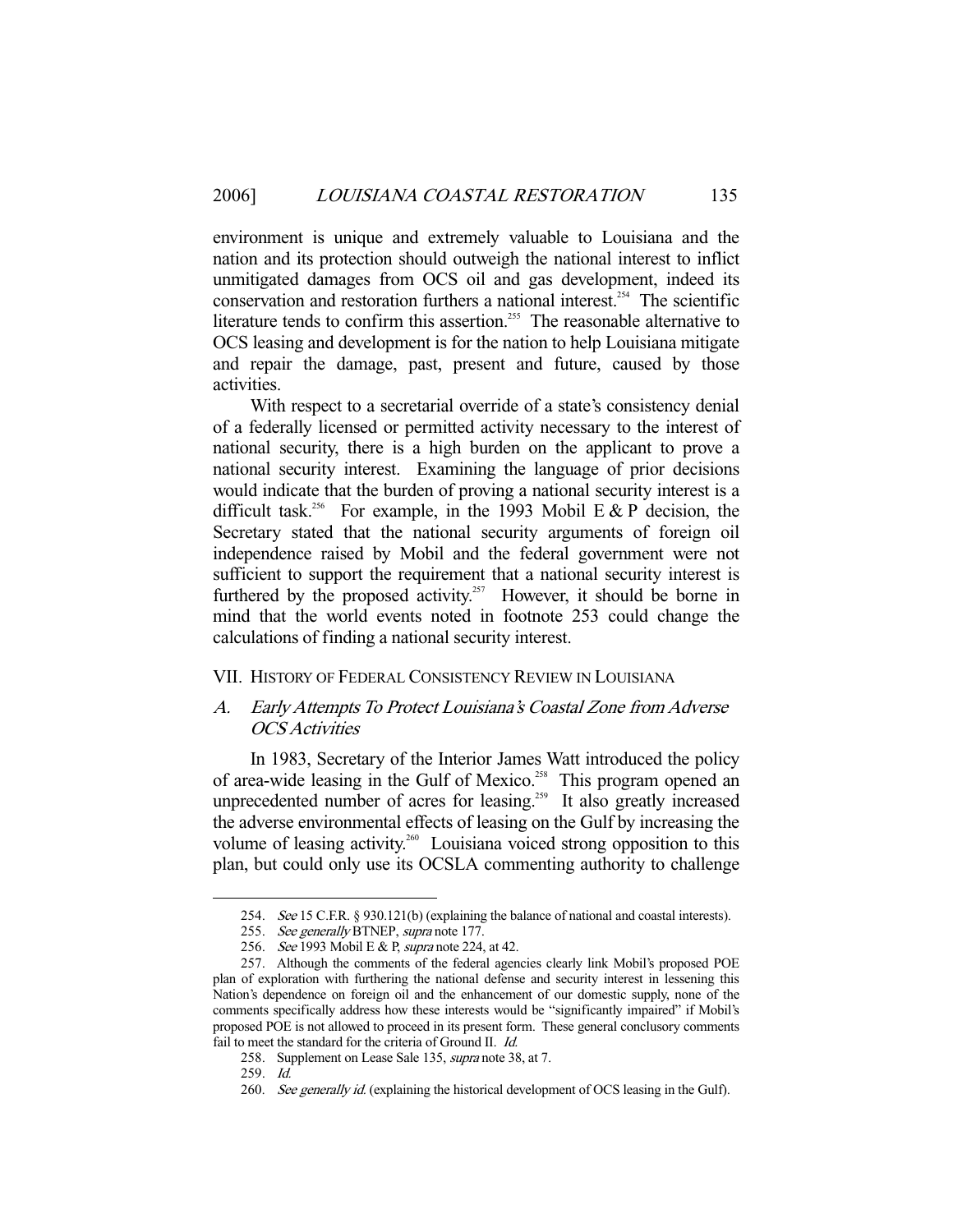the leasing because prior to the 1990 CZMA amendments consistency authority did not apply to OCS activities.<sup>261</sup> In 1984, Governor Treen voiced his concerns to then Secretary of the Interior William Clark by saying that without some sort of revenue sharing program from OCS leases "it will become increasingly difficult to continue to support accelerated, area-wide leasing in the Gulf."262 Governor Treen suggested revenue sharing in accordance with the policies presented in section  $8(g)$ of the OCSLA.<sup>263</sup> A meeting with federal government officials to discuss revenue sharing possibilities was arranged, but the federal officials cancelled the meeting a day before the scheduled time.<sup>264</sup> In response, Louisiana sought to enjoin Lease Sale 81, but failed because the CZMA had not yet been amended to allow states to object to OCS lease sales.<sup>265</sup>

 In a memo to Garrey E. Carruthers, Assistant Secretary of Land and Minerals Management, DNR Secretary William C. Huls stated that seeking an injunction was not just an effort to get more federal money but also an effort at coastal conservation in general.<sup>266</sup> Governor Treen's administration vowed to continue fighting for federal money from OCS leases but this action occurred at the end of his term and he lost his 1984 bid for reelection to Edwin Edwards.<sup>267</sup> After Governor Edwards' election, efforts by the state to get federal assistance from OCS lease revenues stopped. This was due to two factors: (1) there was very little support from Edwards' office for such efforts because the oil and gas

<sup>261.</sup> Id. at 12; see also Letter from Charles Groat, La. St. Geologist, to John L. Rankin, MMS (Oct. 8, 1992) (noting the state's opposition to the plan) (on file with the Louisiana Sea Grant Legal Department, La. State Univ., Baton Rouge, Louisiana).

 <sup>262.</sup> Letter from David Treen, Governor of La., to William C. Clark, Sec'y of the Interior (Feb. 8, 1984) (on file with the Louisiana Sea Grant Legal Department, La. State Univ., Baton Rouge, Louisiana).

 <sup>263. 43</sup> U.S.C. § 1337(g) (2000). States that states must receive a "fair and equitable" division of revenue. Id. This portion now stands at twenty-seven percent for coastal states, paid monthly. Revenue sharing was eventually passed into law. However, these funds have proven insufficient for Louisiana's coastal restoration needs. It is noteworthy that Louisiana's congressional delegation is making an effort to remedy these shortcomings. Representative Bobby Jindal (R-La.) recently introduced legislation in the House of Representatives that seeks to increase Louisiana's share of the OCS royalties from the current level to seventy-five percent for areas three to twelve nautical miles from shore and fifty percent thereafter. See H.R. REP. No. 4761, 109th Cong., § 7(b)(3)-(4) (2000); see also Gerard Shields, La. Delegation Seeks Coastal Funds, THE ADVOCATE (Baton Rouge, La.), Feb. 17, 2006, at 5A (commenting that other members of Congress are expected to introduce similar legislation soon).

 <sup>264.</sup> Letter from William C. Huls, Sec'y, DNR, to Garrey Carruthers, Assistant Sec'y, Land & Minerals Mgmt., at 1 (May 3, 1984) (on file with the Louisiana Sea Grant Legal Department, La. State Univ., Baton Rouge, Louisiana).

 <sup>265.</sup> Id.

 <sup>266.</sup> Id. at 4.

<sup>267.</sup> See Paul Taylor, Louisiana's Movable Feast Flies to Paris To Retire Edwards' Debt, WASH. POST, Jan. 19, 1984, at A2.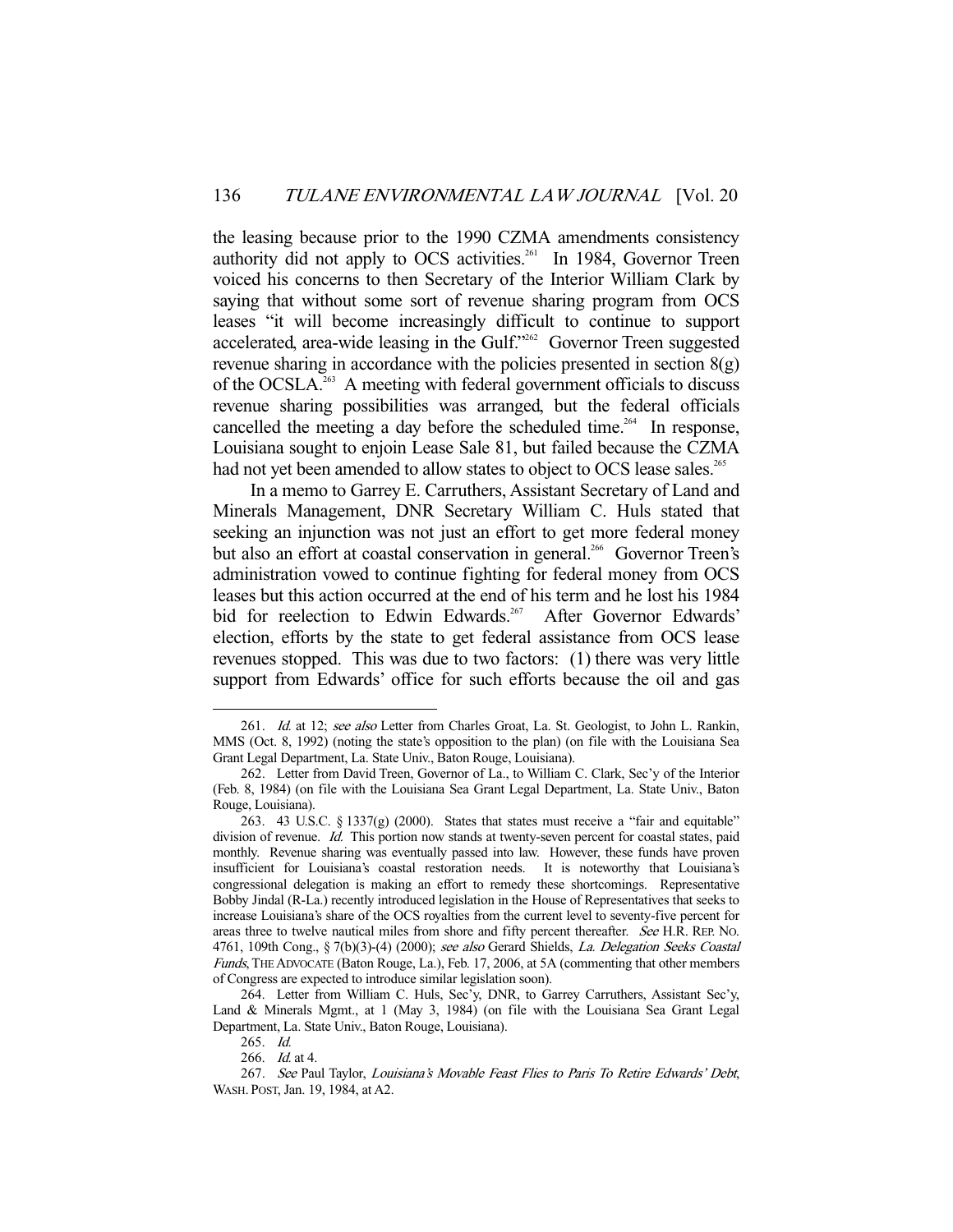industry was adamantly opposed and hostile to Louisiana's coastal zone management program at the time, $268$  and (2) Louisiana's coastal managers were not yet able to use federal consistency authority for OCS activities and, having already failed in enjoining an OCS lease, may have felt that there was little else that could be done.

 In March of 1990, MMS released the draft Environmental Impact Statement (EIS) for three OCS lease sales:  $131$ ,  $135$ , and  $137<sup>269</sup>$  At the time, these lease sales were still not subject to consistency review because of the ruling in *Secretary of the Interior v. California*.<sup>270</sup> The Louisiana Geological Survey (LGS), in accordance with their authority under the OCSLA, submitted comments to MMS on the sales. $271$  LGS expressed concern over sensitive areas, failure to discuss mitigation measures, and inadequate plans for oil spills.<sup>272</sup> In August of 1990, MMS released the final EIS for the three leases. $273$  Louisiana was still powerless to challenge the lease sales until November 1990 when the CZMA was amended to make it clear that states have consistency review authority for OCS lease sales.<sup>274</sup> In January of 1991, Governor Roemer and Louisiana DNR Secretary Ron Gomez met with Secretary of the Interior Manuel Lujan to discuss the lease sales and possible plans for an impact assistance program.275 Secretary Lujan assured them that serious consideration would be given to the issue.<sup>276</sup> Lease Sale 131 was granted consistency in February with Secretary Gomez noting that the consistency was granted due to "the continued need for oil and gas development in this time of global uncertainty."<sup>277</sup> However, DNR

 <sup>268.</sup> Indeed, one author has noted of Edwards' first two terms in office that, "environmental concerns were a joke—literally." JOHN MAGINNIS, THE LAST HAYRIDE 252 (1985). Maginnis goes on to note that Edwards began to change his tune as his abysmal environmental record came up in the 1983 campaign, but that he still had strong ties to antienvironmental industry groups. Id. at 251-54.

 <sup>269.</sup> CMD, Lease Sale 135 Chronology of Events, Document provided by DNR (on file with the Louisiana Sea Grant Legal Department, La. State Univ., Baton Rouge, Louisiana) [hereinafter Lease Sale 135].

 <sup>270.</sup> See 464 U.S. 312, 321 (1984).

<sup>271.</sup> See Lease Sale 135, supra note 269.

 <sup>272.</sup> Id.

 <sup>273.</sup> Id.

 <sup>274.</sup> Id.

 <sup>275.</sup> Telephone Interview by Carolyn Dupuy, Law Clerk, Sea Grant Legal Program, with Robert Gramling, Professor, Univ. of La.-Lafayette (2002)).

 <sup>276.</sup> Id.

 <sup>277.</sup> Letter from Ron Gomez, Sec'y, DNR, to Thomas Readinger, MMS (Feb. 19, 1991) (on file with the Louisiana Sea Grant Legal Department, La. State Univ., Baton Rouge, Louisiana). Although Secretary Gomez does not elaborate on what is meant by "global uncertainty," it is likely, considering the timing, that the first Persian Gulf War was the significant motivating factor behind this granting of consistency.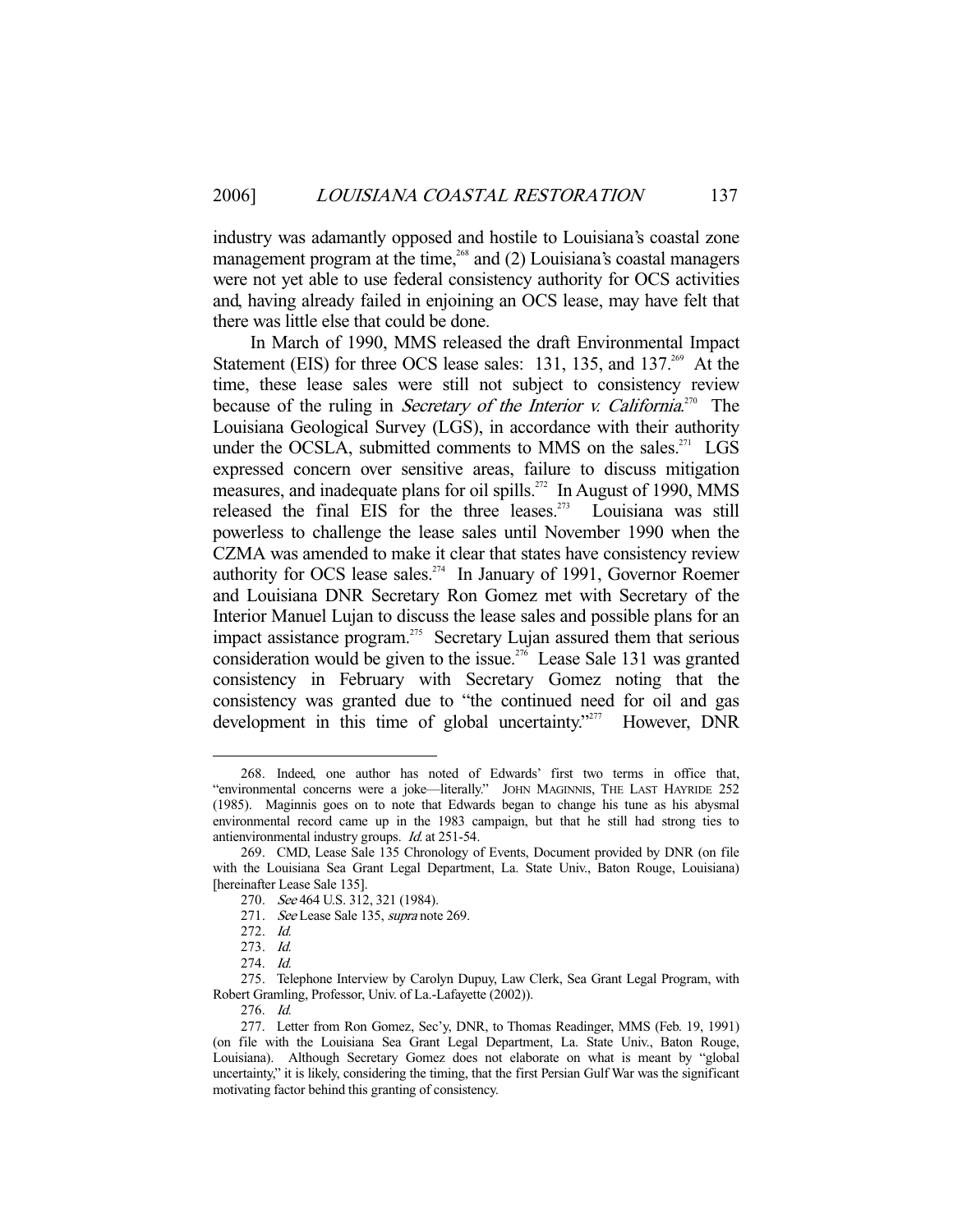advised MMS that an impact assistance program was essential to its approval of any future OCS leasing activities. $278$ 

# B. OCS Lease Sale 135

 In March of 1991, MMS submitted a consistency determination for Lease Sale  $135.^{279}$  DNR reviewed the sale in accordance with the state CMP and on May 14, 1991, sent MMS a letter stating that Lease Sale 135 was inconsistent with the state CMP.<sup>280</sup> On June 28, MMS notified Governor Roemer, without citing reasons, of plans to proceed with the lease sale regardless of the consistency objection.<sup>281</sup> After this notification, a meeting between Secretary Lujan and Governor Roemer was scheduled, presumably to discuss an OCS revenue sharing plan. Governor Roemer then decided to grant consistency on Lease Sale 135 rather than take judicial action or request mediation because he believed that another meeting with Secretary Lujan would provide money for Louisiana's coastal restoration.<sup>282</sup> When Governor Roemer went to Washington, D.C., however, the meeting with Secretary Lujan was cancelled.<sup>283</sup> After Louisiana granted consistency for Lease Sale 135, followed by the cancellation of the meeting with Secretary Lujan, Governor Roemer authorized DNR to reverse the state's position and deny consistency.<sup>284</sup> On August 2, DNR formally requested from MMS that mediation with the Secretary of Commerce be granted in accordance with the procedures set out in the CZMA.<sup>285</sup> On August 7, MMS advised DNR that it would not participate in mediation.<sup>286</sup> Later that day, the State of Louisiana filed suit for declaratory judgment and injunctive relief against Secretary Lujan.<sup>287</sup>

The complaint in *Louisiana v. Lujan* alleged that MMS's consistency determination failed to provide sufficient analysis, information, or comprehensive data to show that the lease sale would be

 <sup>278.</sup> Letter from Ron Gomez, Sec'y, DNR, to Scott Sewell, Dir., MMS (Aug. 2, 1991) (on file with the Louisiana Sea Grant Legal Department, La. State Univ., Baton Rouge, Louisiana).

 <sup>279.</sup> Lease Sale 135, supra note 269.

 <sup>280.</sup> Id.

 <sup>281.</sup> Id.

<sup>282.</sup> See Telephone Interview by Carolyn Dupuy, supra note 275.

 <sup>283.</sup> Id.

 <sup>284.</sup> Id.

<sup>285.</sup> Lease Sale 135, supra note 269.

 <sup>286.</sup> Id.

<sup>287.</sup> Id.; see also Louisiana v. Lujan, Minute Entry, Civil Action No. 91-2910, Section M (on file with the Louisiana Sea Grant Legal Department, La. State Univ., Baton Rouge, Louisiana).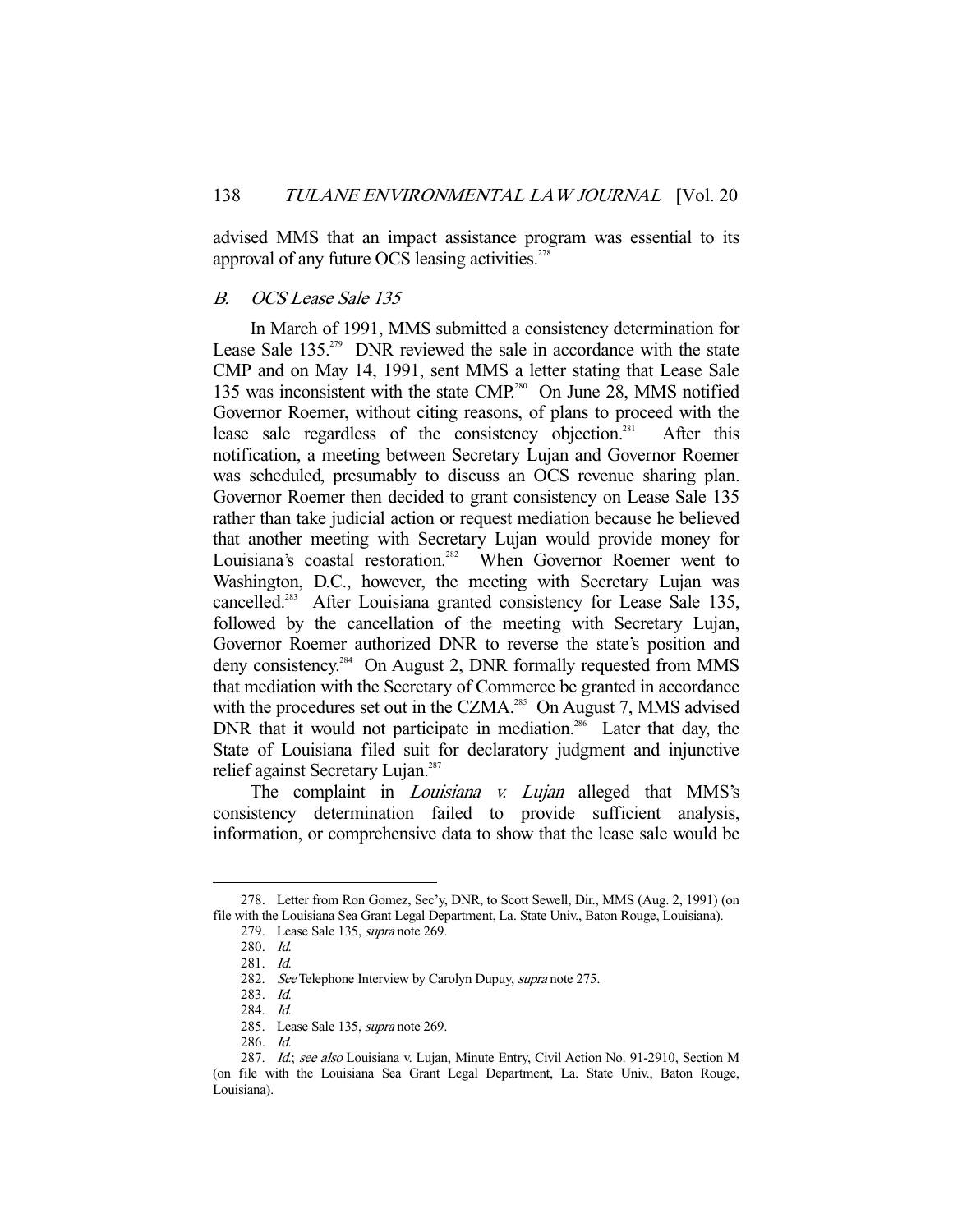consistent with Louisiana's CMP.<sup>288</sup> The complaint also stated that the program would have severe adverse impacts on the coast, including, but not limited to, the loss of twenty-eight to sixty-five square miles of coastal wetlands directly attributable to Lease Sale 135, reductions in biological productivity, and alteration of critical habitats for endangered species.<sup>289</sup> The EIS was, the complaint said, an inadequate analysis of impacts and alternatives to the proposed project.<sup>290</sup> The complaint stated, "No State in the Union has paid a greater price than Louisiana in terms of destruction of fragile coastal resources and loss of sensitive wildlife habitat so that the United States of America can enjoy the benefits of the energy resources of the Gulf of Mexico."<sup>291</sup>

 Also contained in the complaint were allegations that the consistency determination from MMS contained no information addressing the CMP requirements of Guideline  $1.6^{292}$  There was also no discussion of practical or feasible alternatives to Lease Sale 135 such as: leasing strategies that would reduce wetland loss, leasing strategies with reclamation projects and mitigation proposals, or the offering of smaller tracts.293 The state requested a preliminary injunction prohibiting the lease sale until a valid consistency determination was presented for review, stating not only that the proposed lease sale was not consistent to the maximum extent practicable with Louisiana's CMP, but also that the EIS was inadequate. $294$ 

# C. Louisiana v. Lujan

 On August 16, 1991, Judge Beer denied the motion for preliminary injunction in the United States District Court for the Eastern District of Louisiana.<sup>295</sup> The Louisiana Code of Civil Procedure considers the preliminary injunction as "an extraordinary and drastic remedy which should not be granted unless the movant clearly carries the burden of persuasion."296 The party seeking a preliminary injunction must meet four requirements to succeed:

<sup>-</sup> 288. Complaint for Declaratory Judgment and Injunctive Relief at 2, Louisiana v. Lujan (on file with the Louisiana Sea Grant Legal Department, La. State Univ., Baton Rouge, Louisiana).

<sup>289.</sup> See id. at 10.

 <sup>290.</sup> See id.

<sup>291.</sup> *Id.* at 4-5.

<sup>292.</sup> See id. at 8-9.

<sup>293.</sup> See id. at 11.

<sup>294.</sup> See id. at 2.

 <sup>295.</sup> Louisiana v. Lujan, 777 F. Supp. 486, 487 (E.D. La. 1990).

 <sup>296.</sup> Id. at 487 (citing Canal Auth. v. Callaway, 489 F.2d 567 (5th Cir. 1974)).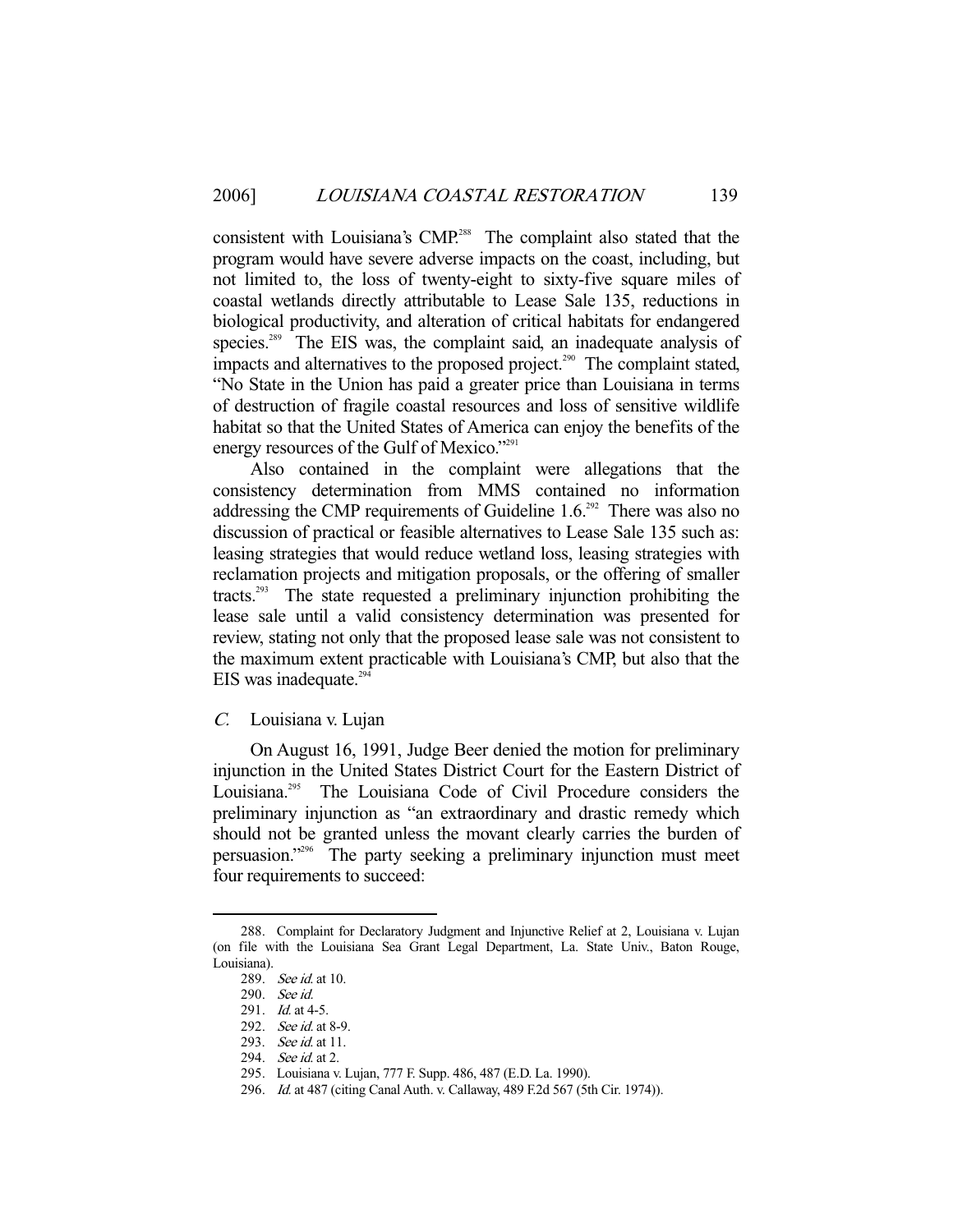- 1. a substantial likelihood that the plaintiff will prevail on the merits,
- 2. a substantial threat that the plaintiff will suffer irreparable injury if the injunction is not granted,
- 3. that the threatened injury to the plaintiff outweighs the threatened harm the injunction may do to the defendants, and
- 4. that the granting the preliminary injunction will not disserve the public interest. $297$

In deciding whether the state was likely to prevail on the merits, a significant factor in the court's decision was the timeliness of the state's objection to Secretary Lujan's decision.<sup>298</sup> The federal defendants argued that the state's objection was not within the time frame imposed by the CZMA regulations.<sup>299</sup> The court agreed that the objection was not filed within CZMA time limits but stated it was not clear that failure to meet the time requirements of the regulations constituted a complete bar to any subsequent challenges.<sup>300</sup> The judge refused to rule definitively on the issue or interpret the regulations to bar the state's claims.<sup>301</sup> However, Judge Beer stated, ominously for the state, that Louisiana's "extreme delay in making its objections to be one of the compellingly relevant factors in its consideration of the plaintiff's ultimate ability to carry the heavy burden necessary to prevail on the merits" of the case.<sup>302</sup> It seems, from the judge's statement, that while the state's delay in raising its objections did not bar its claim, there was a much larger problem to surmount. The judge was unsatisfied with the information set forth by the state to support its claims of inconsistency.<sup>303</sup> In the analysis of the decision one must be cognizant of the fact that failure to obtain a preliminary injunction is in no way determinative of failure in a trial on the merits. Had Louisiana filed a timely claim, the results could very well have been different.

 Judge Beer found that Louisiana failed to show that it was likely to prevail on any of its three claims, two under the CZMA and one under the National Environmental Policy Act.<sup>304</sup> The first of Louisiana's claims was that MMS did not meet the procedural requirements of the CZMA because the consistency determination did not adequately address the

 <sup>297.</sup> Id. at 487-88.

 <sup>298.</sup> Id. at 488.

<sup>299.</sup> Id. According to 15 C.F.R. § 930.78 (2006), concurrence is presumed after six months.

<sup>300.</sup> Lujan, 777 F. Supp. at 488.

 <sup>301.</sup> Id.

 <sup>302.</sup> Id.

 <sup>303.</sup> See id. at 489.

 <sup>304.</sup> See id. at 490.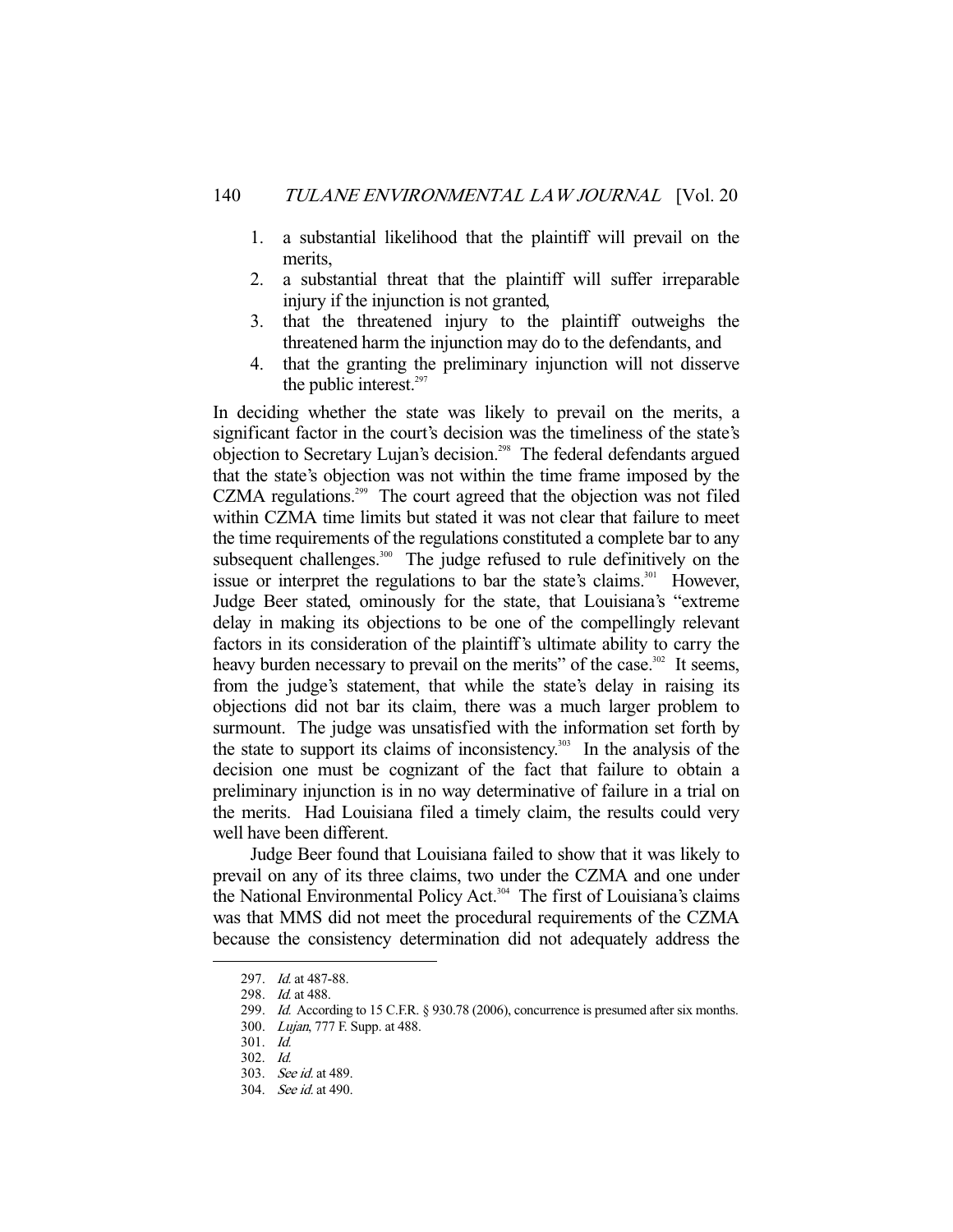state's concerns under its CMP.<sup>305</sup> Judge Beer, citing the CZMA's regulations requiring that the consistency determination provide "data and information sufficient to support the Federal agency's consistency statement," ruled that the federal agency need not "convince the State" of its findings of consistency but merely support the findings.<sup>306</sup> Judge Beer did not elaborate on what level of data and evidence would suffice for adequate support, or comment on who is in a better position to judge its sufficiency, the federal agency that may or may not have intimate knowledge of a state's coastal zone and the impacts thereto or the state's coastal management agency which surely does have such knowledge.<sup>307</sup>

 The second of Louisiana's claims under the CZMA was that MMS's proposed action was in fact inconsistent with the state's CMP absent mitigation to counteract the adverse effects.<sup>308</sup> Judge Beer found that the state offered "some convincing testimony that the lease-sale could have significant environmental impacts on Louisiana specifically the coastal wetlands" but that the state had a burden of proving the Secretary of the Interior's finding of consistency was arbitrary and capricious.<sup>309</sup> The judge found that Louisiana had not met that burden.<sup>310</sup>

 Judge Beer's decision appears flawed on several points. First, as to the issue of the state missing the deadline to object to the MMS consistency determination, the regulation is unclear as to the actual time period within which the state must respond to the consistency determination, either as soon as possible, or within three or six months.<sup>311</sup> MMS submitted the consistency determination in March and the injunction was filed in August, so under the six-month interpretation, Louisiana did not miss the deadlines at all.<sup>312</sup> The judge may have been influenced by the manner in which the state changed its position on the consistency determination several times. $313$  By stating that the timeline issue was "a compellingly relevant factor" in its consideration, the court seems to attach unusual significance to the questionable procedural technicality.314 It may have appeared to the court that the state was

-

314. Lujan, 777 F. Supp. at 488.

<sup>305.</sup> *Id.* at 488.

 <sup>306.</sup> Id. at 488-89 (citing 15 C.F.R. § 930.39(a) (2006)).

 <sup>307.</sup> Id.

 <sup>308.</sup> Id. at 489.

 <sup>309.</sup> Id.

 <sup>310.</sup> Id.

 <sup>311. 15</sup> C.F.R. § 930.78(a)-(b).

 <sup>312.</sup> Id.

 <sup>313.</sup> Id.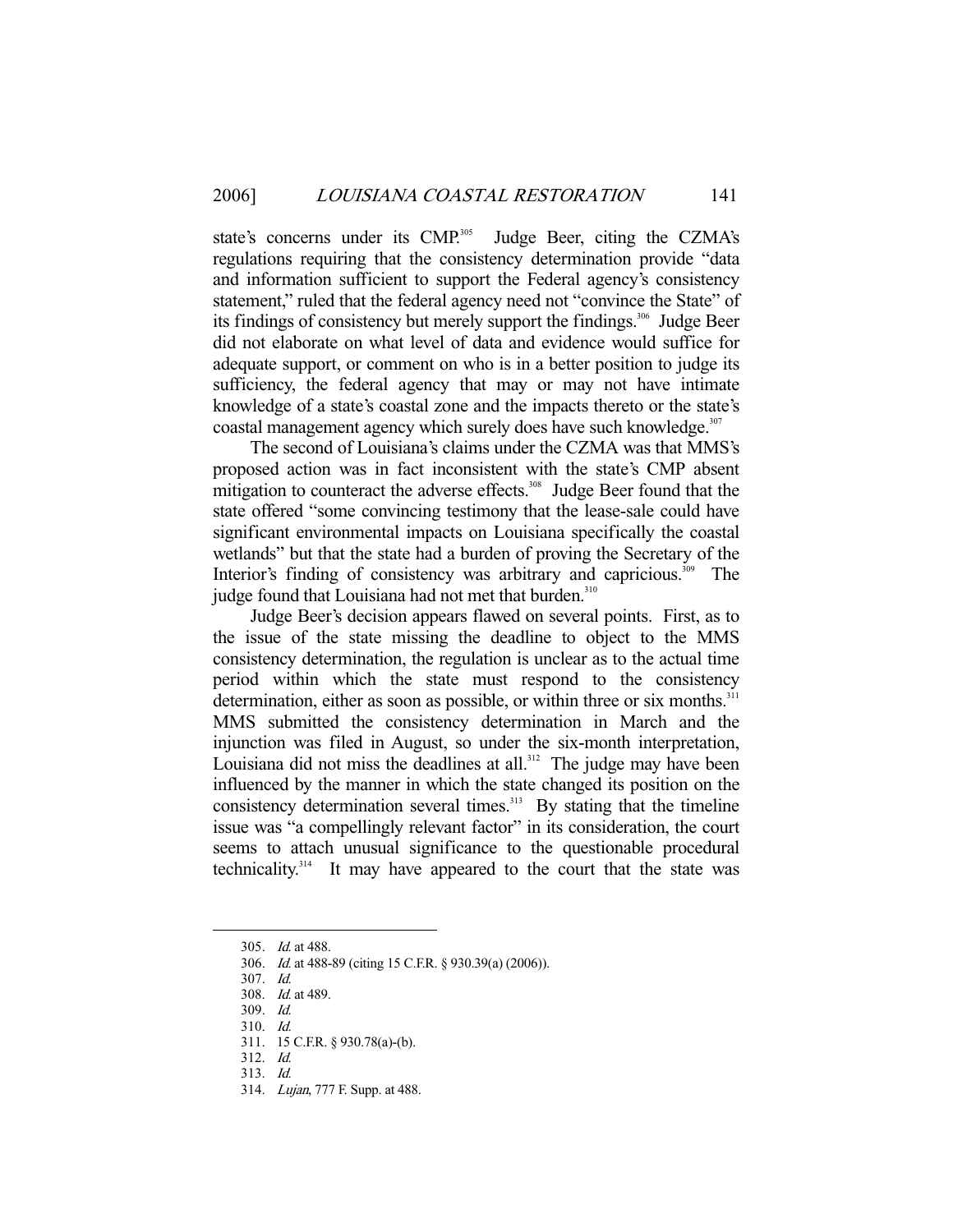disingenuous in its motives because of the vacillations preceding the denial of consistency.

 Other reasons cited by the court for denying the injunction request are also inconsistent with the intent of the CZMA. Citing 15 C.F.R. § 930.39(a), the court emphasized that the "consistency determination shall also include ... *comprehensive data and information sufficient to* support the Federal agency's consistency statement.<sup>3315</sup> Judge Beer turns the CZMA on its head by stating that the consistency determination need not contain sufficient information to convince the state that the lease sale is consistent, only that it must contain enough information to support such a finding. $316$  This interpretation renders the federal consistency provision virtually meaningless. In an area as scientifically detailed as the effect of oil and gas activities on coastal resources, some evidence may offer some support to a consistency determination but run counter to current scientific understanding, especially the prevailing knowledge of those who work intimately with the resource issues in question. This interpretation provides a large loophole for MMS to supply some information that supports its position while ignoring a large body of evidence against granting consistency, allowing a court to rule that some evidence supporting consistency is conclusive despite stronger evidence to the contrary. The effectiveness of the CZMA consistency requirement rests on agencies having to supply states with detailed information concerning their proposed activities and with states being able to contest the determination based on valid data and findings to which the federal agency may not be privy or which the federal agency may have ignored.

 Judge Beer's interpretation places the burden on the state to prove that the lease sale is inconsistent rather than on the federal agency having to prove that the activity is consistent with the state  $CMP<sup>317</sup>$ . The court's reasoning misinterprets the purpose of the 1990 Reauthorization

 <sup>315. 15</sup> C.F.R. § 930.39(a) (emphasis added).

The consistency determination shall also include a detailed description of the activity, its associated facilities, and their coastal effects, and comprehensive data and information sufficient to support the Federal agency's consistency statement. The amount of detail in the evaluation of the enforceable policies, activity description and supporting information shall be commensurate with the expected coastal effects of the activity. The Federal agency may submit the necessary information in any manner it chooses so long as the requirements of this subpart are satisfied.

Id.; see also id. § 930.39(b).

 <sup>316.</sup> Lujan, 777 F. Supp. 489.

 <sup>317.</sup> For a general discussion, see Martin J. LaLonde, Allocating the Burden of Proof To Effectuate the Preservation and Federalism Goals of the CZMA, 92 MICH. L.REV. 438 (1993).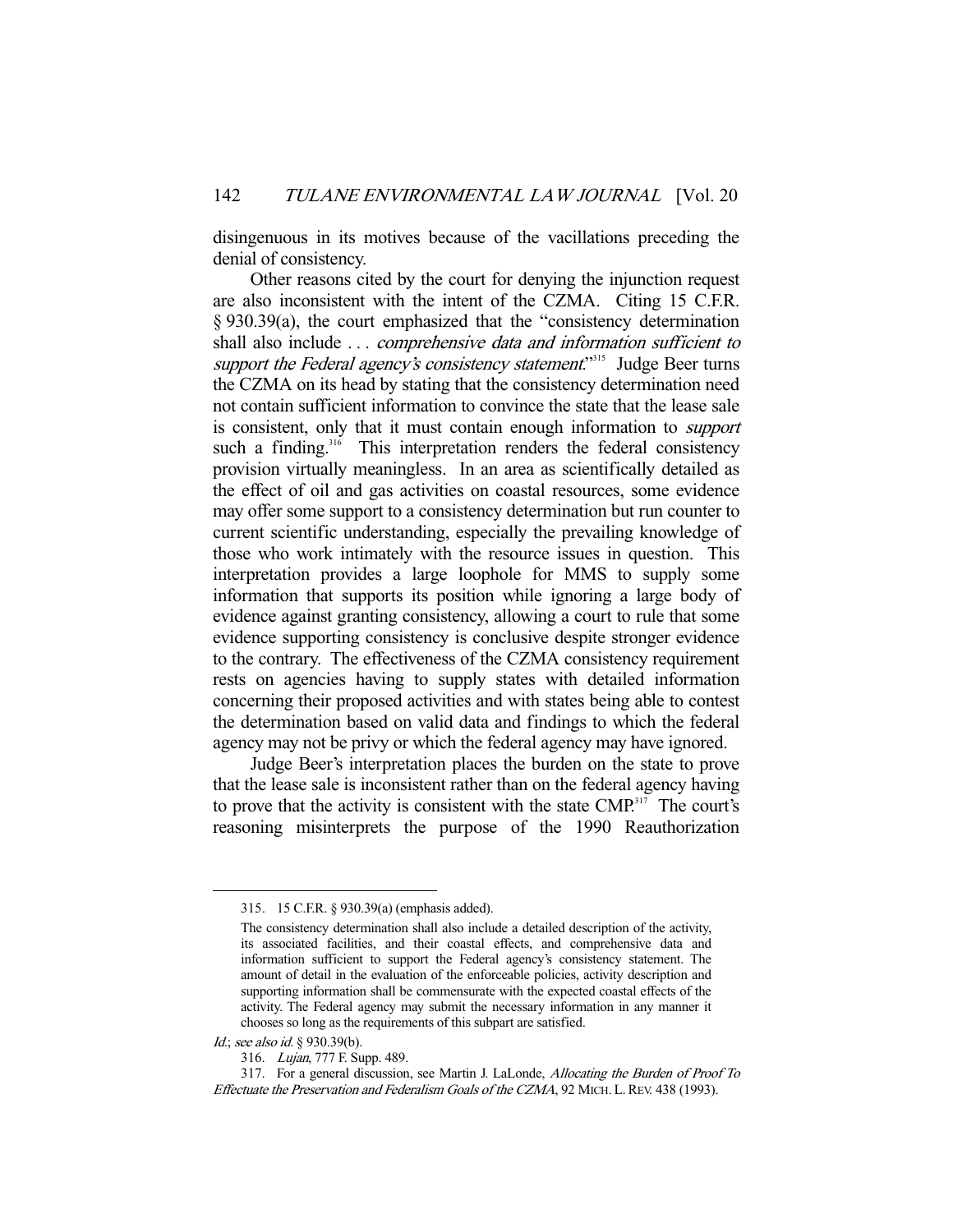Amendments.<sup>318</sup> The purpose of the amendments is to expand state power and to give states the ability to control, change, and prevent adverse effects in their coastal areas.<sup>319</sup> Forcing the state to prove inconsistency does not comply with the goals of the CZMA.

 Furthermore, the power allocated to the states under the CZMA is an unusual abandonment of federal supremacy over states.<sup>320</sup> In the CZMA, Congress mandated that federal agencies must comply with state CMPs, not the other way around.<sup>321</sup> Additionally, affected federal agencies are given the chance to comment on and shape the state CMP during the approval phase.<sup>322</sup> State and local agencies have greater expertise with regard to their unique ecological situation, making them more qualified than federal agencies to make such a determination.<sup>323</sup> Despite the fact that allocation of the burden of proof is not stated plainly in the CZMA, Judge Beer's decision is clearly in violation of the purpose of the CZMA, its amendments, and the underlying public policy. After deciding that Louisiana failed to meet its burden of establishing substantial likelihood of success on the merits, Judge Beer found no need to address any of the other requirements for an injunction. $324$  The injunction was denied and no appeal was filed.<sup>325</sup> A gubernatorial election was held in November 1991, and Edwin Edwards again took office in January 1992. The Edwards Administration chose not to pursue the consistency litigation any further. $326$ 

# D. Federal Consistency Review in Louisiana in the Aftermath of Lease Sale 135 and Louisiana v. Lujan

Since the failure of *Lujan*, Louisiana has not objected to a consistency determination from MMS. A 1992 memo from David Soileau, Assistant Secretary to DNR Secretary Jack McClanahan, makes

 <sup>318.</sup> See generally H.R. REP. NO. 101-964, pt. A, at 968-69 (1990). The explanatory section notes that the amendments are intended to clarify that all federal agency activities are subject to consistency requirements and to encourage states to improve their coastal zone management program in coastal wetlands management and other areas.

 <sup>319.</sup> Id. at 968.

 <sup>320.</sup> For a detailed discussion of federal supremacy, the reader is directed to Stanley Mosk, State Constitutionalism: Both Liberal and Conservative, 63 TEX. L. REV. 1081 (1985).

 <sup>321.</sup> See 16 U.S.C. § 1456(c)(1)(A) (2000).

 <sup>322.</sup> Id. § 1456(b).

 <sup>323.</sup> LaLonde, supra note 317, at 458.

 <sup>324.</sup> See Louisiana v. Lujan, 777 F. Supp. 486, 490 (E.D. La. 1990).

 <sup>325.</sup> Id.

 <sup>326.</sup> Memorandum from David Soileau, Assistant Sec'y, DNR, to Jack McClanahan, Sec'y, DNR, re: OCS/Impact Assistance Issue (Jan. 14, 1992) (on file with the Louisiana Sea Grant Legal Department, La. State Univ., Baton Rouge, Louisiana).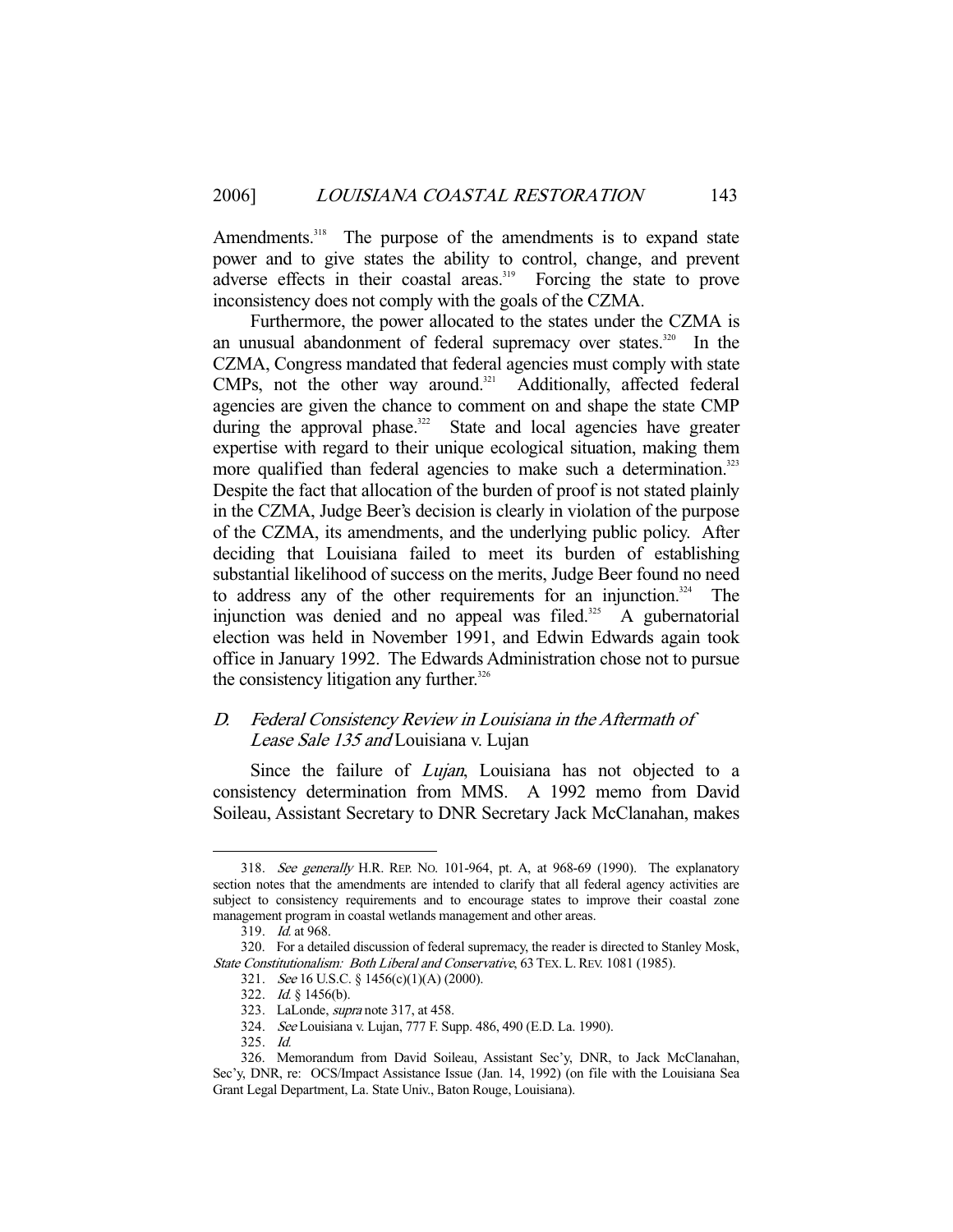it clear that the Edwards Administration would not pursue litigation regarding federal consistency.<sup>327</sup> The administration was doing the utmost to preserve its image and even spoke of possible damage control if the Sierra Club decided to sue, at the same time expressing indifference to the environmental protection community's complaints.<sup>328</sup>

 In the meantime, Louisiana has suffered severe environmental consequences of the ever-expanding oil and gas industry off its coast, especially wetland loss and habitat depletion.<sup>329</sup> For every OCS EIS issued, the CMD has notified the MMS of areas of concern with the EIS for the lease sales and the subsequent OCS activity.<sup>330</sup> Even though genuine concern has been expressed, DNR has continually granted federal consistency<sup>331</sup> and with the exception of *Lujan*, Louisiana's governors seem to have been very reluctant to use consistency denial as a tool to influence federal actions. Support from the governor's office and the DNR Secretary, with whom the final decision on consistency lies, is crucial to pursuing the use of consistency denial to affect federal policy.

 Since 1991, the letters from the governor and the DNR Secretary to MMS granting consistency for lease sales have become increasingly uniform.<sup>332</sup> The letter usually starts by reminding MMS that Louisiana "has paid in the past and continues to pay massive environmental costs" from oil and gas leasing.<sup>333</sup> A DNR analysis of the MMS consistency determination then follows which looks at the Guidelines point-by-point, often showing that MMS has provided inadequate information in a number of areas or that portions of the determinations are inconsistent.<sup>334</sup> Despite CMD's documentation of potential harm to the state's coastal zone in their consistency determinations, once that determination has

 <sup>327.</sup> Id.

 <sup>328.</sup> Id.

 <sup>329.</sup> See supra Part II.

<sup>330.</sup> See, e.g., Letter from Jack C. Caldwell, Sec'y, DNR, to Thomas A. Readinger, MMS (June 17, 1996) (noting that approximately 247 acres of wetlands will succumb to erosion as a result of the federal activity proposed therein); Letter from Martha A. Swan, Acting Sec'y, DNR, to S. Scott Sewell, MMS (Oct. 25, 1991) (noting the detrimental impacts of OCS activities on Louisiana's wetlands and seafood industry). Materials on file with the Louisiana Sea Grant Legal Program, La. State Univ., Baton Rouge, Louisiana.

 <sup>331.</sup> See generally Letter from Jack C. Caldwell, supra note 330.

<sup>332.</sup> See, e.g., Letter from Terry Howey, Adm'r, CMD, to Thomas Readinger, MMS (Apr. 22, 1993); Letter from David Soileau, Assistant Sec'y, DNR, to Thomas Readinger, MMS (Jan. 21, 1994); Letter from Jack McClanahan, Sec'y, DNR, to Robert Armstrong, MMS (May 8, 1995); Letter from Jack Caldwell, Sec'y, DNR, to Thomas Readinger, MMS (Jan. 9, 1996). Materials on file with the Louisiana Sea Grant Legal Program, La. State Univ., Baton Rouge, Louisiana.

 <sup>333.</sup> See sources cited supra note 332.

 <sup>334.</sup> Id.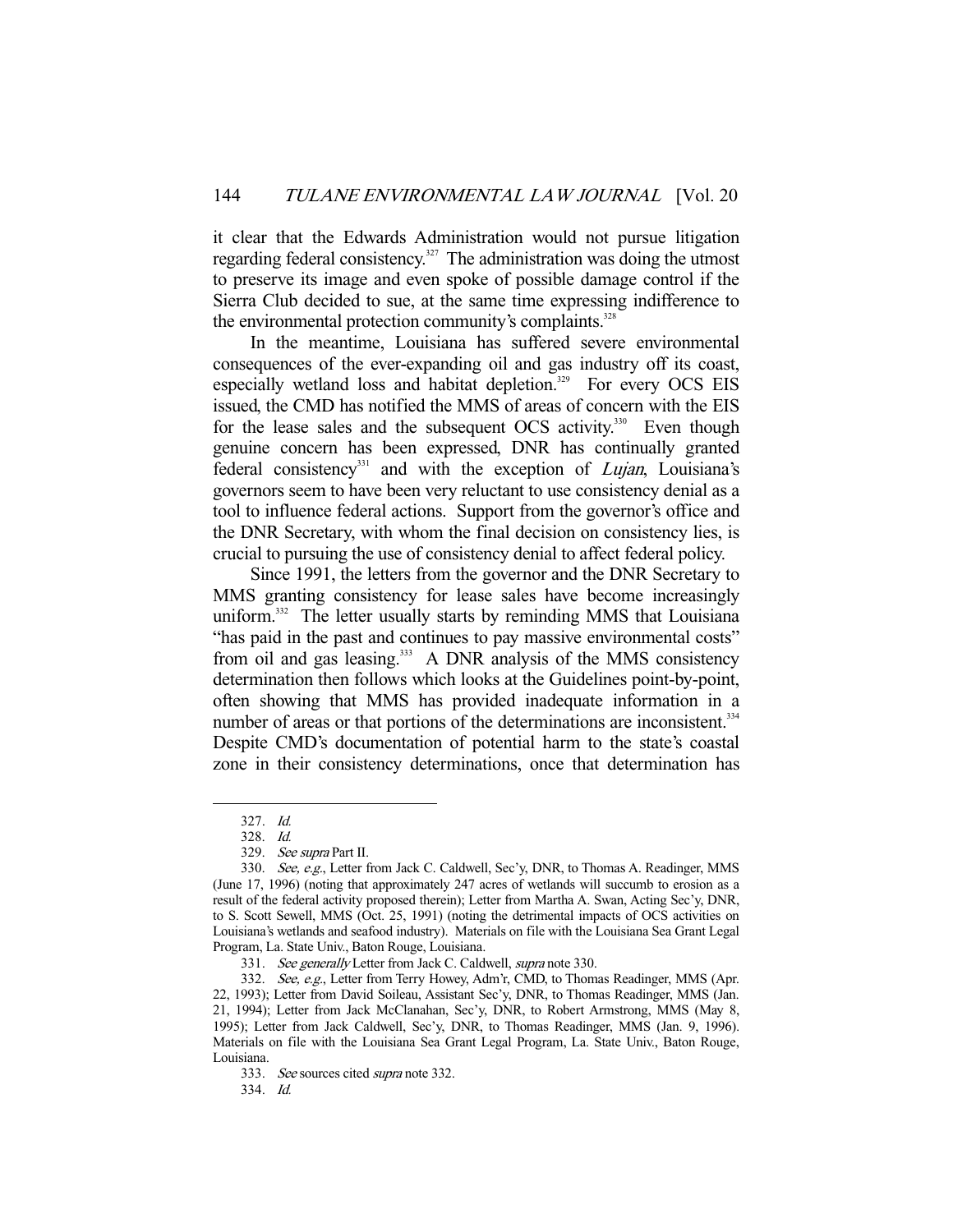been submitted to the DNR Secretary, there is no procedure for CMD to influence the final secretarial or gubernatorial decision.<sup>335</sup> In the end, each formulaic letter from DNR to MMS states that Louisiana enjoys the benefits of oil and gas leasing and appreciates the ability to comment on the lease sale.<sup>336</sup> After reviewing a lease sale or an EIS, DNR has traditionally stated that the OCS activity is consistent with the state CMP, although certain environmental issues of concern to the state are worthy of comment.<sup>337</sup> Then DNR usually invokes section 18 of the OCSLA, which requires that all lease sales be prepared with "a proper balance between the potential for environmental damage, the potential for discovery of oil and gas, and the potential for adverse impacts on the coastal zone" because Louisiana's entire coastline is directly adjacent to the Central Gulf of Mexico Planning Area and therefore exposed to all of the adverse impacts in that area.<sup>338</sup>

 It is clear that if administration policies were different, CMD would be much more active and critical in its consistency determinations. CMD would probably find some actions inconsistent without sufficient mitigation in the form of financial assistance or waiver of state matching funds required for United States Army Corps of Engineers (Corps) projects designed to mitigate or repair OCS-related damages. The longer Louisiana continues to grant consistency in these situations, the harder it will be for Louisiana to succeed in litigation if they ever decide to deny a consistency determination.

# E. Attempts To Obtain Federal Assistance for Louisiana's Coastal Restoration

 The damage to Louisiana's coastal areas from federally sanctioned activities is accompanied by a lack of funding to support preservation and restoration projects.<sup>339</sup> The Louisiana congressional delegation and governors have attempted to get the federal government to help mitigate damage caused by activities it has sanctioned and supported, but so far

 <sup>335.</sup> E-mail from Greg DuCote, Coastal Manager, DNR, to Ryan M. Seidemann, Assistant Attorney General, Louisiana Department of Justice (Feb. 23, 2006, 06:30:00 CST).

 <sup>336.</sup> Letter from Terry Howey, supra note 332.

 <sup>337.</sup> Memorandum from the La. Sec'y of the DNR to the Program Dir. of the Office of Program Dev. & Coordination of the MMS, re: OCS Lease Sale 157 (Jan. 9, 1996). In the end, most of the formulaic letters from DNR to MMS after 1992 state that Louisiana enjoys the benefits of oil and gas leasing and appreciates the ability to comment on the lease sales (on file with the Louisiana Sea Grant Legal Department, La. State Univ., Baton Rouge, Louisiana).

 <sup>338. 43</sup> U.S.C. § 1344(a)(3) (2000).

<sup>339.</sup> See Gerald Shields, Congress Puts Off La. Bills, THE ADVOCATE (Baton Rouge, La.), Sept. 30, 2006, available at http://www.2theadvocate.com/news/politics/4273386.html?showAll= y&c=y (noting that Louisiana could have received billions from recent litigation).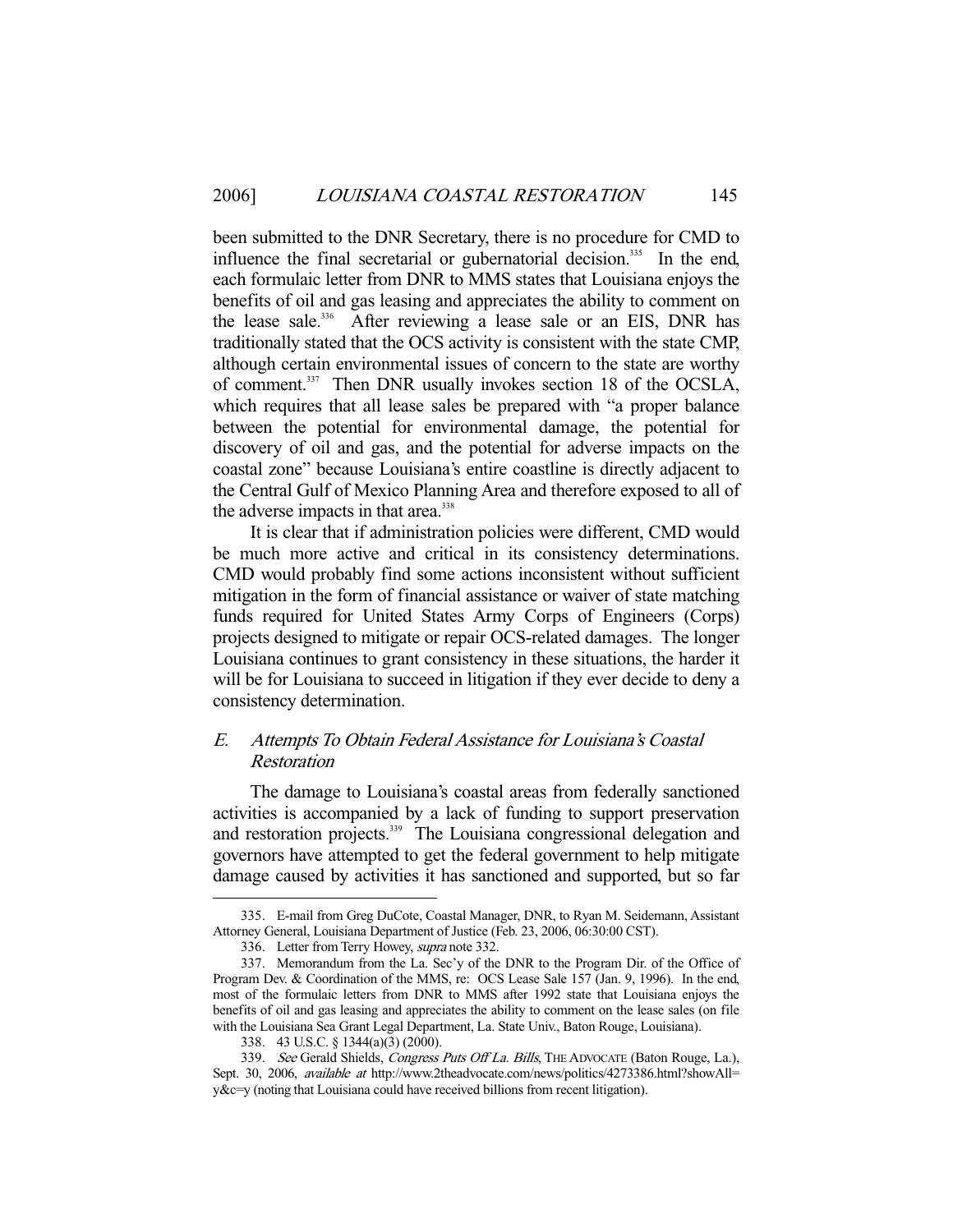those efforts have not succeeded. CARA<sup>340</sup> passed in the House of Representatives in May 2000 by a  $315-102$  vote.<sup>341</sup> CARA would have created a fund with \$2.8 billion in OCS revenues each year for fifteen years.342 The money was to come from the \$4 to \$5 billion collected from OCS lease royalties that go directly into the U.S. Treasury's general fund.<sup>343</sup> Under CARA, coastal states would have received \$1 billion for coastal restoration.<sup>344</sup> The Louisiana coast certainly could have benefited from these drilling royalties and it seemed fair, especially since a portion of the OCS lease money to fund CARA was being generated in the Gulf of Mexico off the coast of Louisiana, which received the brunt of the damage.345 Senator Mary Landrieu introduced a similar measure in the Senate, but despite the support of sixty-three senators, CARA ultimately failed in appropriations committees due to strong opposition by property rights proponents and arguments that the bill lacked state accountability and congressional control of billions of dollars.<sup>346</sup> The House Resources Committee again approved CARA in July 2001, and the bill was moving for vote on the House floor but was taken off any priority list due to the attacks of September 11, 2001.<sup>347</sup>

 In the past, Louisiana's governors have not always been vocal supporters of coastal restoration efforts. However, since the election of Governor Blanco in 2002, it appears that the political tide is changing. In January of 2003, Governor Blanco spent fifteen minutes alone with President Bush during a car ride to the airport. She seized this

 <sup>340.</sup> H.R. 701, 106th Cong. (1999).

<sup>341.</sup> Larisa Epatko, CARA Bill Clears House by 315-102 Vote, ENERGY & ENV'T DAILY, May 11, 2000, *available at* http://www.eenews.net/EEDaily/searcharchive/test\_search-display.cgi? q=CARA&file=%2FEEDaily%2Fsearcharchive%2FDaily%2000%2FMay11%2F05110001.htm.

 <sup>342.</sup> Id.

 <sup>343.</sup> H.R. 701, 106th Cong. § 5.

<sup>344.</sup> *Id.*  $\S$  5(b)(1).

 <sup>345.</sup> Id. Also included in the bill is a controversial funding proposal—\$900 million for the Land and Water Conservation Fund (LWCF). Half of the LWCF monies would go to federal land purchases and the other half as matching grants to states for conservation purposes. Why CARA Not Good for Country, GREAT LAKES SPORT FISHING COUNCIL WKLY. NEWS, Aug. 13, 2001, available at http://www.great-lakes.org/8-13&20-01.html#n22; Hearing on H.R. 701 and H.R. 798: Hearing Before the H. Comm. on Resources, 106th Cong. 56-589 (1999) (statement of Steve Borell, Alaskan Miners Ass'n).

<sup>346.</sup> Larisa Epatko, Interior Funding Complicated Senate Action on CARA Bill, ENERGY & ENV'T DAILY, Sept. 25, 2000, available at http://www.eenews.net/EEDaily/searcharchive/test\_ search-display.cgi?q=CARA&file=%2FEEDaily%2Fsearcharchive%2FDaily-Monday%2000% 2FSep25%2F09250010.htm.

<sup>347.</sup> See Larisa Epatko, CARA Bill Waits in Wings as Other Needs Take Precedence, ENERGY & ENV'T DAILY, Sept. 24, 2001, *available at http://www.eenews.net/EEDaily/search* archive/test\_search-display.cgi?q=CARA&file=%2FEEDaily%2001%2Fsept24%2F09240111. htm.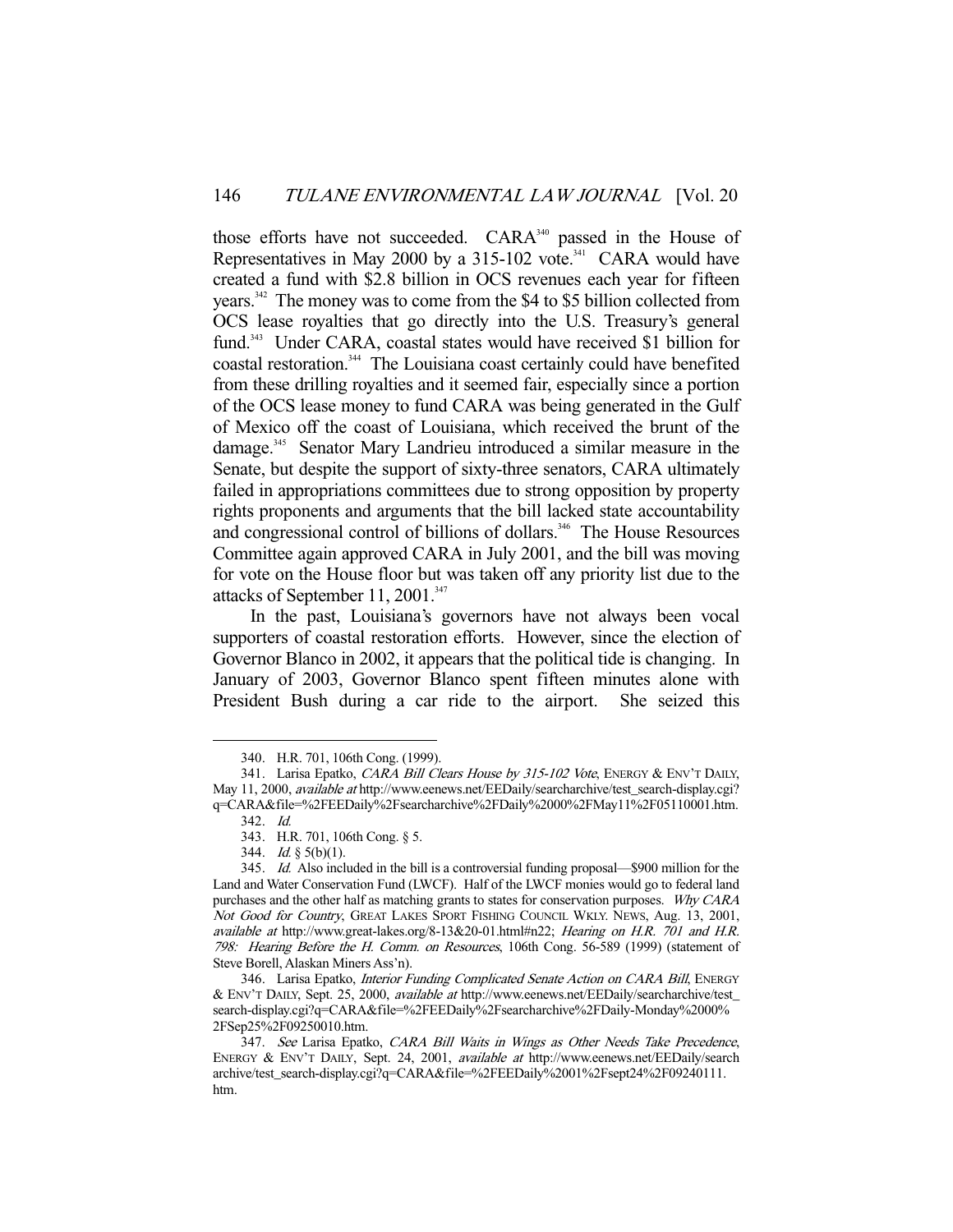opportunity to make a direct appeal for \$50 million in coastal restoration funding. Despite public support from the White House, Louisiana received only \$8 million.<sup>348</sup> On February 28, 2004, Governor Blanco published an editorial in the *New York Times* in response to a February 21 article on the destruction of Iraq's wetlands. Governor Blanco stated that while Chesapeake Bay, the Florida Everglades, and now wetlands in Iraq have all been the recipient of federal funds for restoration, Louisiana has not. $349$ 

 The rapid loss of Louisiana's coast is a problem faced by not only the state but also the nation. Irresponsible economic choices over sound environmental decisions and the failure of critical federal legislation such as CARA magnify this problem. Louisiana's cause could be helped if national environmental groups supported its efforts, but the national perception that Louisiana has a laissez-faire attitude toward environmental damage by a perceived greedy oil and gas industry has prevented national environmental groups from lining up behind this proposal.

## F. A Sea-Change? Governor Blanco and Lease Sale 198

 As the dust began to settle from the devastation wrought on coastal Louisiana as a result of Hurricanes Katrina and Rita, a glimmer of hope emerged from Governor Kathleen Blanco's office, indicating that there has been, perhaps, a substantial change in Louisiana's policy towards OCS consistency determinations. The storms brought the damages and degradation of a century of oil and gas exploration and production in the state into bold relief, as these damages likely facilitated some of the devastation in the region through wetlands loss and general contamination. In partial response to this reality, and also as a likely result of the substantial budgetary shortfalls that the state now faces as a result of the storms, Governor Blanco sent a letter to MMS on January 30, 2006, informing the federal government that the state is "currently unable to determine whether the assumptions made in the MMS consistency determination are still valid and therefore unable at this time to determine the consistency of Lease Sale 198 with our coastal zone management program."350 Lease Sale 198 is described by MMS as

<sup>348.</sup> Bush Budget Low on Coast Money, THE ADVOCATE (Baton Rouge, La.), Feb. 7, 2004, at 6.

<sup>349.</sup> Kathleen Babineaux Blanco, *Louisiana's Wetlands*, Letter to the Editor, N.Y. TIMES, Feb. 28, 2004, at A14.

 <sup>350.</sup> Letter from Kathleen Blanco, Governor, La., to Renee Orr, Chief, MMS Leasing Div. (Jan. 30, 2006), available at http://www.gov.state.la.us/index.cfm?md=newsroom&tmp=detail&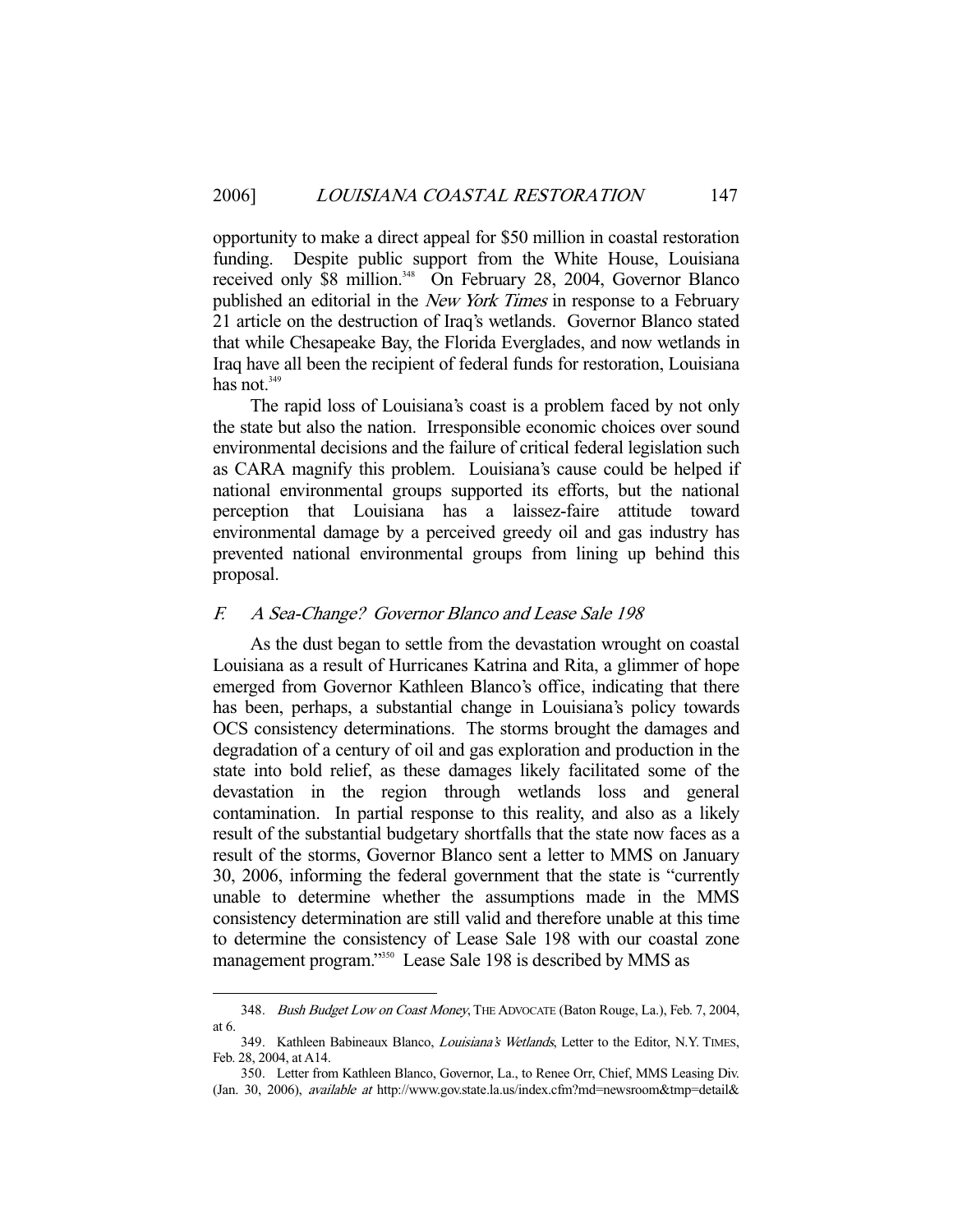covering approximately 21 million acres in the Central GOM [Gulf of Mexico] Outer Continental Shelf (OCS) Planning Area offshore Louisiana, Mississippi, and Alabama. The blocks are located from 3 to about 210 miles offshore in water depths of 4 meters to more than 3,400 meters. MMS estimates the proposed lease sale could result in the production of 276 to 654 million barrels of oil and 1.59 to 3.3 trillion cubic feet of natural gas.<sup>351</sup>

It is precisely this sheer volume of minerals and the anticipated royalties that the federal government expects to reap from Lease Sale 198 that Louisiana is in desperate need of obtaining a share of for coastal restoration purposes. Indeed, in her letter to MMS, Governor Blanco notes this exact reality. She notes that

[d]espite having abundant resources, in the form of OCS revenues, to protect the development required for supporting OCS activities . . . the federal government has not devoted adequate resources to this end. Instead, Louisiana is being asked to continue its role as the workhorse for OCS development while no provisions are being made to ensure the sustainability of the onshore support for that development.<sup>352</sup>

It should be noted, however, that this letter does not constitute an objection to Lease Sale 198. Rather it merely serves as a sounding board for the governor for this important issue. At the time of this publication, it is unclear whether or not Governor Blanco's policies will ultimately result in OCS royalties inuring to Louisiana from future lease sales. It will be some time before the full impact of this letter and the recent change in attitude in the governor's office is known. However, following Governor Blanco's speech opening the 2006 Extraordinary Session of the Louisiana Legislature in which she committed her administration's policy to blocking future OCS activities until Louisiana can secure fifty percent of OCS royalties from the federal government<sup>353</sup> seems to indicate that

353.

catID=1&articleID=1632. A hard copy of this letter is also on file with the Louisiana Sea Grant Legal Program, La. State Univ., Baton Rouge, Louisiana.

 <sup>351.</sup> Press Release, MMS, MMS Issues Proposed Notice of Central Gulf Lease Sale 198 (Nov. 22, 2005), available at http://www.gomr.mms.gov/homepg/whatsnew/newsreal/2005/ 051122.pdf. A hard copy of this news release is also on file with the Louisiana Sea Grant Legal Program, La. State Univ., Baton Rouge, Louisiana.

 <sup>352.</sup> Letter from Kathleen Blanco, supra note 350.

Louisiana is fighting for 50% of the oil and gas royalties from off-shore drilling. We need this money to finance a comprehensive hurricane protection and coastal restoration system. The two storms melted 100 square miles of coastline into the sea. Our fragile environment changes the way we do business. If no effort is made to guarantee our fair share of royalties, I have warned the federal government that we will be forced to block the August sale of off-shore oil and gas leases. . . . It's time to play hardball, as I believe that's the only game Washington understands.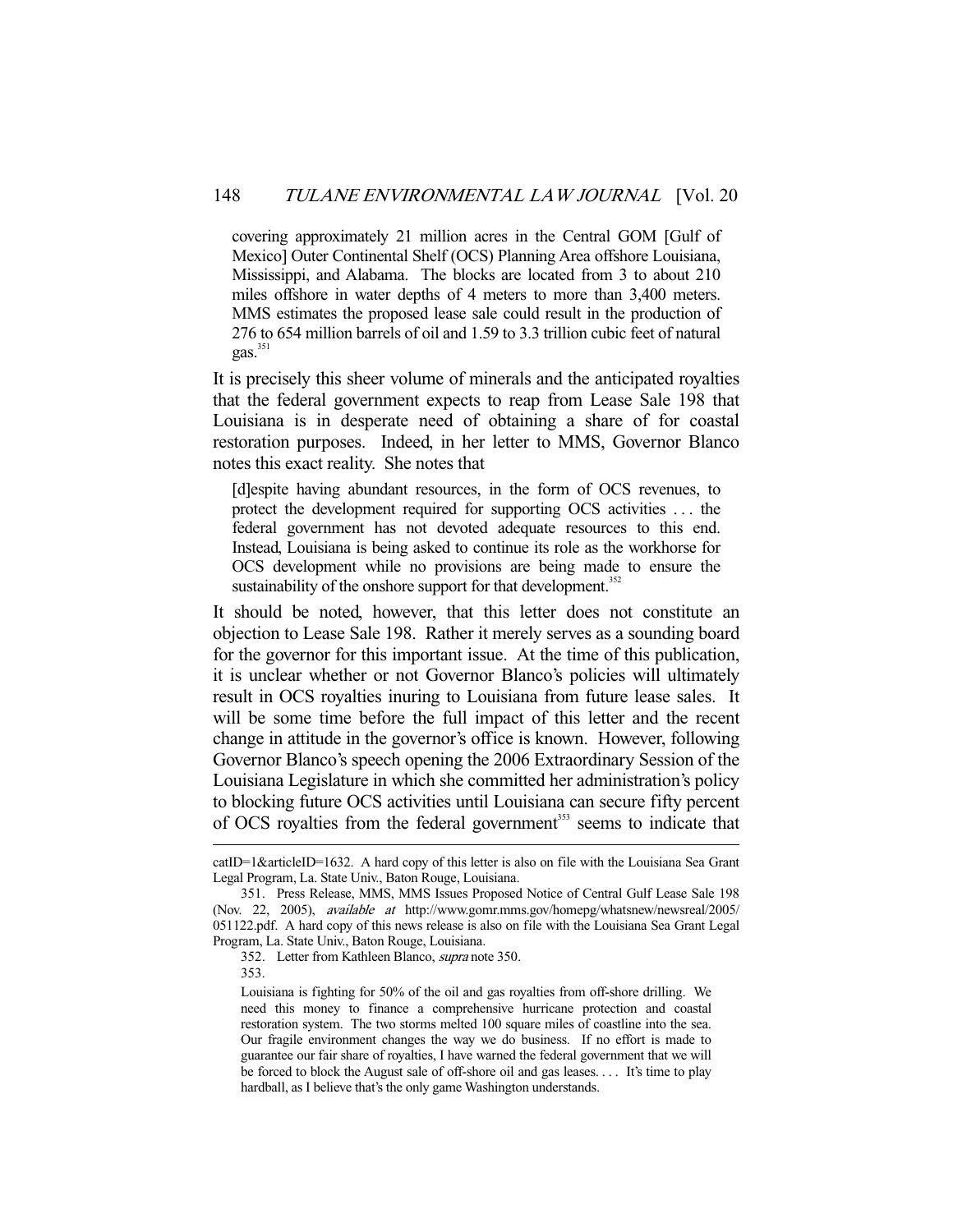Louisiana's coastal zone has found a new and much-needed ally in the state's executive office.

## VIII. DISCUSSION

-

# A. The New Imperative: The Implications of Hurricanes Katrina and Rita for Louisiana's Coastal Protection Policies

 The 2005 tropical cyclone season awakened the nation, and more specifically, Louisiana, to the fragility of the coastal zone. The first and most severe blow from this season was dealt when Hurricane Katrina rolled ashore in Southeast Louisiana and then South Mississippi early in the morning on August 29, 2005. The storm was not sufficiently weakened when it passed over the ecologically troubled wetlands of coastal Louisiana which, under normal conditions, would have acted as a barrier for the rest of the state from the brunt of the storm. The Hurricane continued on, largely unabated, wreaking havoc on the coastal parishes and New Orleans itself. As the storm surge lashed at the levees protecting New Orleans, they succumbed, spilling the contents of Lake Pontchartrain into New Orleans. Flood waters poured into the bowlshaped city, much of which lies below sea level, swamping virtually everything in their path.

 In other parts of the state, the coastal storm surge brought substantial floodwaters into St. Bernard and Plaquemines parishes and Jefferson Parish was overcome by the massive amounts of rainfall.<sup>354</sup> When the storm passed, the path of devastation was staggering. Early estimates of the toll of Hurricane Katrina on South Louisiana top all previous damage costs from other tropical cyclones in the Unites States.<sup>355</sup> The storm flooded the entire New Orleans metropolitan area, displaced over a million people, obliterated wetlands, and spread contamination throughout the affected areas.<sup>356</sup>

Kathleen Babineaux Blanco, Governor Blanco's Speech to the Louisiana Legislature (Feb. 6, 2006), available at http://www.gov.state.la.us/index.cfm?md=newsroom&tmp=detail&catID=1& articleID=1650.

<sup>354.</sup> See, e.g., Bruce Nolan, The Overview: 'Look, Look Man, It's Gone,' TIMES-PICAYUNE (New Orleans), Aug. 30, 2005, available at http://www.nola.com/newslogs/breakingtp/ index.ssf?/mtlogs/nola\_Times-Picayune/archives/2005\_08\_30.html (available only online due to Hurricane Katrina); Sheila Grissett, *East Jeff Looking To Fix Pumping Plan: Evacuated Workers* Were Not at Posts, TIMES-PICAYUNE (New Orleans), Oct. 5, 2005, at 4; Matthew Brown, Seizure of Land Near Levee Planned: Plaquemines, Corps Working on Details, TIMES-PICAYUNE (New Orleans), Dec. 9, 2005, at 1.

<sup>355.</sup> See, e.g., Jonathan Stempel, Storm Cost Put at \$26 Billion (U.S.), TORONTO STAR, Aug. 30, 2005, at E09.

<sup>356.</sup> Valerie Bauer & Jeff D. Opdyke, Escape from the Big Easy, WALL STREET J., Aug. 30, 2005, at B1; David Usborne, Hurricane Katrina: Loss of Wetlands Opens Floodgates to Disaster: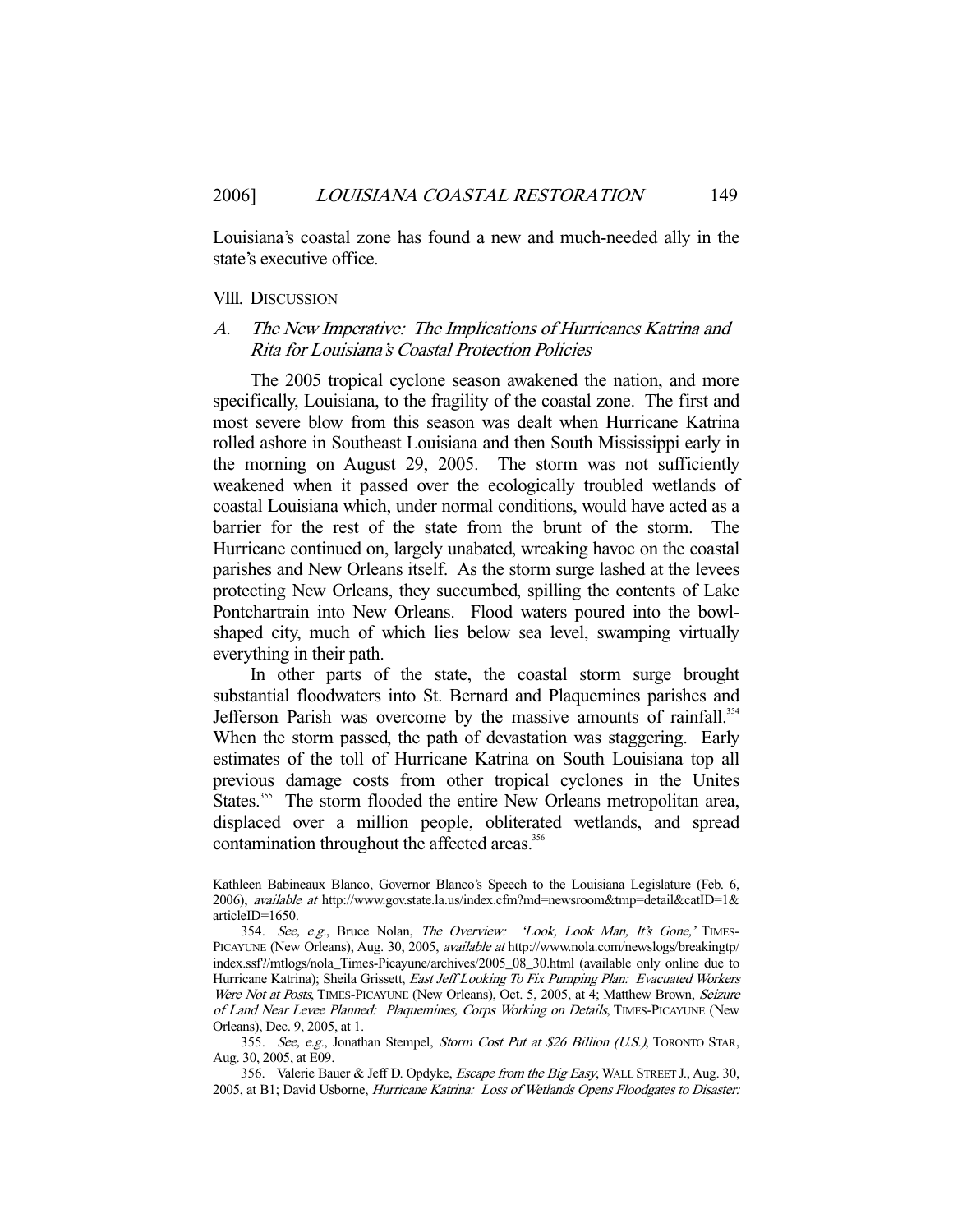As if the damage wrought upon Louisiana from Katrina was not enough, less than a month later, Hurricane Rita hit the western portion of the state.<sup>357</sup> This storm devastated coastal communities in Cameron and Vermilion parishes and destroyed more of the state's precious wetlands.<sup>358</sup>

The barrier<sup>359</sup> and filtering effect of Louisiana's coastal wetlands has been substantially reduced by a century or more of activities by mineral production companies and through the massive civil works projects by entities such as the Corps.<sup>360</sup> The unfortunate result of this anthropogenic damage to Louisiana's coastal wetlands is that not only has it reduced their ability to protect the area from the 2005 hurricanes, but it also substantially contributed to further wetlands loss. Indeed, one early report of the amount of wetlands lost to the storms is likened to the combined human and natural toll that was expected on the wetlands for the next forty-five years. In the course of a few days associated with the passing of Katrina and Rita, "100 square miles of Louisiana's southeastern coastal marsh were turned into open water by the two hurricanes."<sup>361</sup> In addition to the damage wrought upon Louisiana's coastal wetlands by the hurricanes, the state has now lost a significant barrier from the wrath of future storms.

 The failure of Louisiana's natural storm barrier, its wetland, and the damage to the economy and infrastructure of the state by these storms has created a new environment for the consideration of coastal zone protection issues. If the state is to survive, economically and environmentally, the protections that have been built into various laws, such as the CZMA, must be used to their maximum effectiveness in order to restore and strengthen our coastline so that the state will not have to endure such devastation again.

#### B. A Projection for Future Consistency Assessments in Louisiana

 The federal consistency provisions of SLCRMA and the CZMA are the most direct avenue for Louisiana to make the federal government and

New Orleans, THE INDEPENDENT (London), Sept. 1, 2005, at 6; Juliet Eilperin, Flooded Toxic Waste Sites Are Potential Health Threat, WASH. POST, Sept. 10, 2005, at A15.

<sup>357.</sup> Kevin Blanchard, Ravaged by Rita: La. Coast Slammed-Again, THE ADVOCATE (Baton Rouge, La.), Sept. 25, 2005, at 1-A.

<sup>358.</sup> Id.; La. Officials List Needs: \$32 Billion for Damages from Hurricane Katrina, THE ADVOCATE (Baton Rouge, La.), Sept. 26, 2005, at 1-A.

<sup>359.</sup> Dennis Hirsch, Wetlands' Importance Now Made Clear, ATLANTA J.-CONSTITUTION, Sept. 12, 2005, at 11A.

 <sup>360.</sup> Mike Dunne & Amy Wold, Wetlands Damage Massive: Loss Equals Decades of Normal Shrinkage, THE ADVOCATE (Baton Rouge, La.), Nov. 3, 2005, at 1-A.

 <sup>361.</sup> Id.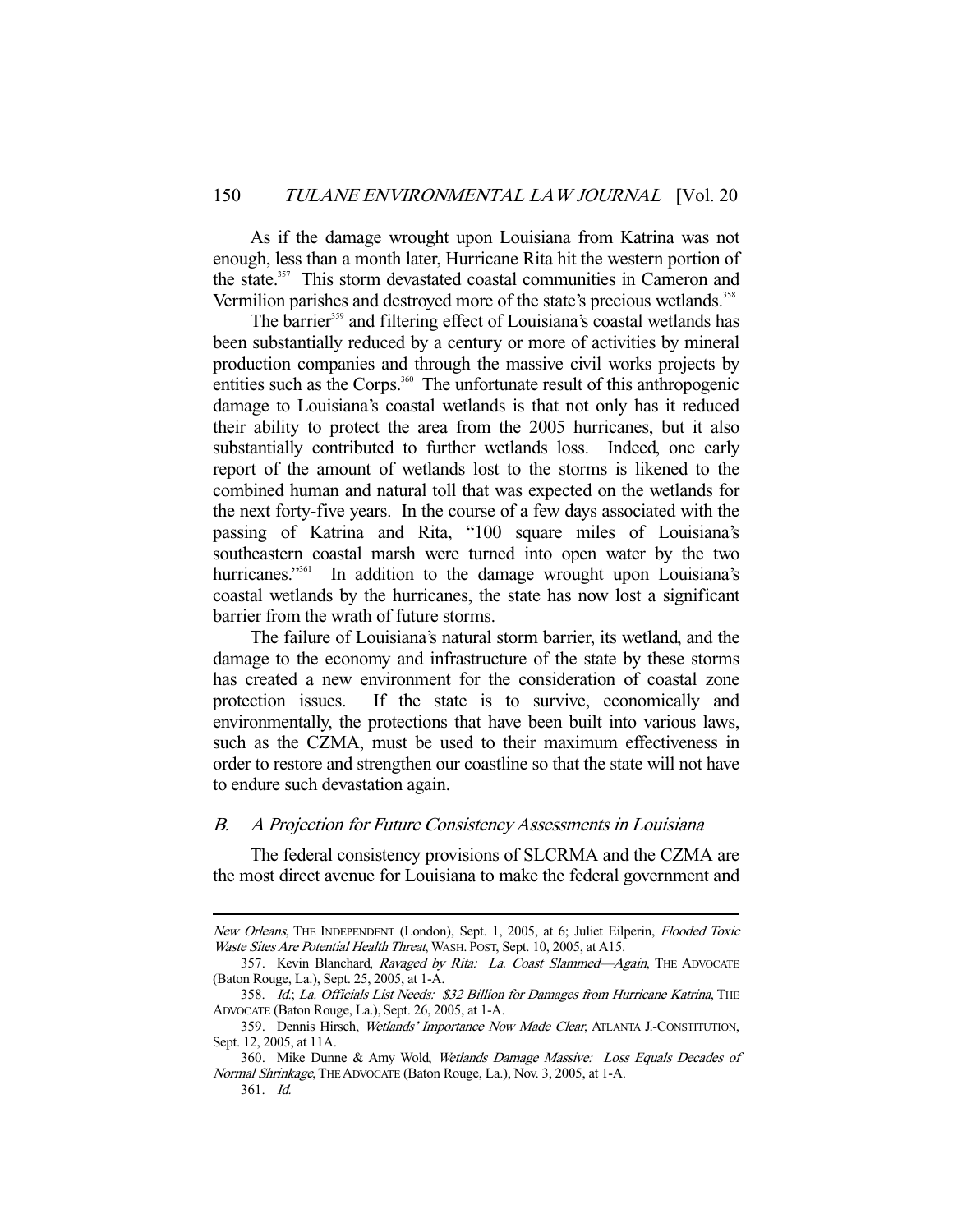the nation aware of the real costs of OCS energy exploration and production, the urgent need to begin repairing the damage, and Louisiana's strong commitment to protecting its coastal resources. It is unquestionable that Louisiana has statutory authority to assert its consistency requirements with respect to OCS activities. However, it may benefit Louisiana to amend SLCRMA to mirror the language of the 1990 amendments to the CZMA<sup>362</sup> to make it clear that it intends to assert consistency authority to the full extent allowed by federal law.<sup>363</sup> This would ensure a broader understanding that the statute encompasses the effects of OCS activities under the state's consistency authority. It will be clear in some instances that proposed federal activities are not consistent with the LCRP yet the Technical Review Sheet that CMD uses to review a federal agency's submitted information has categories only for "Compliance" and "Possible NonCompliance."364 The semantics of the Technical Review Sheet may seem like a minor point but it fosters the belief that the state would not seriously consider denying consistency to a federal activity. The Technical Review Sheet should be changed to include a category for "Non-Compliance." Another indication that the state does not take its consistency authority seriously is the fact that neither SLCRMA nor the Coastal Use Guidelines provide procedures for consistency review. While these provisions are found in the CZMA and C.F.R., the fact that they are not contained in Louisiana law, at least by reference, indicates a weak commitment to asserting consistency authority. Consistency review procedures should in some way be incorporated into Louisiana law.

 If Louisiana were to use its federal consistency authority to deter further degradation of the state's coastal zone, it would have to be forthright and meticulously accurate in its consistency denial. One of the reasons why *Lujan* was dismissed was the fact that the state filed an objection to MMS's consistency determination of the problematic lease sale only after initially granting consistency.<sup>365</sup> No doubt the state's vacillation gave the court reason to doubt its sincerity. Given the history of federal consistency under the CZMA both in Louisiana and other coastal states, actual denial of consistency, where warranted and supported by the evidence, will be necessary for Louisiana to gain

 <sup>362.</sup> The most important part of these changes was the broadening of state power by changing "directly affects" to "affects" in 16 U.S.C. § 1456 (2000).

 <sup>363.</sup> Simply changing Louisiana Revised Statute Annotated § 49:214.32(B) from "directly affects" to "affects" should suffice.

 <sup>364.</sup> See Appendix A.

 <sup>365.</sup> See supra Part VII.C.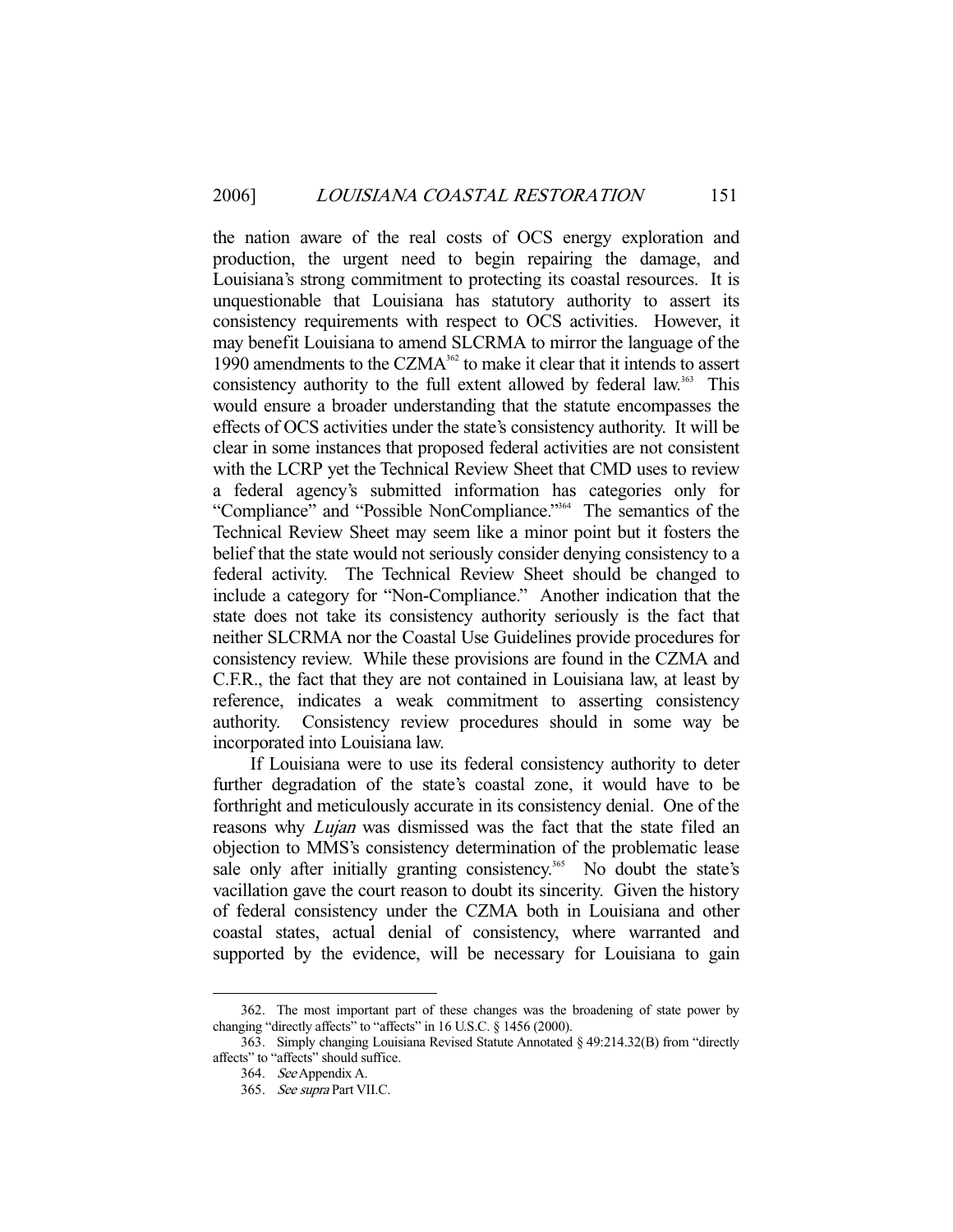federal assistance in redressing the adverse impacts of OCS development and achieving its conservation and restoration goals. In any federal consistency objection, Louisiana needs to follow the letter of the law, especially the C.F.R., very carefully. Many cases fail on technicalities because of the complicated process.<sup>366</sup> A consistency determination should be challenged or denied as early as possible, preferably at the lease sale stage, before production or development. Waiting until after a lease purchase and denying consistency to OCS development plans raises the issue of reimbursement if development and production activities are not allowed. However, that option is not foreclosed and other states have successfully denied consistency for development and production plans.<sup>367</sup> The information provided in the consistency objection must be very detailed and fact intensive, listing effects of OCS activities on specific fauna, flora, and habitat types, and socioeconomic effects and how the affects are inconsistent with specific provisions of the CMP. Louisiana must prove that its coastal zone ecosystem, cultural, and economic resources, including the vast energy producing infrastructure that exists there, are unique and vital to the state and indeed the security of the United States. Ample evidence and data exist to support Louisiana's assertions. Consistency denials should be based on failure to prevent damage to Louisiana's special coastal area, lack of mitigation measures, and resources to counter inevitable adverse effects. To gain national support for its conservation efforts, Louisiana must demonstrate a commitment to valuing long-term stewardship of its resources rather than a willingness to sell the heritage of future generations to the highest and, oftentimes, most irresponsible bidder. The U.S. Commission on Ocean Policy has recognized the necessity of a more equitable use of OCS revenues to assist those states that have sacrificed the most in supplying the nation's energy needs.<sup>368</sup> However, from past experience it seems

 <sup>366.</sup> An example of a failure due to a party not adhering to the CZMA regulations is the non-OCS case, the Barnes Nursery, Inc., Project. In this case, which covered the construction of an irrigation canal in Ohio's coastal zone, the applicant's efforts failed for inadequately addressing the statutory requirements for consistency. Although this was a victory for Ohio's protection of its coastal zone, it illustrates the ease with which these complex statutes and regulations can be inappropriately considered, even by experienced counsel. See generally Letter from Conrad C. Lartenbacher, Jr., Under Sec'y of Com. for Oceans & Atmosphere, to Steven D. Ball, Esq., & Jim Petro, Ohio Attorney Gen. (Dec. 20, 2003) (on file with the Louisiana Sea Grant Legal Department, La. State Univ., Baton Rouge, Louisiana).

<sup>367.</sup> See generally Decision and Findings in the Drilling Discharge Consistency Appeal of Mobil Oil Exploration & Producing Southeast, Inc., from an Objection by the State of North Carolina (Sept. 2, 1994), http://www.ogc.doc.gov/czma.nsf/sec?OpenPage. The State of North Carolina succeeded in denying consistency for drilling activity on a lease that was already operated by Mobil. Id.

 <sup>368.</sup> OCEAN BLUEPRINT, supra note 5, at 1359.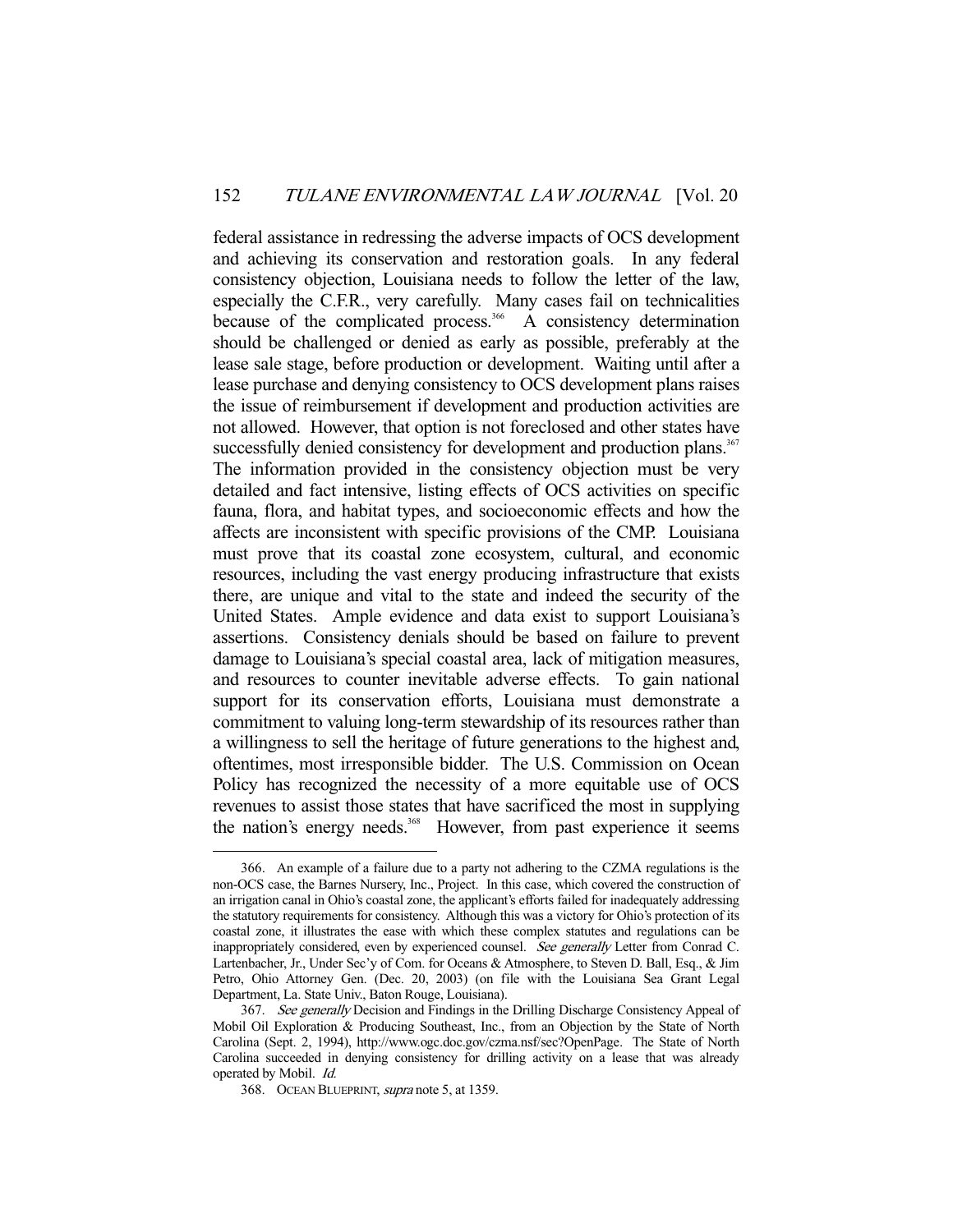clear that help will not be forthcoming merely because the state is deserving of help. It is time for Louisiana to make use of the national attention on the issue to be assertive. With political will and appropriate evidence Louisiana will be able to use its consistency authority in order to achieve its conservation goals.

#### IX. CONCLUSION: NO LONGER AN ACADEMIC ISSUE

 In the wake of the devastation that South Louisiana received from the 2005 hurricane season, it has become painfully obvious that the state has failed its coastal areas. As a result of decades of neglect of Louisiana's coastal areas, both through the environmental degradation that is a constant side effect of oil and gas exploration and production, and from anthropogenic changes to the natural paths of silt-laden rivers, our coastal wetlands are disappearing. This disappearance has directly resulted in the loss of vital wetlands habitats and, most significantly, the loss of significant storm protection. Thus, the matter of whether or not Louisiana should make every effort available to protect and even rebuild its coastal areas is no longer a matter for debate among the members of the academic community as it has been for so many years. Our very lives and homes, and indeed the bulk of the nation's domestic energy supply, depend on the leaders of this state exercising their statutory authority under any available law to provide for more storm protection and coastal restoration. As we have noted in this Article, there is a glimmer of hope emerging from the governor's office in the form of threats to use the state's consistency denial power under the CZMA as leverage to force more financial support from the federal government for these essential projects. The timing for this could not be better. The state, in the wake of Hurricanes Katrina and Rita, has the attention of the entire nation, and it is now time to assure the taxpayers of the entire United States that it is not business as usual in Louisiana: we are serious about conservation and restoration now, we will use all of our power to facilitate projects to protect our coastline, we will block the continued degradation of our coastal zone in order to stem the tide of wetlands loss, and the livelihood of the rest of the nation depends on our survival.

 It should be noted that the process for denying consistency for federal activities on the OCS is not necessarily the means to the ends that has been highlighted by Louisiana's politicians in recent months. That group largely views consistency denial as a stick to threaten the federal government to provide Louisiana with more funding from OCS royalties and nothing more. It is implicit in this threat that the state will utilize these monies to assist in offsetting the environmental and infrastructural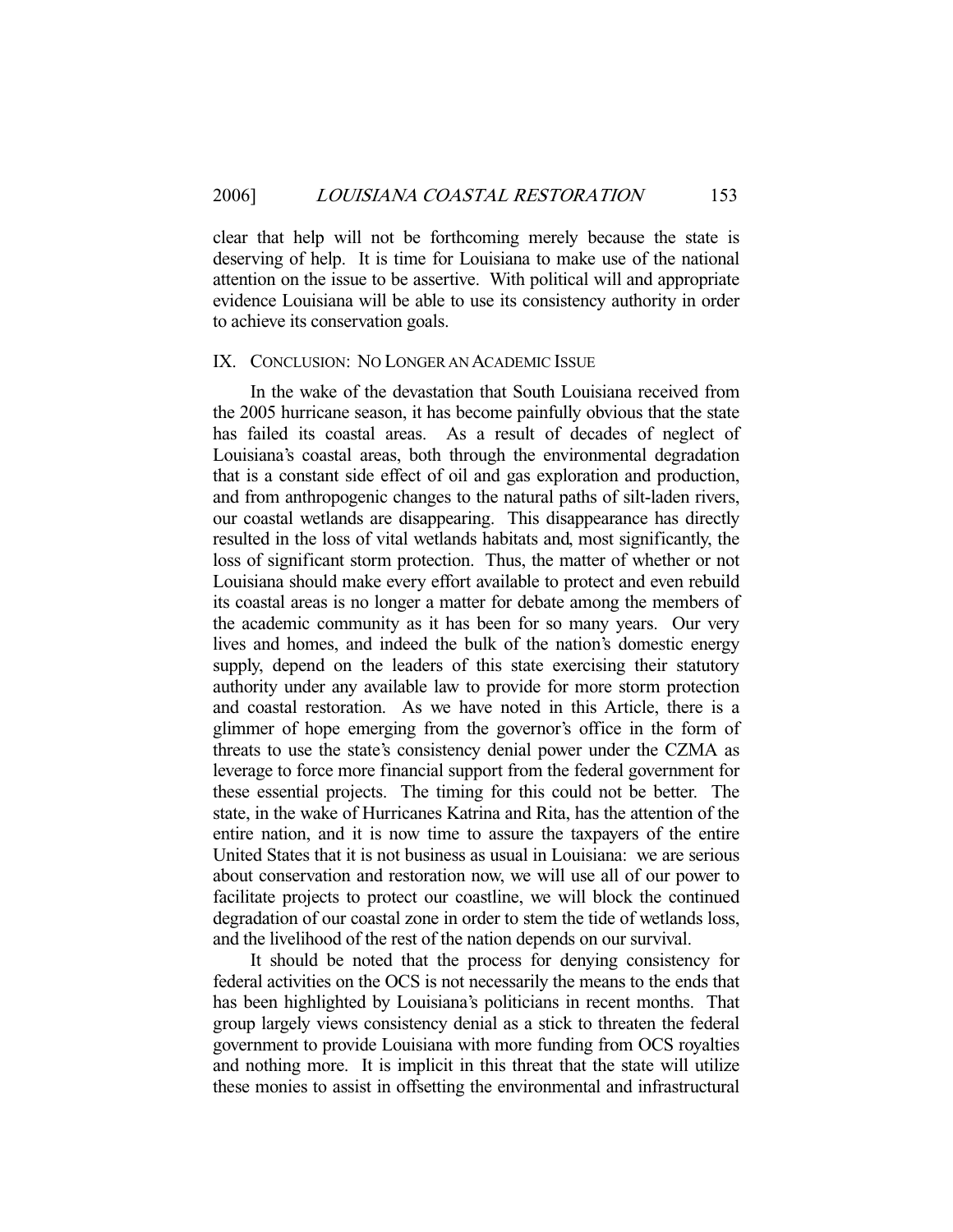degradation caused by OCS activities. However, as presented in this Article, such a use for the OCS consistency denial authority is somewhat shortsighted. Recent research has shown that reconstructed coastal areas (especially wetlands) are not as effective as intact coastal areas as habitats and storm protection sources. $369$  Thus, the OCS consistency denial for merely the purpose of garnering federal reconstruction dollars is not as environmentally sound as in-situ protection of coastal areas. We, therefore, contend that OCS consistency denial power should not only be used as a threat to the federal government for more funds, and then never denying consistency again once those funds are acquired, the authority must also be employed to force the oil and gas industry to innovate ways to accomplish their energy supply projects in manners that are less destructive to the Louisiana coastal zone. If and when Louisiana succeeds in gaining more funds from OCS activities, the leaders of this state must not forget about their consistency power. They must continue to review all consistency applications critically and seriously deny consistency when more environmentally sound alternatives exist. This approach will ensure Louisiana's economic and environmental viability for the long-term. The consistency provisions of the CZMA must be used for their intended purpose: To provide for the protection and restoration of Louisiana's coastline before there is nothing left to protect. The state must see this fight through.

 <sup>369.</sup> See generally Jocelyn Kaiser, Wetlands Restoration: Recreated Wetlands No Match for Original, 293 SCIENCE 25 (2001). For more detailed reviews of the scientific controversy surrounding this issue, the reader is directed to Katherine E. Yates, Wetlands Mitigation and Mitigation Banking in Louisiana, 59 LA. L. REV. 591 (1999); Seidemann & Susman, supra note 21.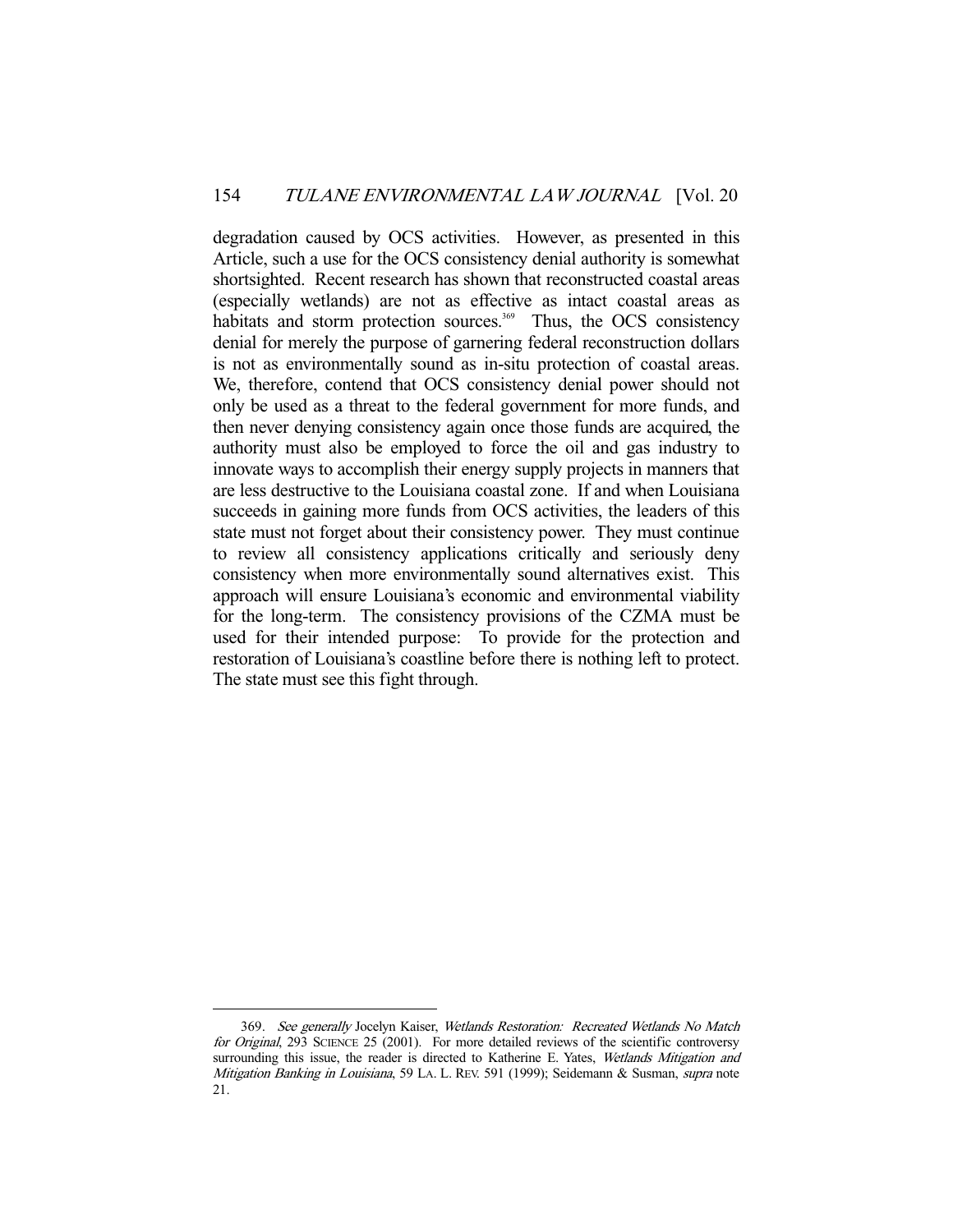| 2006]                                                         |                              | LOUISIANA COASTAL RESTORATION                    | 155                                                                                                                   |  |  |  |  |  |
|---------------------------------------------------------------|------------------------------|--------------------------------------------------|-----------------------------------------------------------------------------------------------------------------------|--|--|--|--|--|
|                                                               |                              | <b>APPENDIX</b>                                  |                                                                                                                       |  |  |  |  |  |
|                                                               |                              | LA Department of Natural Resources               |                                                                                                                       |  |  |  |  |  |
| <b>Coastal Management Division</b>                            |                              |                                                  |                                                                                                                       |  |  |  |  |  |
| COASTAL USE CONSISTENCY DETERMINATION                         |                              |                                                  |                                                                                                                       |  |  |  |  |  |
|                                                               |                              | <b>TECHNICAL REVIEW SHEET</b>                    |                                                                                                                       |  |  |  |  |  |
|                                                               |                              | ************************                         |                                                                                                                       |  |  |  |  |  |
|                                                               |                              |                                                  |                                                                                                                       |  |  |  |  |  |
|                                                               |                              |                                                  | PROJECT NAME                                                                                                          |  |  |  |  |  |
|                                                               |                              |                                                  |                                                                                                                       |  |  |  |  |  |
|                                                               |                              |                                                  |                                                                                                                       |  |  |  |  |  |
|                                                               |                              | CONSISTENCY TYPE: (Circle one) DFA FLP FAS Other |                                                                                                                       |  |  |  |  |  |
|                                                               | I. GENERAL INFORMATION:      |                                                  |                                                                                                                       |  |  |  |  |  |
| Pre-application/geologic review meeting? ____Yes ____No<br>A. |                              |                                                  |                                                                                                                       |  |  |  |  |  |
|                                                               |                              |                                                  |                                                                                                                       |  |  |  |  |  |
| <b>B.</b>                                                     |                              | Local program approved or pending? Ves ______No  |                                                                                                                       |  |  |  |  |  |
| C.                                                            |                              | <b>Consistency Determination Chronology:</b>     |                                                                                                                       |  |  |  |  |  |
| Date Received                                                 |                              | <b>Decision Due</b>                              | <b>Extension Requested</b>                                                                                            |  |  |  |  |  |
|                                                               |                              |                                                  | the contract of the contract of the contract of the contract of<br>Additional Info Requested Additional Info Received |  |  |  |  |  |
| <b>FI</b> Requested                                           |                              | <b>FI</b> Received                               | <b>Processing Fees Received</b>                                                                                       |  |  |  |  |  |
| н                                                             | <b>TECHNICAL EVALUATION:</b> |                                                  |                                                                                                                       |  |  |  |  |  |
| А.                                                            | Maps Used:                   |                                                  |                                                                                                                       |  |  |  |  |  |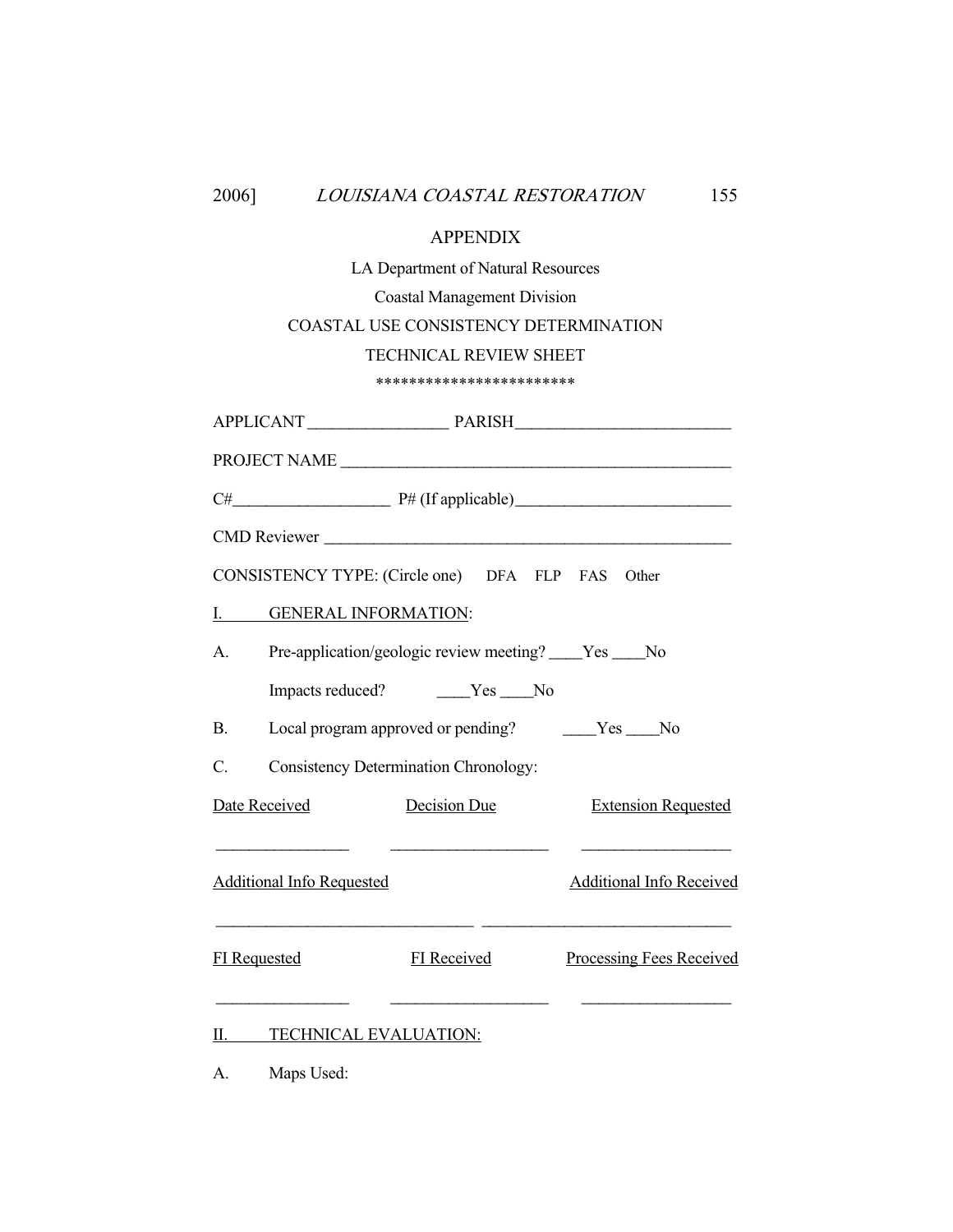| 2.<br>3.         | Infra Red(s) $\frac{1}{2}$                                                                                                    |
|------------------|-------------------------------------------------------------------------------------------------------------------------------|
|                  |                                                                                                                               |
|                  |                                                                                                                               |
|                  |                                                                                                                               |
|                  | General Description of project area                                                                                           |
|                  | Other C Numbers in project vicinity (include any special concerns or<br>problems of area Consistency Determinations or CUP's) |
|                  | Comments from Other Agencies                                                                                                  |
| 1.               |                                                                                                                               |
| 2.               | PARISH                                                                                                                        |
| 3.               |                                                                                                                               |
| $\overline{4}$ . |                                                                                                                               |
| 5.               |                                                                                                                               |
|                  | <b>Sensitive Features:</b>                                                                                                    |
| 1.               |                                                                                                                               |
|                  | Scenic Rivers                                                                                                                 |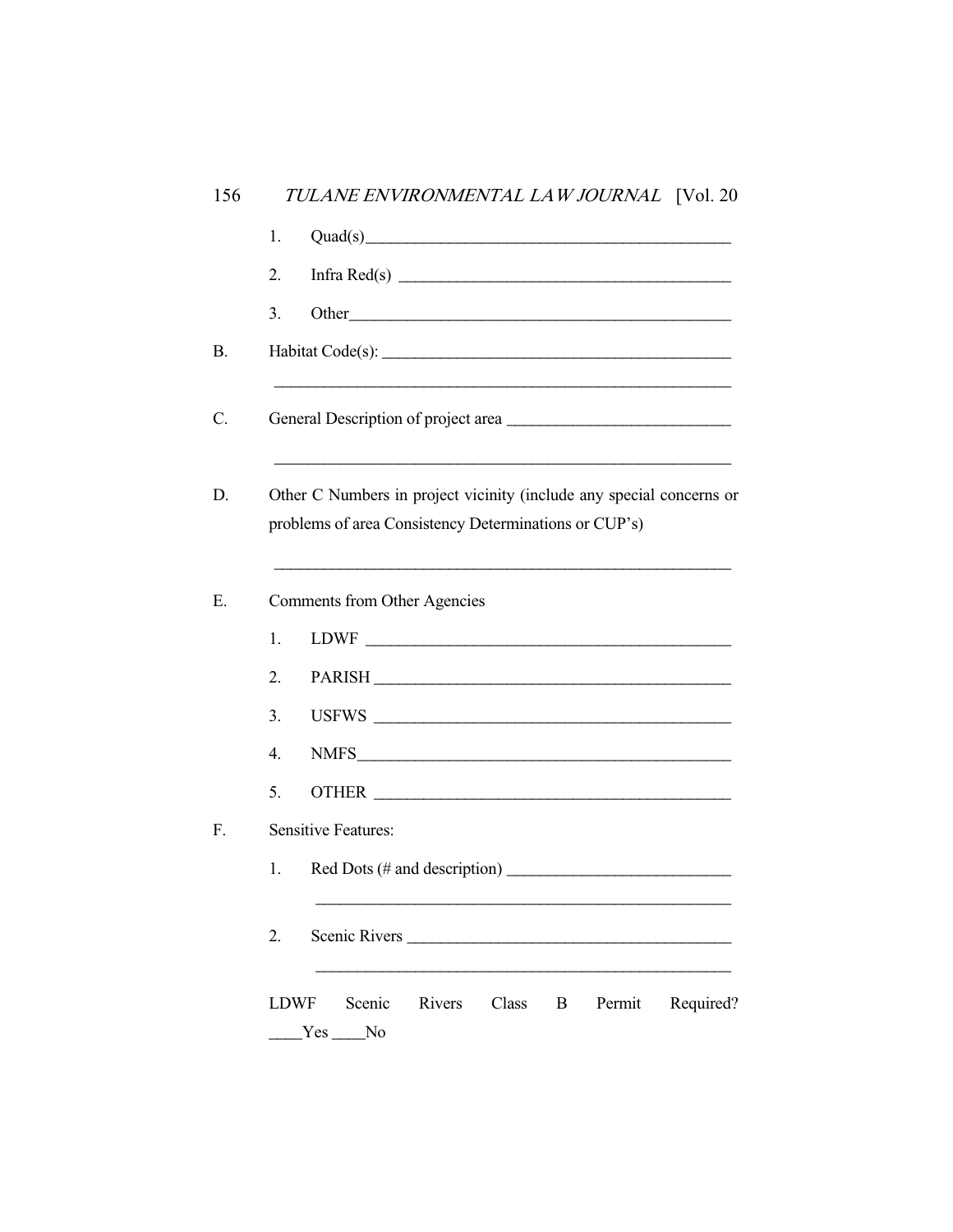- 3. Oyster Leases, seed grounds, reefs\_\_\_\_\_\_\_\_\_\_\_\_\_\_\_\_\_\_\_\_\_\_\_
- 4. Wildlife Management Areas, Refuges, Marsh Management Plans, other areas of special interest:

\_\_\_\_\_\_\_\_\_\_\_\_\_\_\_\_\_\_\_\_\_\_\_\_\_\_\_\_\_\_\_\_\_\_\_\_\_\_\_\_\_\_\_\_\_\_\_\_\_\_

\_\_\_\_\_\_\_\_\_\_\_\_\_\_\_\_\_\_\_\_\_\_\_\_\_\_\_\_\_\_\_\_\_\_\_\_\_\_\_\_\_\_\_\_\_\_\_\_\_\_

# G. Project Parameters

1. Access. Will project require construction of access routes that may result in impacts to coastal resources? (i.e. board roads, channels) If so, describe\_\_\_\_\_\_\_\_\_\_\_\_\_\_\_\_\_\_\_\_\_\_\_\_\_\_\_\_\_\_\_

\_\_\_\_\_\_\_\_\_\_\_\_\_\_\_\_\_\_\_\_\_\_\_\_\_\_\_\_\_\_\_\_\_\_\_\_\_\_\_\_\_\_\_\_\_\_\_\_\_\_

- 2. Miscellaneous Comments \_\_\_\_\_\_\_\_\_\_\_\_\_\_\_\_\_\_\_\_\_\_\_\_\_\_\_\_\_
- 3. Discuss Long Term Benefits or Adverse Impacts of the Project:

\_\_\_\_\_\_\_\_\_\_\_\_\_\_\_\_\_\_\_\_\_\_\_\_\_\_\_\_\_\_\_\_\_\_\_\_\_\_\_\_\_\_\_\_\_\_\_\_\_\_ \_\_\_\_\_\_\_\_\_\_\_\_\_\_\_\_\_\_\_\_\_\_\_\_\_\_\_\_\_\_\_\_\_\_\_\_\_\_\_\_\_\_\_\_\_\_\_\_\_\_

\_\_\_\_\_\_\_\_\_\_\_\_\_\_\_\_\_\_\_\_\_\_\_\_\_\_\_\_\_\_\_\_\_\_\_\_\_\_\_\_\_\_\_\_\_\_\_\_\_\_

4. Disturbed Area/Mitigation. Provide a sketch of impact area and include calculations as to how disturbed area derived. Round to nearest 0.1 acre.

\_\_\_\_\_\_\_\_\_\_\_\_\_\_\_\_\_\_\_\_\_\_\_\_\_\_\_\_\_\_\_\_\_\_\_\_\_\_\_\_\_\_\_\_\_\_\_\_\_\_

\* Mitigation Required? \_\_\_\_Yes \_\_\_\_No

\* Components of Mitigation Plan

III. GUIDELINES

Check the specific guidelines listed below for Conformance OR Possible Nonconformance with the LCRP Guidelines. (Louisiana Administrative Code, Title 43, Part I.)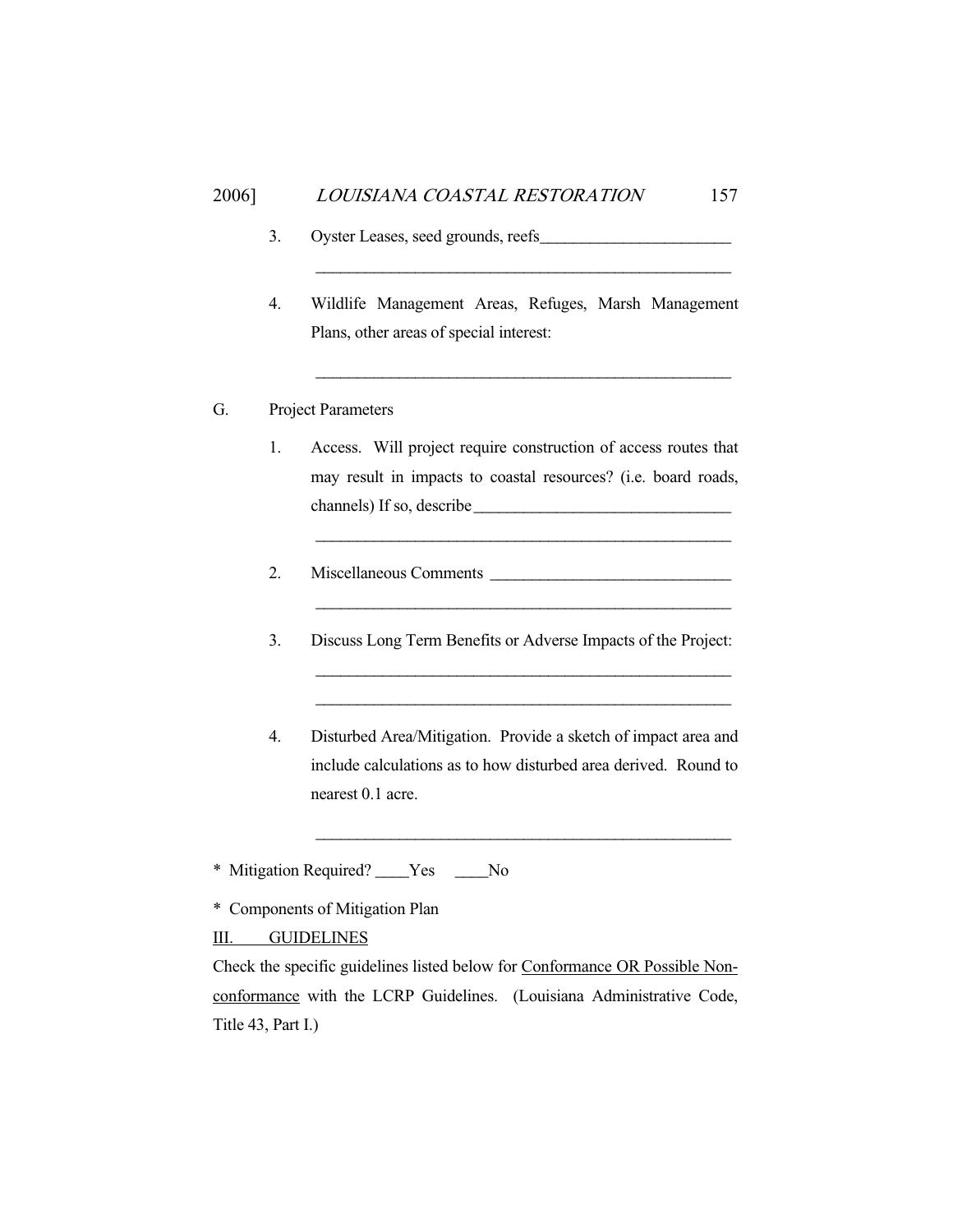A. § 701. G., Adverse Impacts. It is the policy of the coastal resources program to avoid the following adverse impacts. To this end, all uses and activities shall be planned, sited, designed,. constructed, operated, and maintained to avoid, to the maximum extent practicable significant:

C \*\*\*\*\* CONFORMANCE

PNC \*\*\*\*\* POSSIBLE NON-CONFORMANCE

 $PNC \cap C$ 

| <u>FNC</u> | <u>ي</u> |     |                                                    |
|------------|----------|-----|----------------------------------------------------|
|            |          | 1.  | fresh water flow                                   |
|            |          | 2.  | economic impacts                                   |
|            |          | 3.  | discharges of inorganic nutrients                  |
|            |          | 4.  | dissolved oxygen                                   |
|            |          | 5.  | natural biologically valuable areas                |
|            |          | 6.  | social patterns                                    |
|            |          | 7.  | temperature                                        |
|            |          | 8.  | salinity                                           |
|            |          | 9.  | sediment transport processes                       |
|            |          | 10. | cumulative impacts                                 |
|            |          | 11. | discharges of suspended solids                     |
|            |          | 12. | reductions of water flow                           |
|            |          | 13. | discharges of pathogens or toxic substances        |
|            |          | 14. | archaeological, historical, or cultural resources  |
|            |          | 15. | secondary impacts in biologically productive areas |
|            |          | 16. | valuable habitats                                  |
|            |          | 17. | public parks                                       |
|            |          | 18. | wildlife and fish migratory patterns               |
|            |          | 19. | land loss                                          |
|            |          | 20. | storm danger potential                             |
|            |          | 21. | long-term biological productivity                  |
|            |          |     |                                                    |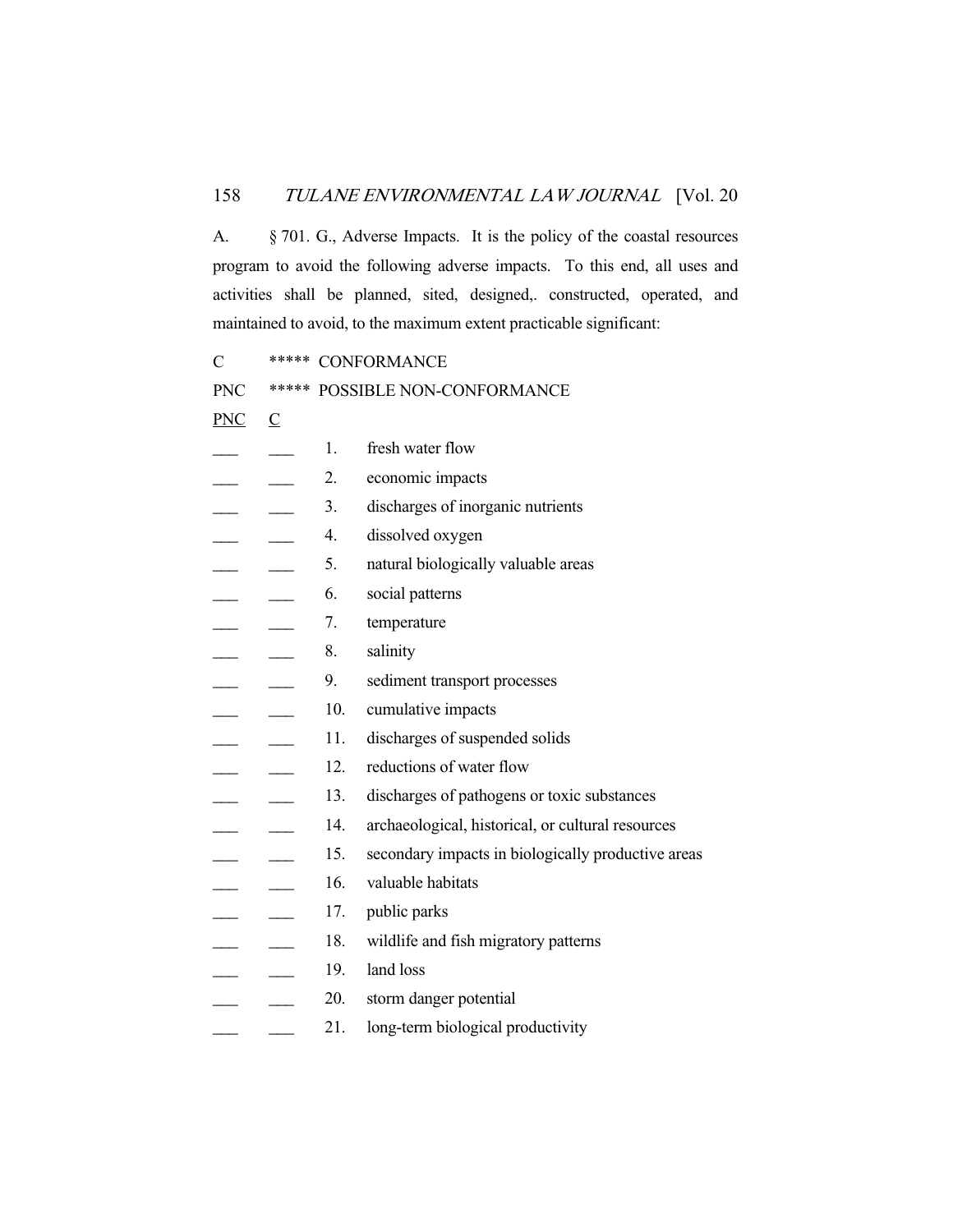#### B. § 701. H., Modifier - "Maximum Extent Practicable"

Circle Yes or No

- Y N benefits resulting from the proposed use would clearly outweigh adverse impacts
- Y N no feasible and practical alternative locations, methods and practices for the use exist satisfy one of the following:
- Y N significant public benefits will result from the use;
- Y N the use would serve important regional, state or national interests, including the national interest in resources and the siting of facilities in the coastal zone identified in the coastal resources program;
- Y N the use is coastal water dependent.
- C. § 701. I., Concurrent Uses
- PNC C
- Uses shall to the maximum extent practicable be designed and carried out to permit multiple concurrent uses which are appropriate for the location and to avoid conflicts with other uses of the vicinity.
- D.  $\&$  703., Guidelines for Levees
- PNC C
- A. leveeing of unmodified or biologically productive wetlands shall be avoided to the maximum extent practicable.
- B. avoid segmentation of wetlands to the maximum extent practicable
- C. levees constructed for purpose of developing or otherwise changing the use of a wetland to the maximum extent practicable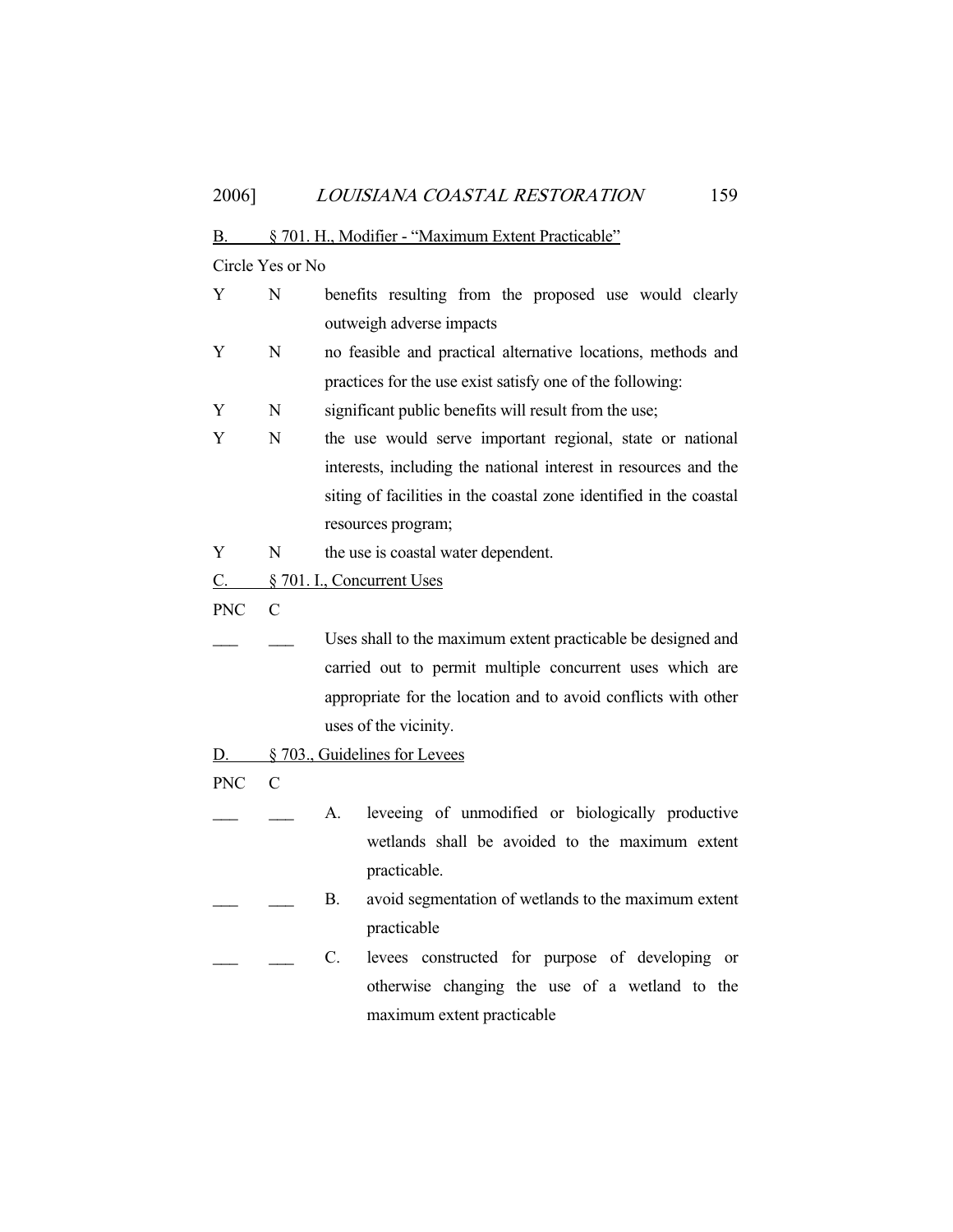- D. hurricane and flood protection levees shall be located at the wetland/non-wetland interface or landward to maximum extent practicable
- E. impoundment levees only constructed in wetland areas as part of an approved water or marsh management plan
- F. hurricane or flood protection levee systems designed, built and maintained to minimize disruption of existing hydrological patterns
- E. § 705., Guidelines for Linear Facilities
- PNC C
- A. avoid adverse impacts on areas of high biological productivity
- B. dredging and filling in wetland and estuarine areas avoided to the maximum extent practicable
- C. linear facilities involving dredging shall be of minimum practical size and length
- D. to the maximum extent practicable pipelines shall be installed through the "push ditch" method and the ditch backfilled
	- E. existing corridors, rights-of-way, canals, and streams shall be utilized for linear facilities to the maximum extent practicable
- F. linear facilities and alignments shall be designed and constructed to permit multiple uses consistent with the nature of the facility to the maximum extent practicable
	- G. linear facilities involving dredging shall not traverse or adversely affect any barrier island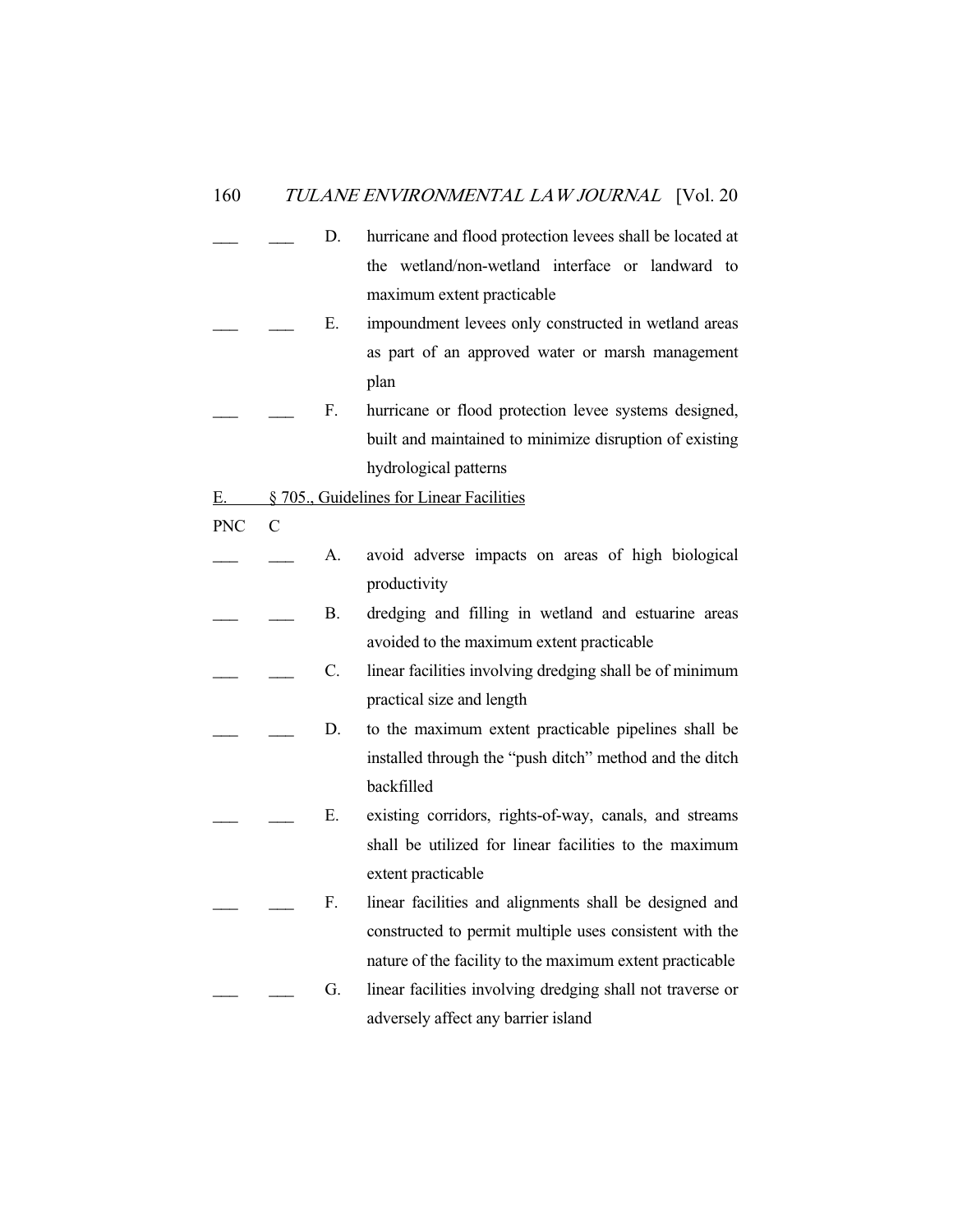- H. linear facilities involving dredging shall not traverse beaches, tidal passes, protective reefs or other natural gulf shorelines unless no other alternative exists
- I. minimize disruption of natural hydrologic and sediment transport patterns, water quality or wetlands
- J. prevent bank slumping and erosion, saltwater intrusion, and minimize potential for inland movement of stormgenerated surges
- K. canals, channels, and ditches which connect more saline areas with fresher areas shall be plugged at waterway crossings
- L. multiple use of existing canals to the maximum extent practicable
- M. all pipelines constructed in accordance with parts 191, 192, and 195 of Title 49 of the Code of Federal Regulations and also LA R.S. 45:408
- N. dredged areas shall be backfilled or otherwise restored to pre-existing conditions upon cessation of use to the maximum extent practicable
- O. best practical techniques for site restoration and revegetation
- P. confined and dead-end canals avoided to prevent water stagnation and eutrophication to the maximum extent practicable
- F. § 707., Guidelines for Dredged Spoil Deposition
- PNC C
	- A. spoil deposited to avoid disruption of water movement, flow, circulation, and quality
	- B. spoil use to improve productivity or create new habitat, reduce or compensate for environmental damage done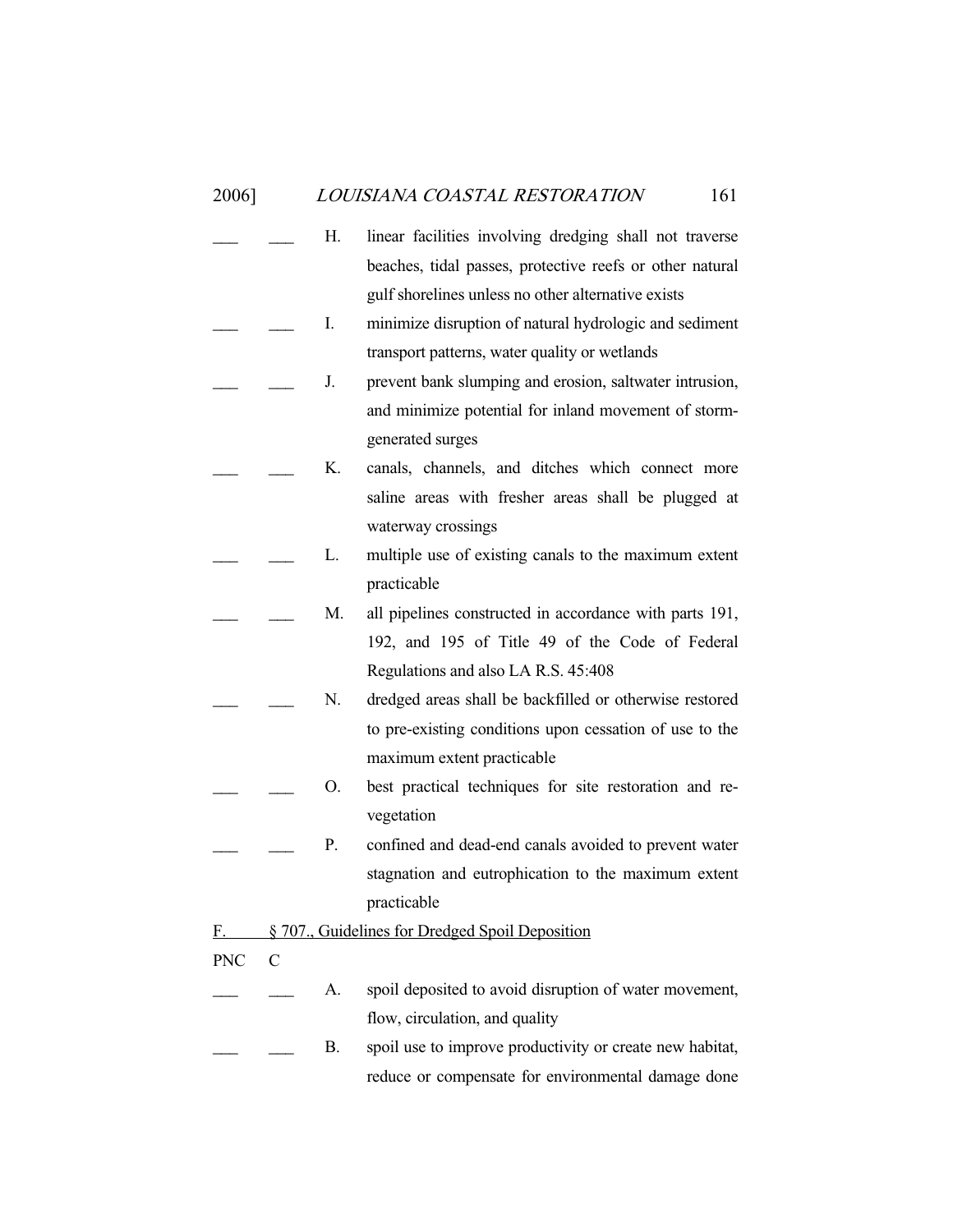by dredging or prevent environmental damage, deposit spoil in upland areas to the maximum extent practicable

- \_\_\_ \_\_\_ C. spoil not to be disposed of in a manner that could result in impounding or draining of wetlands or the creation of development sites
- D. spoil not to be disposed of on marsh, oyster or clam reefs or in areas of submerged vegetation to the maximum extent practicable
- E. spoil not to be disposed of so as to create hindrance to navigation or fishing, or hinder timber growth
- F. spoil area constructed to retain spoil, reduce turbidity, and reduce shoreline erosion
	- G. avoid alienation of state-owned property without the consent of DNR
- G. § 709., Guidelines for Shoreline Modification
- PNC C
- A. non-structural methods of shoreline protection shall be utilized to the maximum extent practicable
- B. use of best practical techniques to minimize adverse environmental impacts
- C. shoreline structures marked/lighted in accordance with U.S. Coast Guard regulations, must not interfere with navigation, and should foster fishing and other recreational activities
- D. avoid introduction of pollutants and toxic substances into coastal waters
- E. piers and docks and other harbor structures designed to avoid obstruction of water circulation
- F. marinas and other similar commercial developments be located to avoid adverse impacts on oyster beds or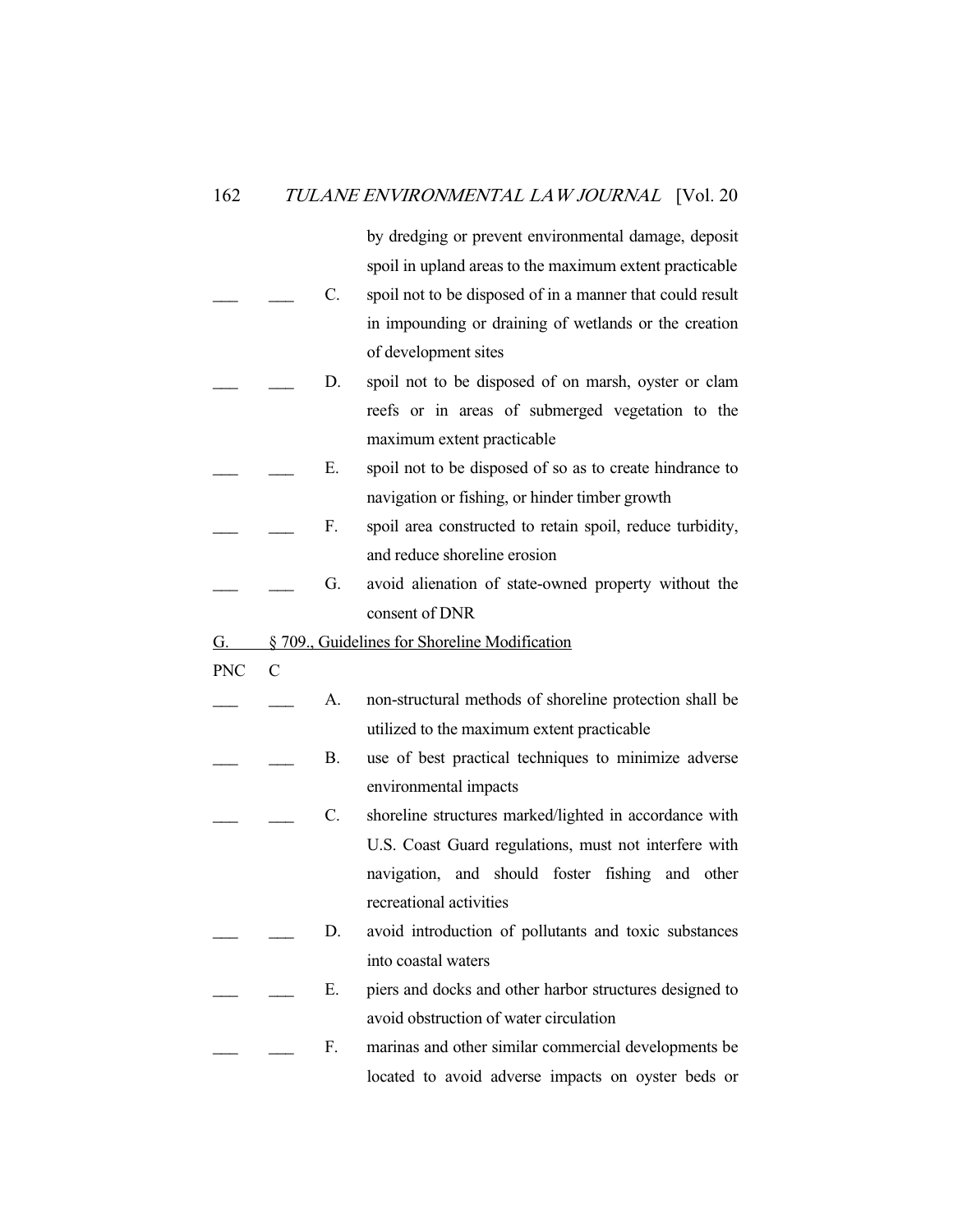submerged grass beds to the maximum extent practicable G. neglected shoreline modification structures to be removed at owner's expense H. structures shall not be built for the purpose of creating fill areas for development I. jetties, breakwaters, groins, and similar structures constructed to avoid downstream land loss and erosion to the maximum extent practicable H. § 711., Guidelines for Surface Alterations PNC C A. Industrial use should be encouraged in areas suitable for development and should occur, to the maximum extent practicable: 1. on lands 5' above MSL or on fastlands, or 2. on lands which have foundations sufficiently stable to support their use, and, a. the land is in high development area, or b. their is an adequate infrastructure, or c. the area has a tradition of similar use B. public and private works projects to support development shall be encouraged, but must be consistent with the guidelines to the maximum extent practicable C. wetland areas shall not be drained or filled to the maximum extent practicable D. coastal water dependent uses shall be given special consideration

E. areas to be returned to pre-project conditions after termination of use to the maximum extent practicable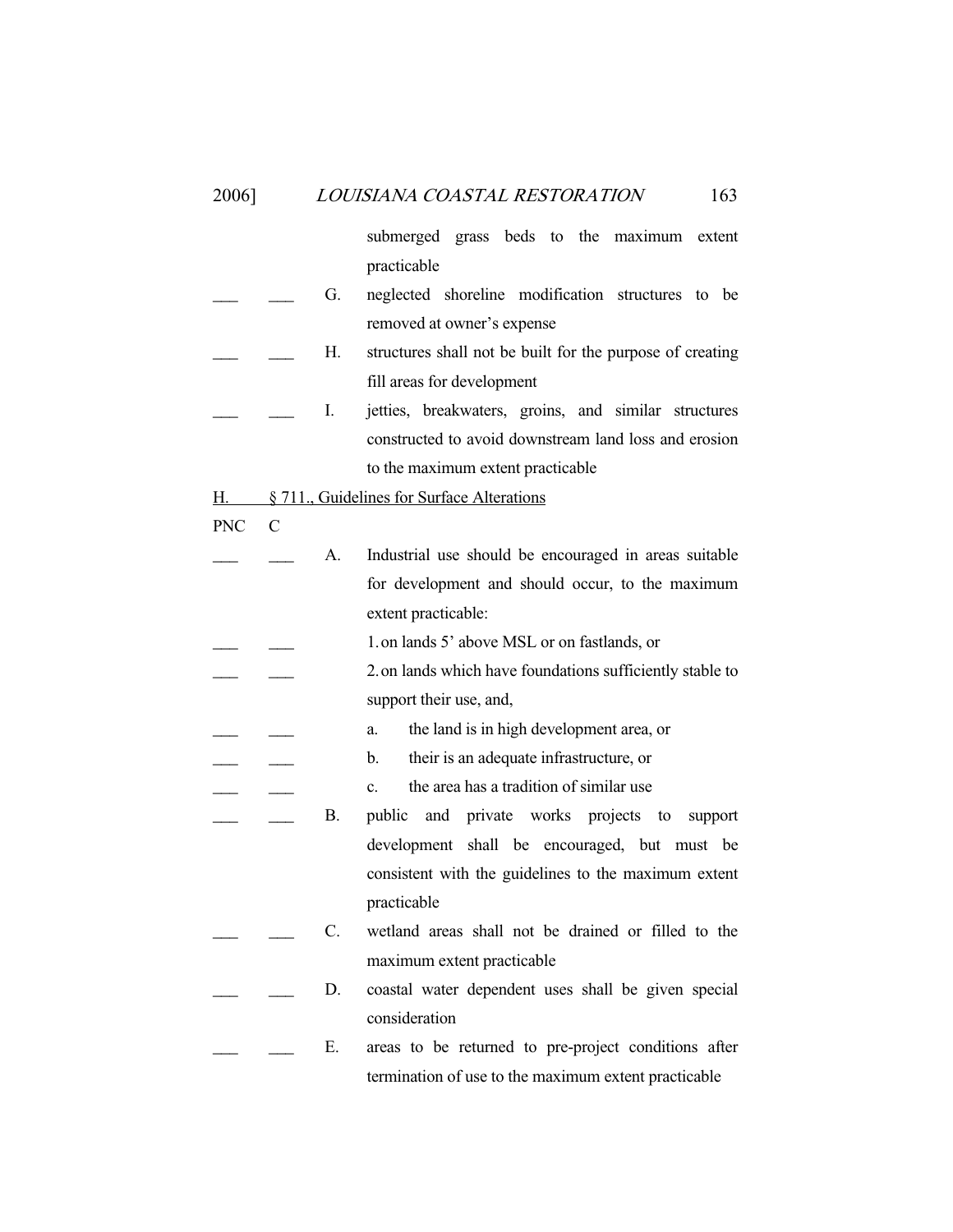- F. site clearing shall be limited to those areas immediately required for physical development to the maximum extent practicable
- G. surface alterations to be located away from critical wildlife and vegetation areas to the maximum extent practicable
- H. surface alterations which have adverse impacts shall not occur on barrier islands, beaches, isolated cheniers, natural ridges, spawning areas, or migratory routes to the maximum extent practicable
- I. creation of low dissolved oxygen or heavy metal traps shall be avoided to the maximum extent practicable
- J. surface mining and shell dredging shall be done using best practical techniques
- K. creation of underwater obstructions shall be avoided to the maximum extent practicable
- L. prevent the release of pollutants or toxic substances
- M. only material free of contaminants shall be used as fill to the maximum extent practicable
- I. § 713., Guidelines for Hydrologic and Sediment Transports Modifications
- PNC C
- A. freshwater diversion methods to be encouraged
- B. sediment deposition systems may be used to offset land loss
- C. avoid undesirable deposition of sediments in sensitive habitat or navigational areas
- D. diversion of freshwater through siphons, etc., to offset saltwater intrusion and to introduce nutrients into wetland encouraged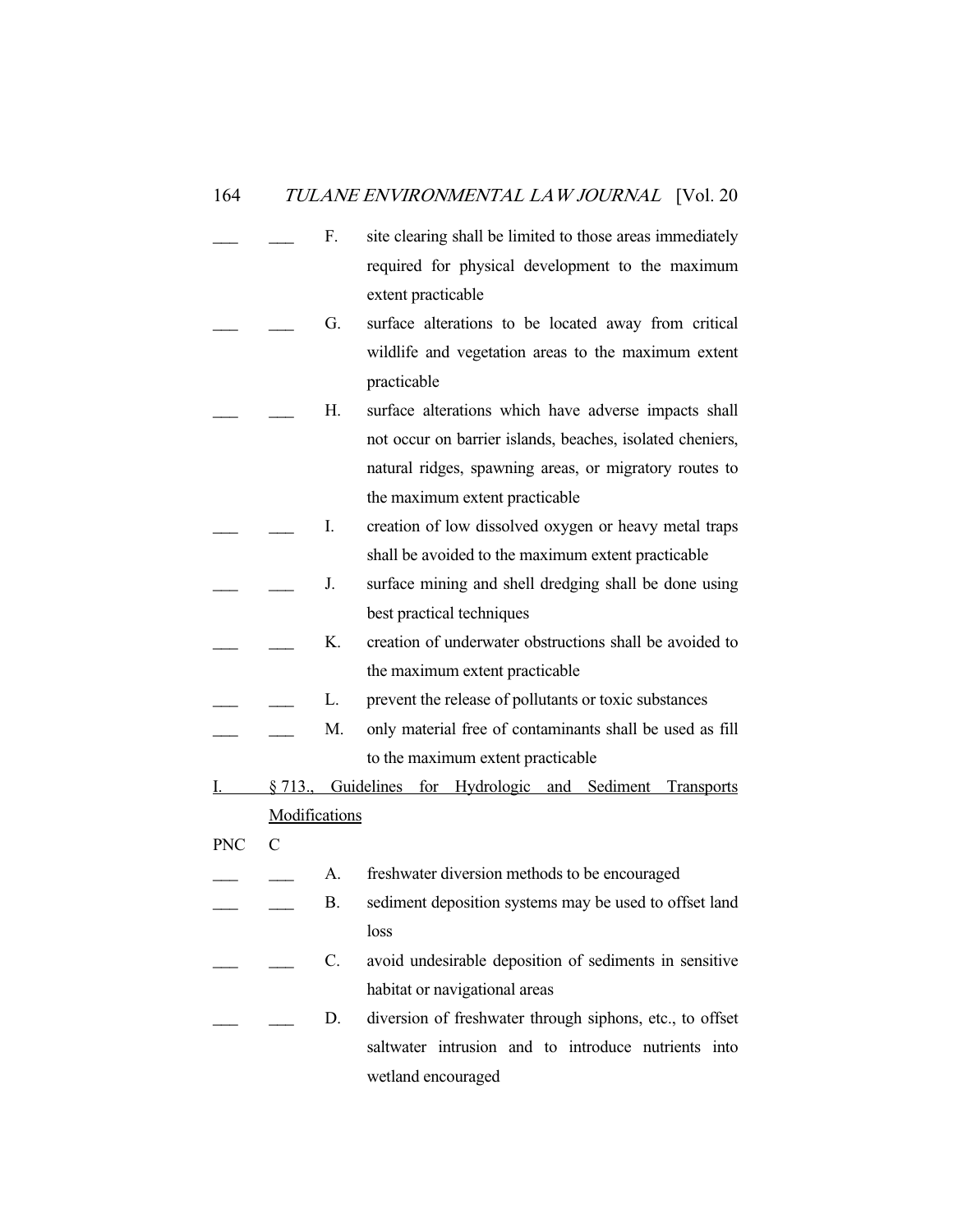- E. water management plans shall result in an overall benefit to the productivity of the area F. water control structures shall be assessed separately based on individual merits G. weirs, etc., shall be designed to prevent "cut arounds", permit tidal exchange, and minimize obstruction of migration of aquatic organisms H. impoundments shall not be constructed in brackish and saline areas to the maximum extent practicable I. surface and groundwater withdrawal shall not result in saltwater intrusion or land subsidence to the maximum extent practicable
- J. § 715., Guidelines for Disposal of Wastes
- PNC C
	- A. location and operation of waste storage, treatment, and disposal facilities shall be avoided in wetlands to the maximum extent practicable
- B. handling of hazardous wastes shall be done in accordance with Act 334 of 1978 and the Resource Conservation and Recovery Act of 1976, P.L. 94-580
- C. waste facilities in wetlands shall be designed to withstand all expected adverse conditions
- D. waste facilities shall be constructed to prevent leaching
- E. the use of overland flow systems, sump lagoons and reservoirs shall be encouraged
- F. waste disposal sites shall be marked and wastes identified to the maximum extent practicable
- G. waste facilities in wetlands with pollution problems shall be closed and re-vegetated
- H. waste shall be disposed at approved disposal sites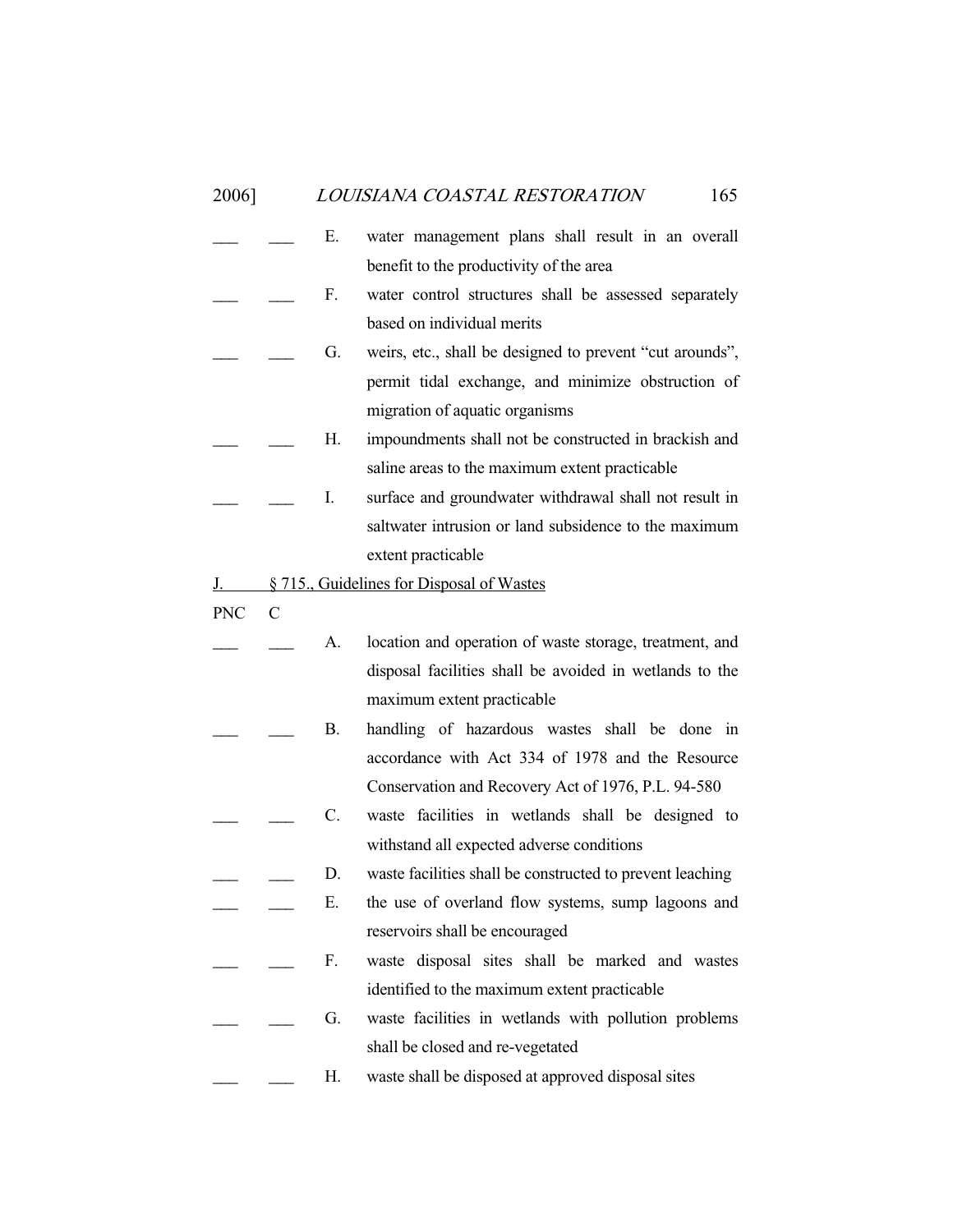|              |  | radioactive wastes shall not be disposed of in the |  |  |  |  |  |
|--------------|--|----------------------------------------------------|--|--|--|--|--|
| coastal zone |  |                                                    |  |  |  |  |  |

- K. § 717., Guidelines for Uses that Result in the Alteration of Waters Draining into Coastal Waters
- PNC C
- A. upland and upstream water management programs which affect coastal waters shall preserve or enhance existing water quality, volume and rate of flow to the maximum extent practicable
- B. runoff from developed areas shall be managed to simulate natural water patterns to the maximum extent practicable
	- C. runoff and erosion from agricultural land shall be minimized
- L. § 719., Guidelines for Oil, Gas, and Other Mineral Activities
- PNC C
- A. geophysical surveying shall minimize damage to the environment
- B. number of exploration and production sites in wetland areas requiring floatation access shall be held to the minimum number by directional drilling, multiple use of existing canals and other techniques to the maximum extent practicable
- C. mineral activities shall be located away from critical wildlife and vegetation area to the maximum extent practicable
	- D. mineral exploration and production facilities shall be constructed to maintain natural water flow and to avoid erosion to the maximum extent practicable